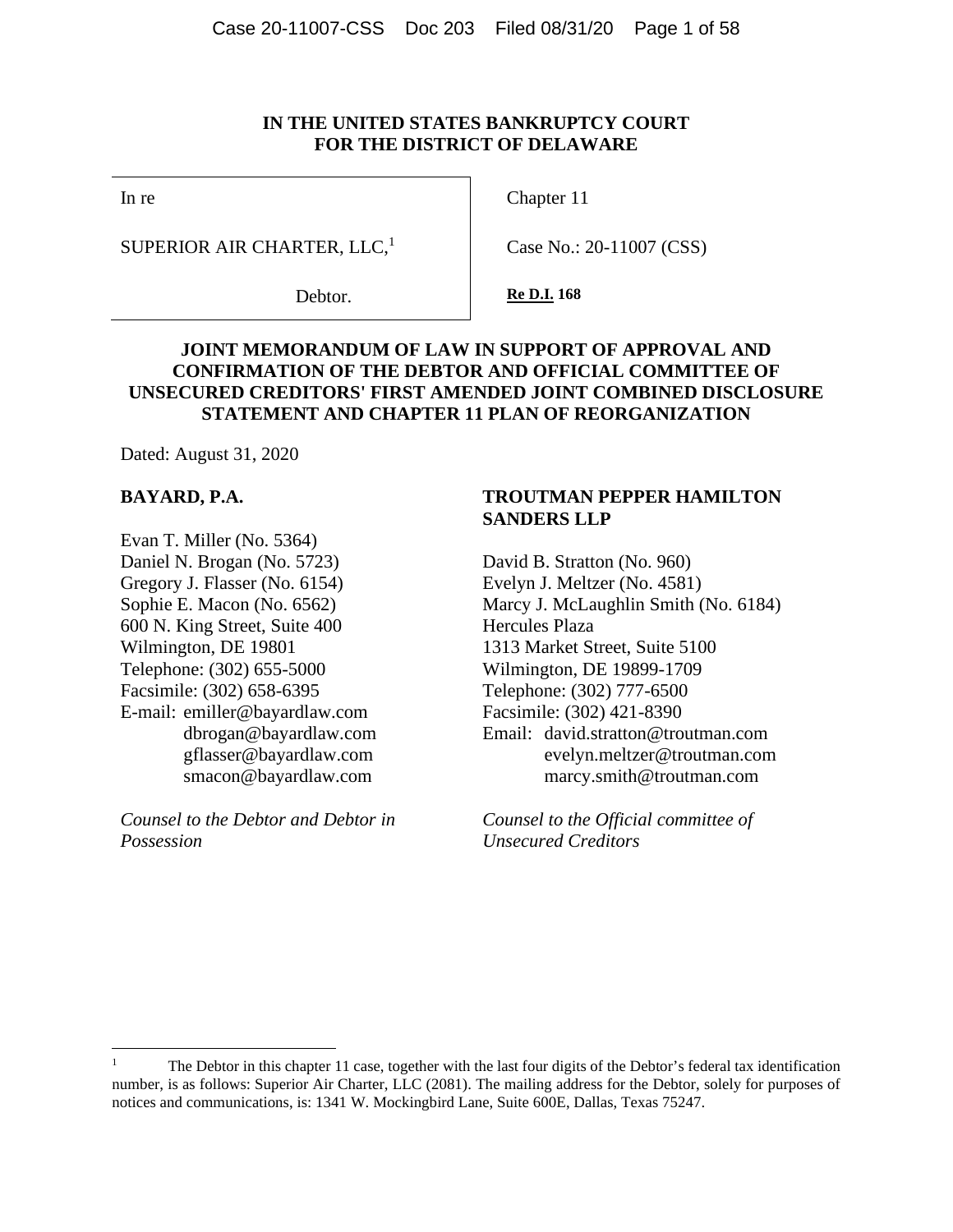# **TABLE OF CONTENTS**

# **Page**

| A.        |                                                                                                                          |    |     |                                                                                                         |
|-----------|--------------------------------------------------------------------------------------------------------------------------|----|-----|---------------------------------------------------------------------------------------------------------|
| <b>B.</b> |                                                                                                                          |    |     |                                                                                                         |
|           |                                                                                                                          |    |     |                                                                                                         |
| I.        | <b>DISCLOSURE</b><br>STATEMENT COMPLIES WITH<br><b>THE</b><br><b>THE</b><br>BANKRUPTCY CODE AND THE BANKRUPTCY RULES AND |    |     |                                                                                                         |
| II.       |                                                                                                                          |    |     |                                                                                                         |
|           | A.                                                                                                                       |    |     | The Plan Satisfies the Requirements of Section $1129(a)(1)$ of the                                      |
|           |                                                                                                                          | 1. |     | The Plan Complies with Section 1122 of the Bankruptcy                                                   |
|           |                                                                                                                          | 2. |     | The Plan Satisfies the Requirements of Section 1123(a) of                                               |
|           |                                                                                                                          |    | (a) | The Plan Designates Classes of Claims-11 U.S.C.                                                         |
|           |                                                                                                                          |    | (b) | The Plan Specifies Unimpaired Classes—11 U.S.C.                                                         |
|           |                                                                                                                          |    | (c) | The Plan Adequately Specifies the Treatment of                                                          |
|           |                                                                                                                          |    | (d) | The Plan Provides the Same Treatment for Claims or<br>Interests Within Each Class—11 U.S.C. §1123(a)(4) |
|           |                                                                                                                          |    | (e) | Plan<br>Provides Adequate Means for its<br>The                                                          |
|           |                                                                                                                          |    | (f) | The Plan Does Not Provide for the Issuance of Non-<br>Voting Equity Securities-11 U.S.C. § 1123(a)(6)14 |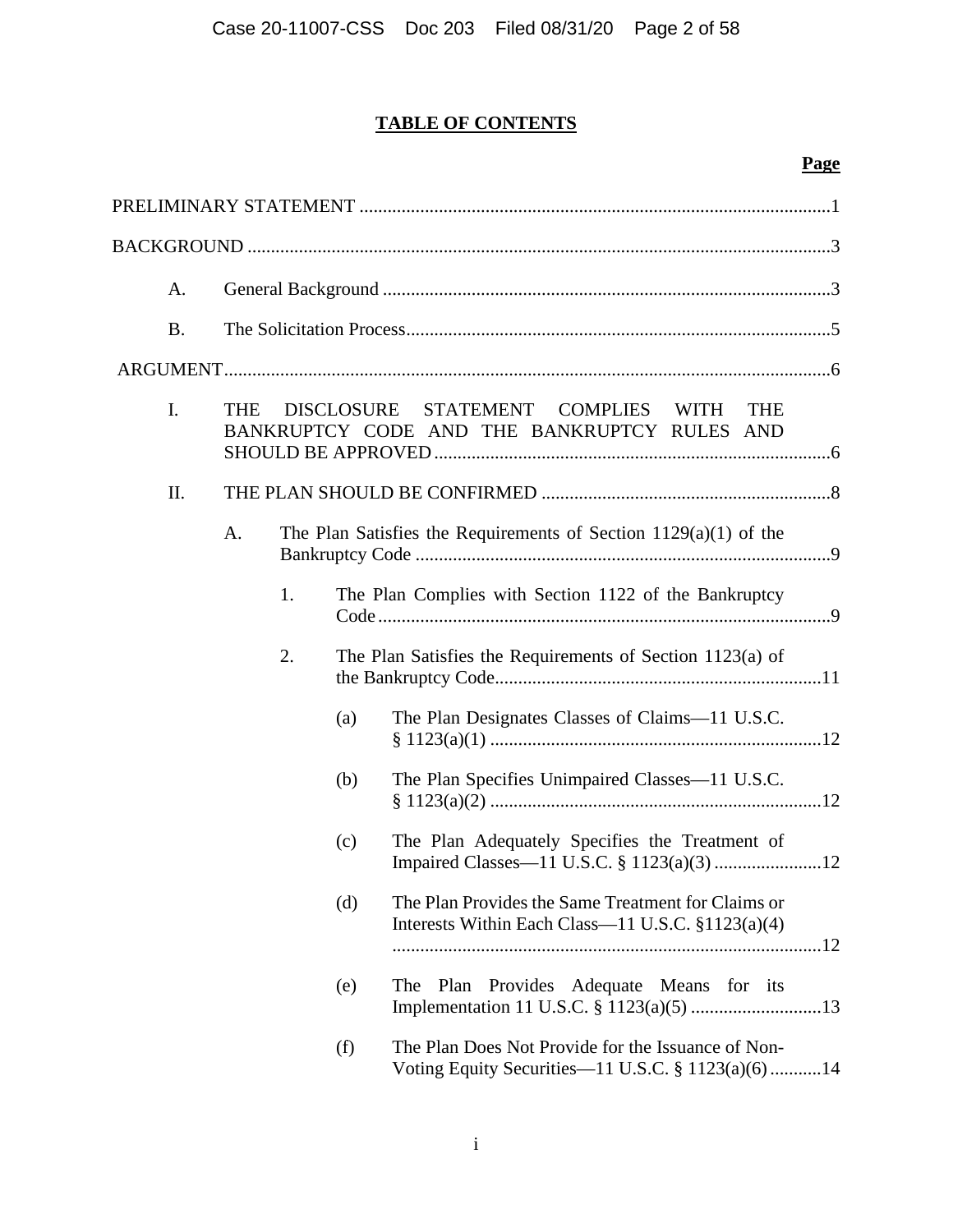| (g)       | Plan Contains Appropriate Provisions<br>The<br>Respecting the Selection of Post-Confirmation<br>Directors, Officers, and Trustees 11 U.S.C. §   |
|-----------|-------------------------------------------------------------------------------------------------------------------------------------------------|
|           | The Plan Complies with Section 1123(b) of the Bankruptcy                                                                                        |
| A.        | The Injunction and Discharge Provisions Set Forth in<br>Article XII of the Plan Comply with the Bankruptcy                                      |
| <b>B.</b> | The Releases by the Debtor in Section XII.B of the<br>Plan Are Fair, Reasonable, and in the Best Interests of                                   |
| C.        | The Third-Party Releases Set Forth in Section XII.C<br>of the Plan Are Appropriate and Therefore Should Be                                      |
| D.        | The Exculpation Provision Set Forth in Section XII.A<br>of the Plan Is Appropriate and Should Be Approved29                                     |
| Ε.        | The Plan Complies with Section 1123(d) of the                                                                                                   |
| F.        | The Debtor and the Committee Have Complied With<br>the Provisions of Title 11 as Required by Section                                            |
| G.        | The Plan Satisfies Section $1129(a)(3)$ Because the<br>Plan Is Proposed in Good Faith and not by any Means                                      |
| H.        | The Plan Provides for Bankruptcy Court Approval of<br>Payment for Services and Expenses-11 U.S.C. §                                             |
| I.        | The Debtor and Committee Have Complied with<br>Section $1129(a)(5)$ by Disclosing all Necessary<br>Information Regarding Managers, Officers and |
| J.        | The Plan Does not Contain Rate Changes Subject to<br>the Jurisdiction of any Governmental Regulatory                                            |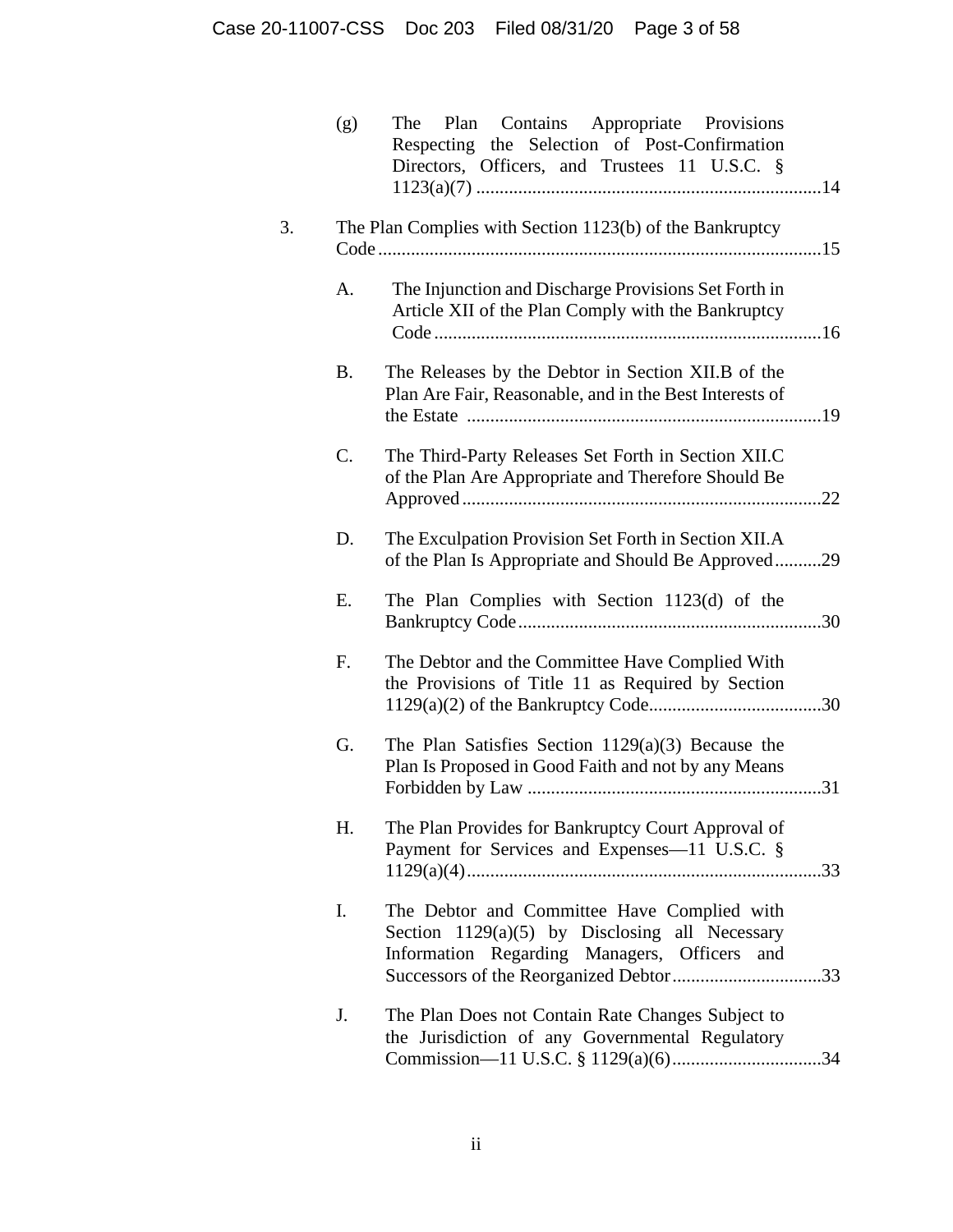|      |           | K. | The Plan Is in the Best Interests of Creditors—11                                                  |
|------|-----------|----|----------------------------------------------------------------------------------------------------|
|      |           | L. | The Plan Satisfies Section $1129(a)(8)$ With Respect to                                            |
|      |           | M. | The Plan Provides for Payment in Full of all Allowed                                               |
|      |           | N. | The Plan Has Been Accepted by at Least One<br>Impaired Class of Claims that Is Entitled to Vote-11 |
|      |           | O. | The Plan Is Feasible—11 U.S.C. $\frac{8}{9}$ 1129(a)(11)37                                         |
|      |           | P. | The Plan Provides For Full Payment of all Statutory                                                |
|      |           | Q. | Sections $1129(a)(13)-(16)$ are Inapplicable to the Plan40                                         |
|      |           | R. | The Plan Meets the Requirements For Cramdown                                                       |
|      |           | S. |                                                                                                    |
|      |           | T. | Section 1129(d): The Principal Purpose of the Plan is                                              |
| III. |           |    | THE CONFIRMATION OBJECTIONS SHOULD BE OVERRULED 41                                                 |
|      | A.        |    |                                                                                                    |
|      | <b>B.</b> |    |                                                                                                    |
| IV.  |           |    | CAUSE EXISTS TO WAIVE A STAY OF THE CONFIRMATION ORDER47                                           |
| V.   |           |    |                                                                                                    |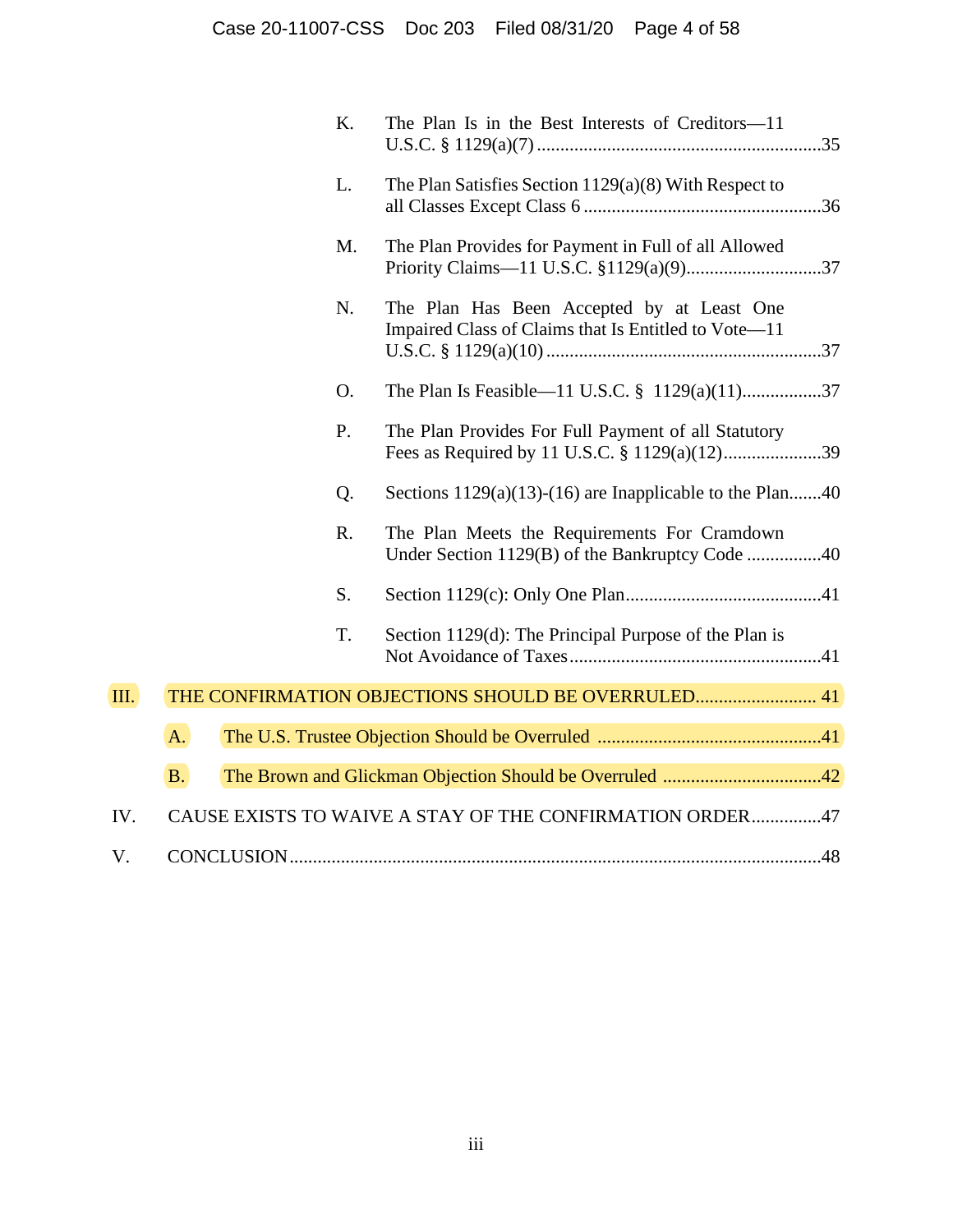# **TABLE OF AUTHORITIES**

| w |
|---|
|---|

*Acequia, Inc. v. Clinton*,

| Bank of Am. Nat'l Trust & Savs. Ass'n v. 203 N. LaSalle St. P'Ship,                                    |  |
|--------------------------------------------------------------------------------------------------------|--|
| Beskrone v. OpenGate Capital Group, LLC (In re PennySaver USA Publ'g, LLC),                            |  |
| CML V, LLC v. Bax,                                                                                     |  |
| Gillman v. Cont'l Airlines (In re Cont'l Airlines),                                                    |  |
| Great W. Bank & Trust v. Entz-White Lumber & Supply, Inc.<br>(In re Entz-White Lumber & Supply, Inc.), |  |
| In re 710 Long Ridge Rd. Operating Co., II, Case No. 13-13653 (DHS),                                   |  |
| In re Anna Holdings, Inc.,                                                                             |  |
| In re Armstrong World Indus., Inc.,                                                                    |  |
| In re Briscoe Enters., Ltd., II,                                                                       |  |
| In re Cellular Info. Sys. Inc.,                                                                        |  |
| In re Coram Healthcare Corp.,                                                                          |  |
| In re Combustion Eng'g, Inc.,                                                                          |  |
| In re Crowthers McCall Pattern, Inc.,                                                                  |  |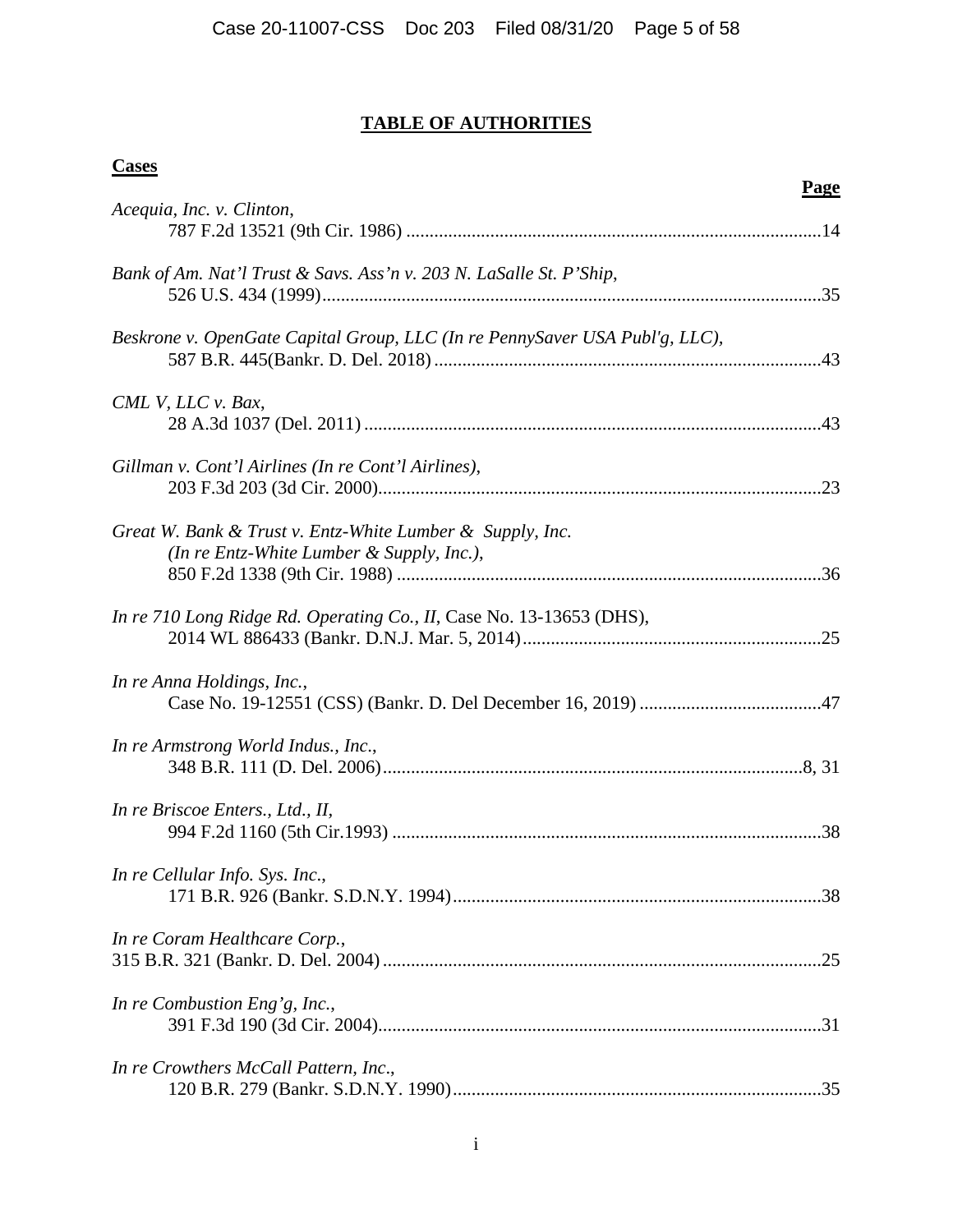| In re DBSD North America, Inc.,                                                  |
|----------------------------------------------------------------------------------|
| In re Drexel Burnham Lambert Group Inc.,<br>138 B.R. 714 (Bankr. S.D.N.Y. 1992), |
| In re Exide Techs.,                                                              |
| In re Ferretti,                                                                  |
| In re Fred's Inc.,                                                               |
| In re Freedom Rings LLC,                                                         |
| In re Genesis Health Ventures, Inc.,                                             |
| In re Glob. Indus. Techs., Inc.,                                                 |
| In re Indianapolis Downs, LLC,                                                   |
| In re Jersey City Med. Ctr.,                                                     |
| In re Johns-Manville Corp.,<br>68 B.R. 618 (Bankr. S.D.N.Y. 1986),               |
| In re Master Mortgage Invest. Fund, Inc.,                                        |
| In re Mercedes Homes, Inc.,                                                      |
| In re Millennium Lab Holdings II, LLC,<br>591 B.R. 559 (D. Del. 2018),           |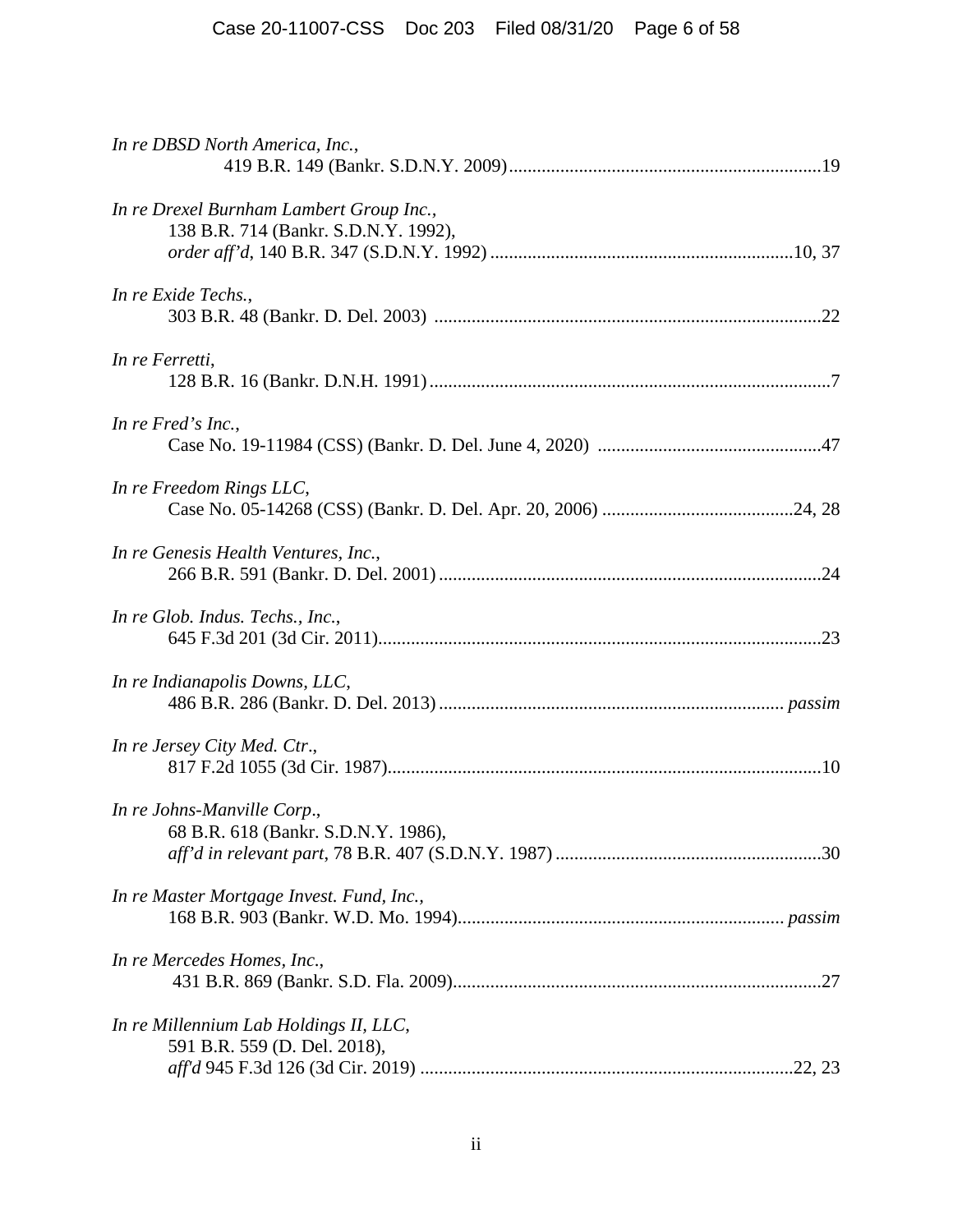| In re Millennium Lab Holdings, II, LLC,                             |
|---------------------------------------------------------------------|
| In re Nickels Midway Pier, LLC,                                     |
| In re Phoenix Petroleum Co.,                                        |
| In re PWS Holding Corp.,                                            |
| In re Scioto Valley Mort. Co.,                                      |
| In re Sound Radio, Inc.,                                            |
| In re T-H New Orleans Ltd. P'ship,                                  |
| In re Texaco Inc.,<br>84 B.R. 893 (Bankr. S.D.N.Y. 1988),           |
| In re Tribune Co.,                                                  |
| In re Tribune Co.,                                                  |
| In re Washington Mut., Inc.,<br>461 B.R. 200 (Bankr. D. Del. 2011), |
| In re Zenith Electronics Corp.,                                     |
|                                                                     |
| Krystal Cadillac-Oldsmobile GMC Truck. Inc. v Gen. Motors Corp.,    |
| NLRB. v. Bildisco & Bildisco,                                       |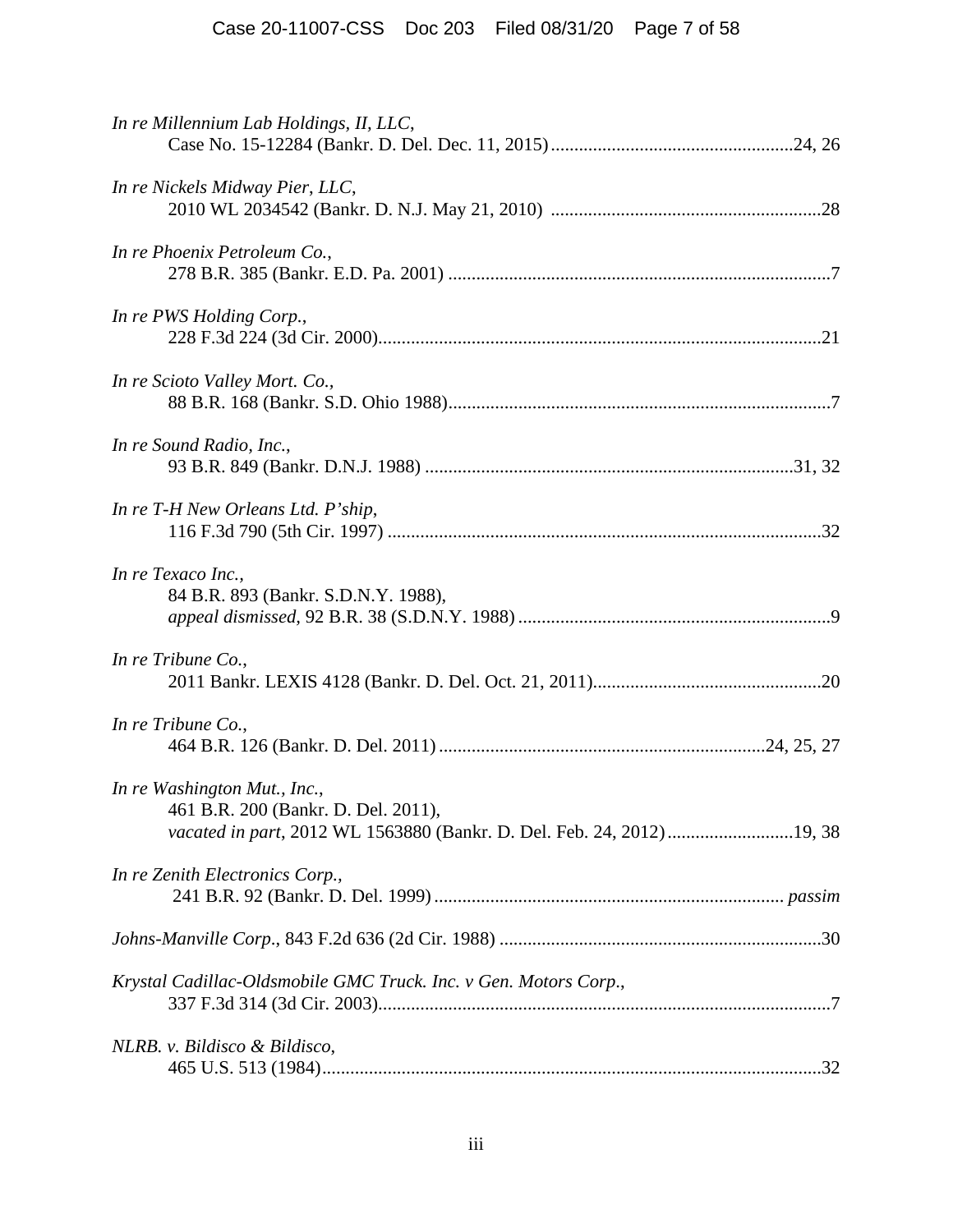| N. Am. Catholic Educ. Programming Found., Inc. v. Gheewalla,                                                                    |  |
|---------------------------------------------------------------------------------------------------------------------------------|--|
| Official Committee of Unsecured Creditors of HH Liquidation, LLC<br>v. Comvest Group Holdings, LLC (In re HH Liquidation, LLC), |  |
| Seaside Eng'g & Surveying, Inc.,                                                                                                |  |
| Smith v. Weinshanker (In re Draw Another Circle.),<br>602 B.R. 878 (Bankr. D. Del. 2019),                                       |  |
| Tex. Extrusion Corp. v. Lockheed Corp. (In re Tex. Extrusion Corp.),                                                            |  |
| U.S. Bank Nat'l Assoc. v. Wilmington Trust Co. (In re Spansion, Inc.),                                                          |  |
| Walton v. Houlihan, Lokey, Howard & Zukin (In re UA Theatre Co.),                                                               |  |
| <b>Rules and Statutes</b>                                                                                                       |  |
|                                                                                                                                 |  |
|                                                                                                                                 |  |
|                                                                                                                                 |  |
|                                                                                                                                 |  |
|                                                                                                                                 |  |
|                                                                                                                                 |  |
|                                                                                                                                 |  |
|                                                                                                                                 |  |
|                                                                                                                                 |  |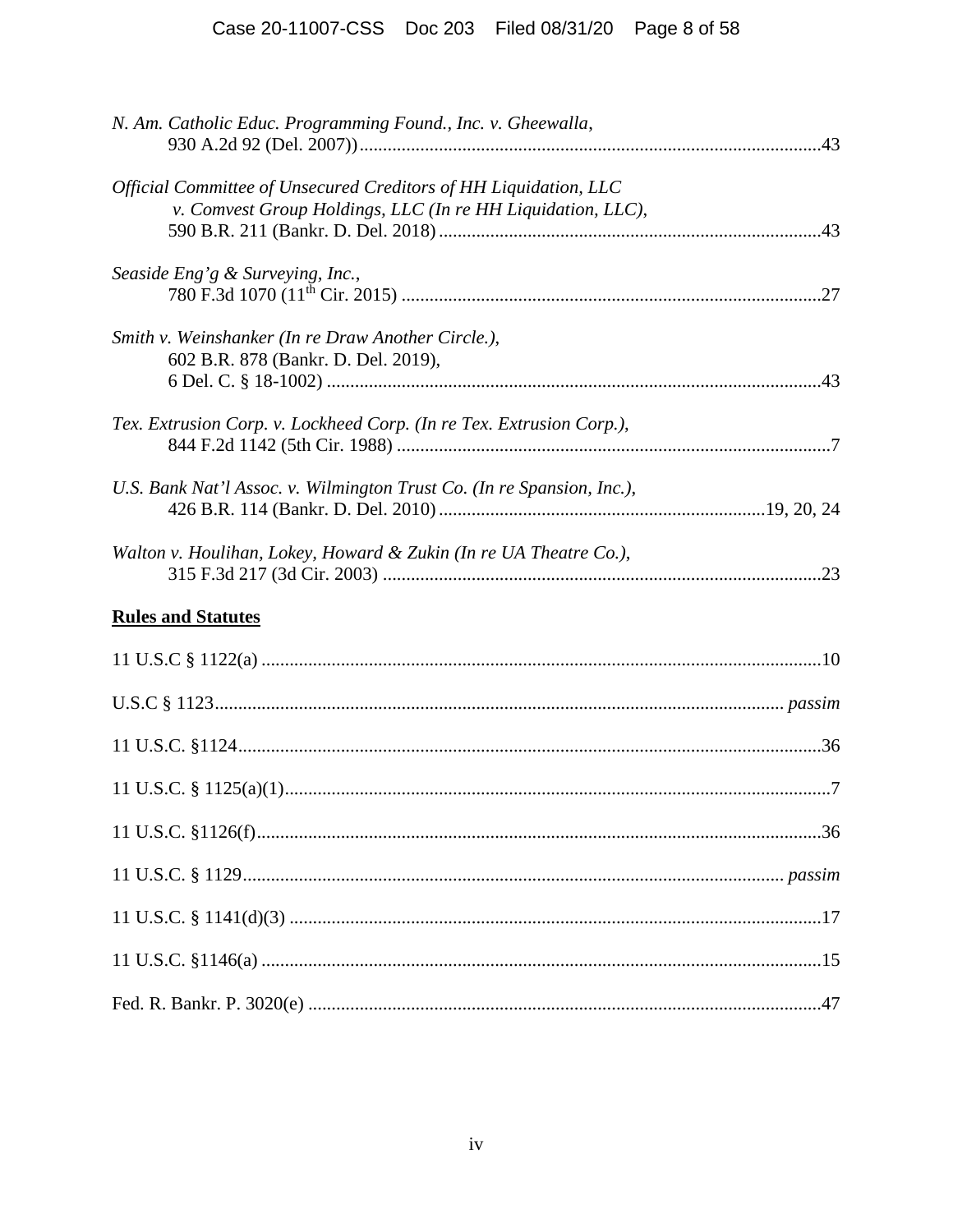# Case 20-11007-CSS Doc 203 Filed 08/31/20 Page 9 of 58

# **Publications**

| <b>Other</b> |  |
|--------------|--|

H.R. Rep. No. 95-595, at 412 (1977), *as reprinted in* 1978 U.S.C.C.A.N. 5963, 6368 ...... 9, 30-31

S. Rep. No. 95-989, at 126 (1978), *as reprinted in* 1978 U.S.C.C.A.N. 5787, 5912 ....................31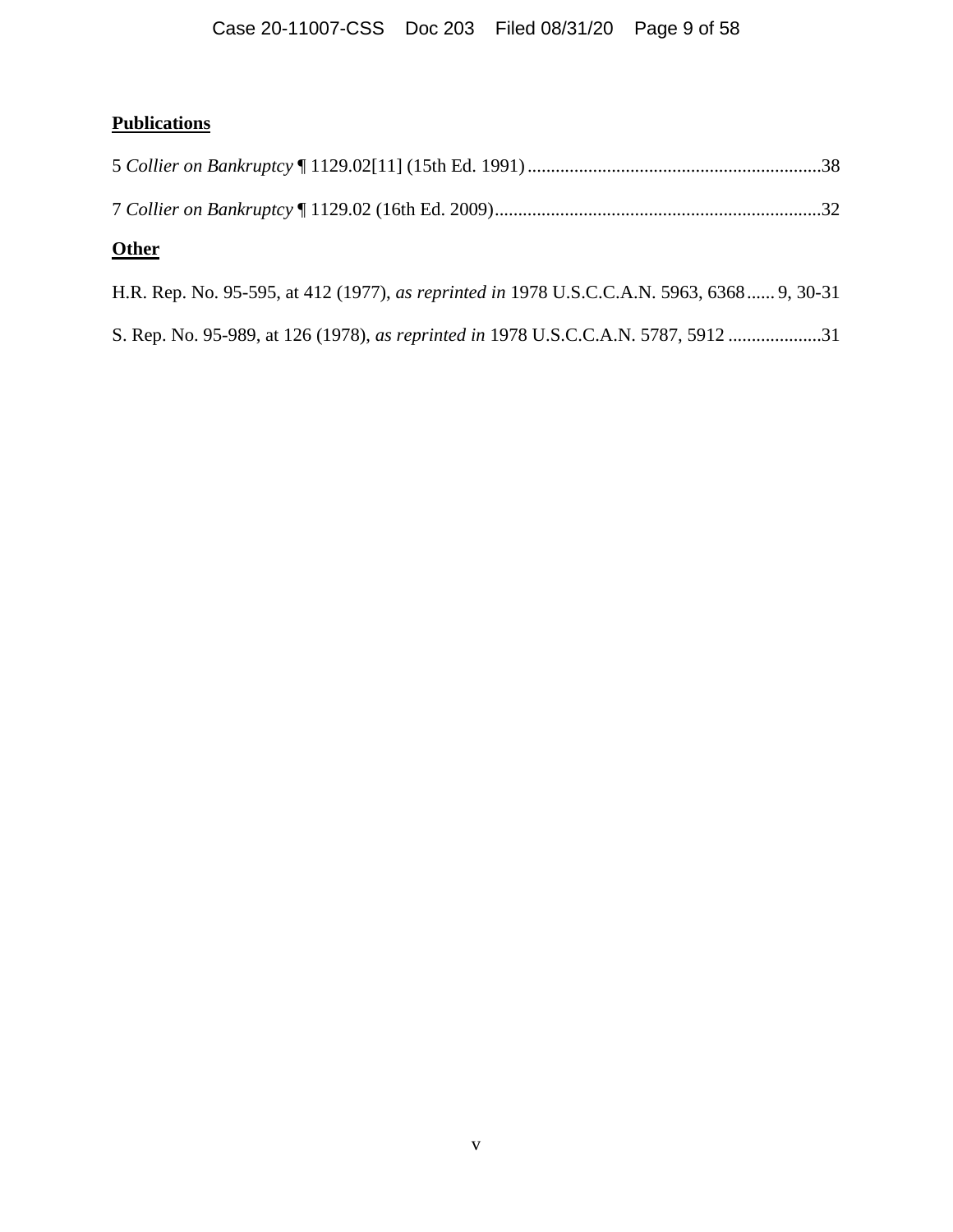#### **PRELIMINARY STATEMENT**

Superior Air Charter, LLC (the "Debtor") and the Official Committee of Unsecured Creditors of Superior Air Charter, LLC (the "Committee") hereby submit this joint memorandum in support of the *Debtor and Official Committee of Unsecured Creditors' First Amended Joint Combined Disclosure Statement and Chapter 11 Plan of Reorganization* [D.I. 168] (the disclosure statement portion thereof, the "Disclosure Statement" and the chapter 11 plan portion thereof, the "Plan," each together with all exhibits and supplements thereto and as may be modified and/or amended from time to time). $2$ 

At the outset of this Chapter 11 Case, the Debtor initiated a marketing process with the DIP Lenders serving as the proposed stalking horse bidder, which was designed to solicit interest in bids and culminate in an auction in an effort to maximize the value of the Debtor's assets for the benefit of the Debtor, its Estate and all parties-in-interest. Due to the amount owed to the DIP Lenders compared with the value of the Debtor's assets, unsecured creditors would not receive any distribution as a result of a section 363 sale. As such, following the appointment of the Committee on May 12, 2020, the Debtor, the Committee, and the DIP Lenders, engaged in robust negotiations about the nature and terms of a transaction that would provide the maximum benefit to the Debtor's Estate and creditors, including holders of SuiteKey Claims, the largest group of unsecured creditors. As a result of those negotiations, the Debtor, in agreement with the Committee, determined to pivot from the marketing process and proceed instead with a reorganization under the terms of the Plan. The Plan is the result of extensive, arm's-length negotiations between the Debtor, the DIP Lenders, and the Committee, and represents the best

<sup>2</sup> Capitalized terms used but not otherwise defined herein shall have the meanings ascribed to them in the Plan and Disclosure Statement, as context requires.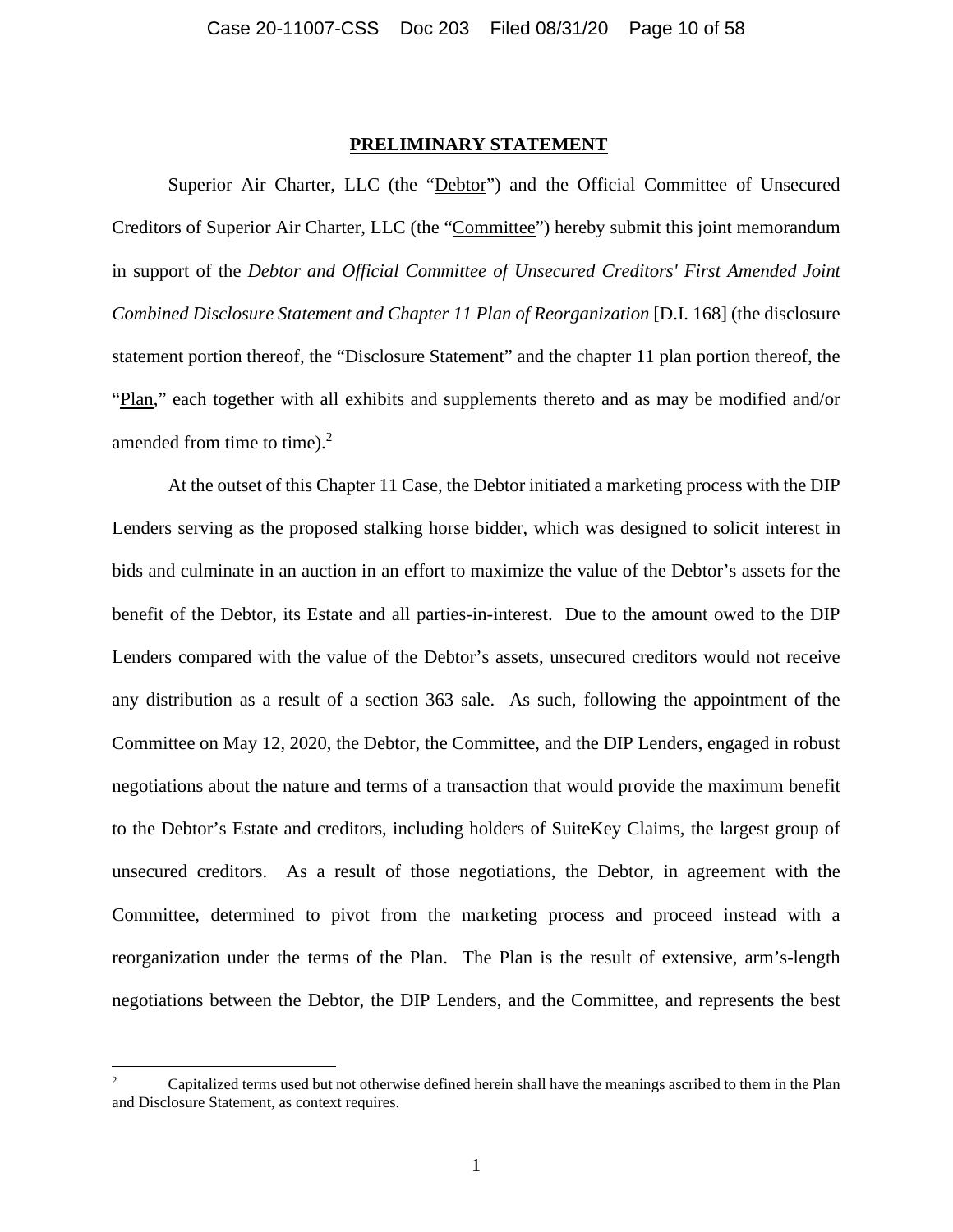#### Case 20-11007-CSS Doc 203 Filed 08/31/20 Page 11 of 58

available restructuring proposal for the Debtor. Through the Plan, the Debtor will be reorganized following the Effective Date as the Reorganized Debtor and unsecured creditors will either receive their *pro rata* share of cash or credits for future flights on the Debtor's affiliate, Delux.

On the Effective Date, the GUC Trust Proceeds will vest in the GUC Trust and the Debtor shall fund certain amounts to the GUC Trust to make Distributions under the Plan. The Plan provides that Allowed Administrative Expense Claims, Priority Tax Claims, Professional Claims, Class 1 DIP Facility Claims, Class 2 Other Secured Claims, and Class 3 Other Priority Claims will be satisfied in full. It further provides that Allowed Class 4 General Unsecured Claims receive Distributions of their *Pro Rata* share of the proceeds of the GUC Trust Proceeds and Allowed Class 5 SuiteKey Claims will receive credits to be used against future flights hosted by the Debtor's affiliate, Delux, or Delux's successor. Alternatively, SuiteKey Claimants may elect to have their Claims treated as General Unsecured Claims under Class 4. The Plan further provides for the subordination of \$16 million in unsecured notes in favor of the one of the DIP Lenders, JetSuiteX. Finally, the Plan provides that, at the direction of the DIP Lenders for the consideration provided to implement the Plan, JSI's Equity Interests in the Debtor will be reinstated in full in the Reorganized Debtor. The Debtor believes that confirmation of the Plan provides the only possible opportunity for distributions to unsecured creditors.

In light of the favorable treatment and outcomes the Plan achieves, the Plan is strongly supported by the Debtor's voting creditors. As of the date of this filing, objection deadlines related to the Disclosure Statement and Plan have passed and the only objections received were two narrow objections filed by the U.S. Trustee and two—out of hundreds—Holders of SuiteKey Claims. In contrast to these narrow objections, the overwhelming acceptance of the Plan demonstrates that the Plan is fair and in the best interests of all of the Debtor's stakeholders.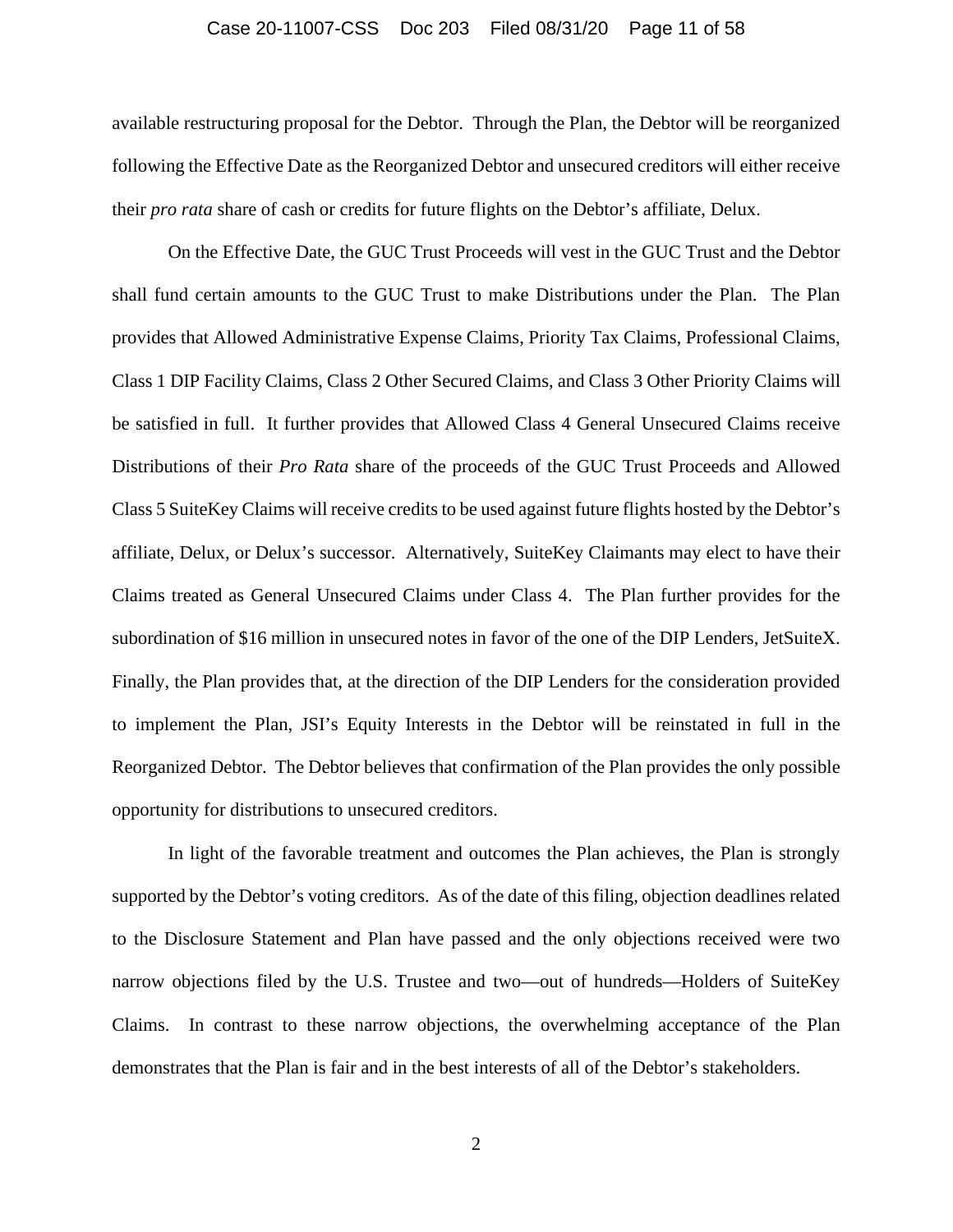#### Case 20-11007-CSS Doc 203 Filed 08/31/20 Page 12 of 58

As set forth below, the Disclosure Statement contains adequate information as that term is defined in section 1125(a) of title 11 of the United States Code, 11 U.S.C.  $\S$  101-1532 (as amended, the "Bankruptcy Code"), and otherwise complies with applicable law. Further, the Plan satisfies the requirements for confirmation set forth in section 1129 of the Bankruptcy Code and has received overwhelming support from Holders of Claims entitled to vote thereon. Accordingly, the Debtor and the Committee submit that the Disclosure Statement should be approved and the Plan should be confirmed.

In addition to this memorandum, the Debtor has filed, or is contemporaneously filing,

the following in support of approval of the Disclosure Statement and confirmation of the Plan:

- (i) the *Certification of Bankruptcy Management Solutions, Inc. d/b/a Stretto Regarding Tabulation of Votes in Connection with the Debtor and Official Committee of Unsecured Creditors' First Amended Joint Combined Disclosure Statement and Chapter 11 Plan of Reorganization* [D.I. 200] (the "Voting Declaration");
- (ii) the *Declaration of Edward T. Gavin, CTP in Support of Confirmation of the Debtor and Official Committee of Unsecured Creditors' First Amended Joint Combined Disclosure Statement and Chapter 11 Plan of Reorganization* [D.I. 201] (the "Gavin Declaration");
- (iii) the *Declaration of Alex Wilcox in Support of Confirmation of the Debtor and Official Committee of Unsecured Creditors' First Amended Joint Combined Disclosure Statement and Chapter 11 Plan of Reorganization* [D.I. 202] (the "Wilcox Declaration");
- (iv) the *Notice of Filing of Plan Supplement for Debtor and Official Committee of Unsecured Creditors' First Amended Joint Combined Disclosure Statement and Chapter 11 Plan of Reorganization* [D.I. 195] (the "Plan Supplement"); and
- (v) the *Declaration of Randall McKinney in Support of Confirmation of the Debtor and Official Committee of Unsecured Creditors' First Amended Joint Combined Disclosure Statement and Chapter 11 Plan of Reorganization*.

#### **BACKGROUND**

### A. **General Background**

The Debtor's bankruptcy filing was precipitated by a number of factors. Despite the significant investments made in the Debtor by its Non-Debtor Affiliates, and despite the popularity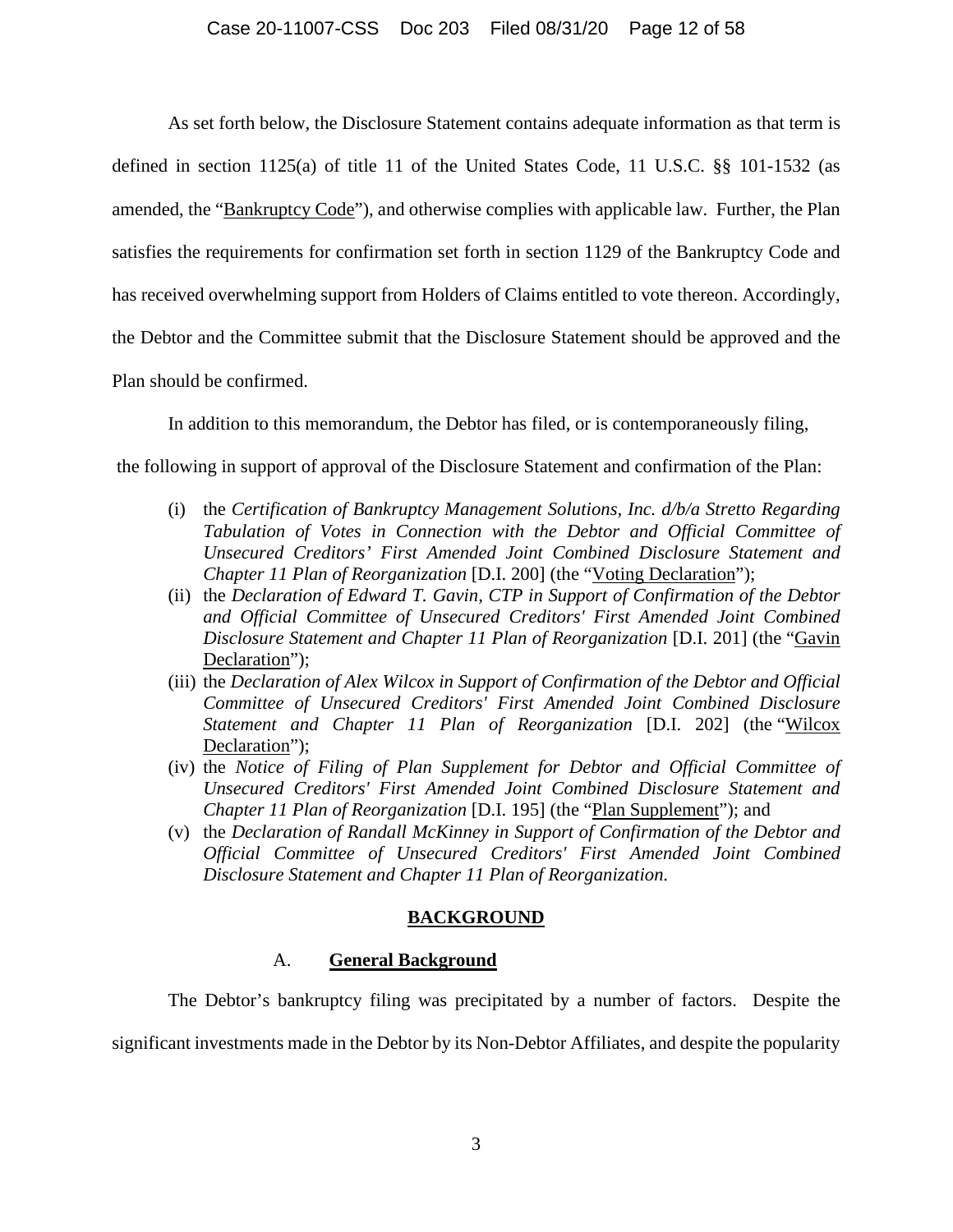### Case 20-11007-CSS Doc 203 Filed 08/31/20 Page 13 of 58

of the Debtor's brand, the Debtor was unable to generate sufficient revenue to cover its expenses.<sup>3</sup> The thin margins common to the Debtor's industry were compounded by the loss of valuable salespeople for the Debtor, as well as the Debtor's unsuccessful attempt to expand its operations into the highly-competitive East Coast market; this latter endeavor was beset by entirely unreliable planes which ultimately culminated in costly and lengthy litigation over the same across three different courts. Thus, the arrival in early 2020 of the COVID-19 pandemic and its devastating impact on the economy at large and the Debtor's industry in particular proved to be a burden the already-strained Debtor could not bear. As a result, the Debtor realized it would not have sufficient cash to fund operations, including its payroll obligations due and payable on and after April 30, 2020, leaving it with no option other than commencing this Chapter 11 Case. In connection with its preparations for commencing this Chapter 11 Case, the Debtor installed Jonathan Solursh as an independent managed\r (the "Independent Manager").

On April 28, 2020 (the "Petition Date"), the Debtor filed a voluntary petition for relief under chapter 11 of the Bankruptcy Code. Since the Petition Date, the Debtor has continued to manage its business as a debtor in possession pursuant to sections 1107 and 1108 of the Bankruptcy Code. No trustee or examiner has been appointed in this case. On May 12, 2020, the Office of the United States Trustee for the District of Delaware (the "U.S. Trustee") appointed the Committee [*see* D.I. 49].

On July 20, 2020, this Court entered the *Order (I) Approving on an Interim Basis the Combined Disclosure Statement and Plan as Containing Adequate Information for Solicitation Purposes, (II) Scheduling the Combined Hearing and the Deadline for Filing Objections, (III)* 

These events, as well as a detailed factual background of the Debtor's business and operations, are more specifically detailed in the *Declaration of Edward T. Gavin, CTP, Chief Restructuring Officer of the Debtor in Support of Debtor's Chapter 11 Petition and First Day Motions,* which is incorporated herein by reference [D.I. 8] (the "First Day Declaration").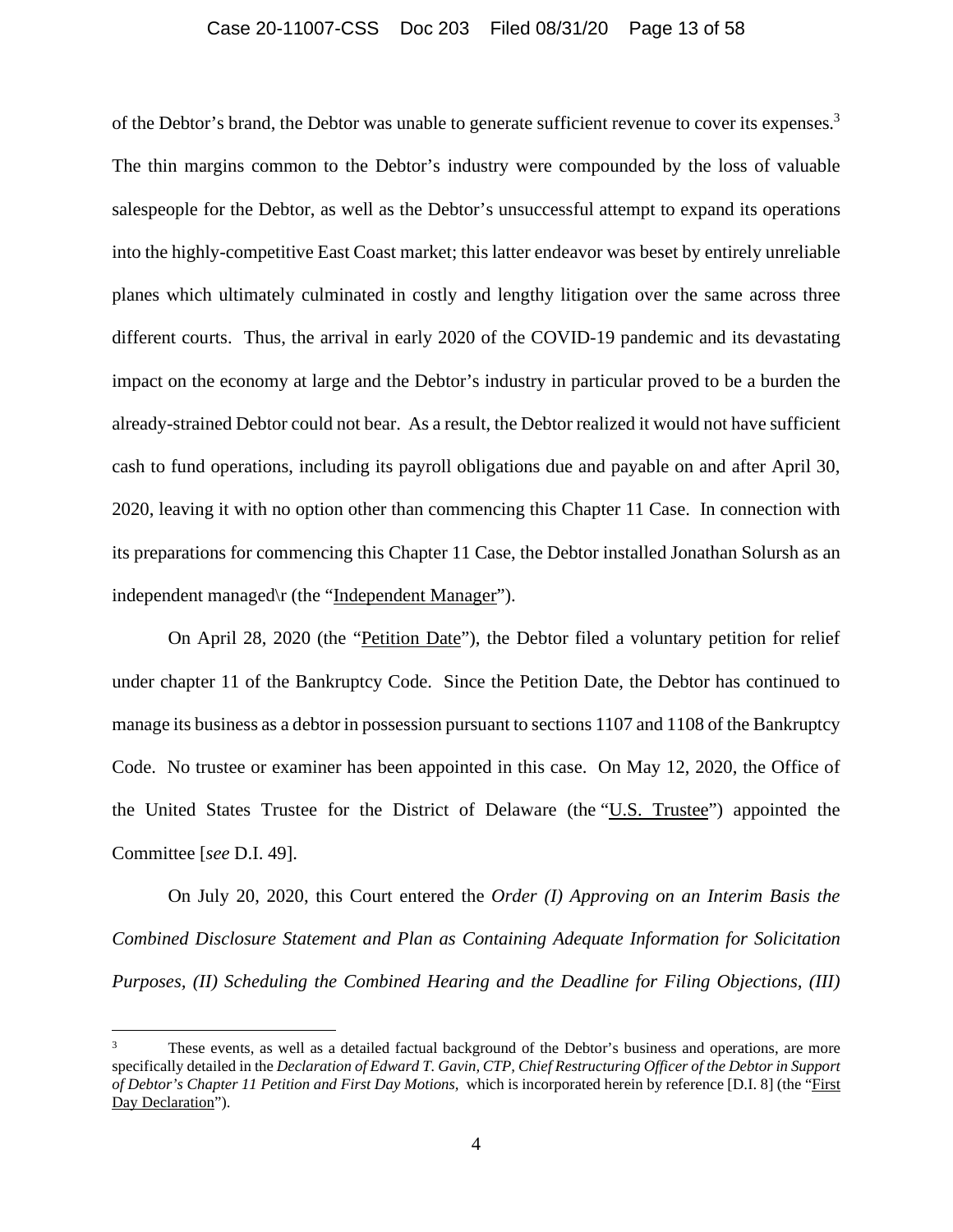#### Case 20-11007-CSS Doc 203 Filed 08/31/20 Page 14 of 58

*Establishing Procedures for Solicitation and Tabulation of Votes to Accept or Reject the Combined Disclosure Statement and Plan, and Approving the Form of Ballots and Solicitation Package, (IV) Establishing the Voting Record Date, and (V) Approving the Notice Procedures* [D.I. 165] (the "Conditional Approval and Procedures Order") that, among other things, (i) set several dates related to the Plan, including the hearing date for final approval of the Plan and Disclosure Statement and a general deadline for the filing of objections to the Plan and Disclosure Statement, (ii) approved related solicitation procedures (the "Solicitation Procedures"), and (iii) approved the form of certain notices and the Ballots, and related tabulation procedures.

#### B. **The Solicitation Process**

As set forth in the Voting Declaration, the Debtor's solicitation and balloting agent, Stretto ("Stretto") distributed packages (the "Solicitation Packages") to each Holder of a Claim in Class 4 (General Unsecured Claims) and Class 5 (SuiteKey Claims) containing: (a) a copy of the Disclosure Statement and Plan, (b) a Ballot, (c) the Conditional Approval and Procedures Order, (d) a notice outlining the dates and deadlines related to confirmation of the Plan (the "Confirmation Notice"), and (e) a letter from the Committee recommending that Holders of Claims in the Voting Classes vote in favor of the Plan. Stretto served holders of Claims in non-voting Classes and other parties in interest on the Debtor's mailing list with a notice of non-voting status and the Confirmation Notice, as appropriate.

As described in the Voting Declaration, the Debtor received overwhelming support for the Plan from the Voting Classes. Creditors holding 95.9% in amount and 95.4% in number in Class 4 voted to accept the Plan—this total includes 242 of Holders of SuiteKey Claims holding Claims in the aggregate amount of \$20,552,859.43 that affirmatively elected for treatment under Class 4 rather than Class 5. Creditors holding 91.6% in amount and 95.8% in number electing to remain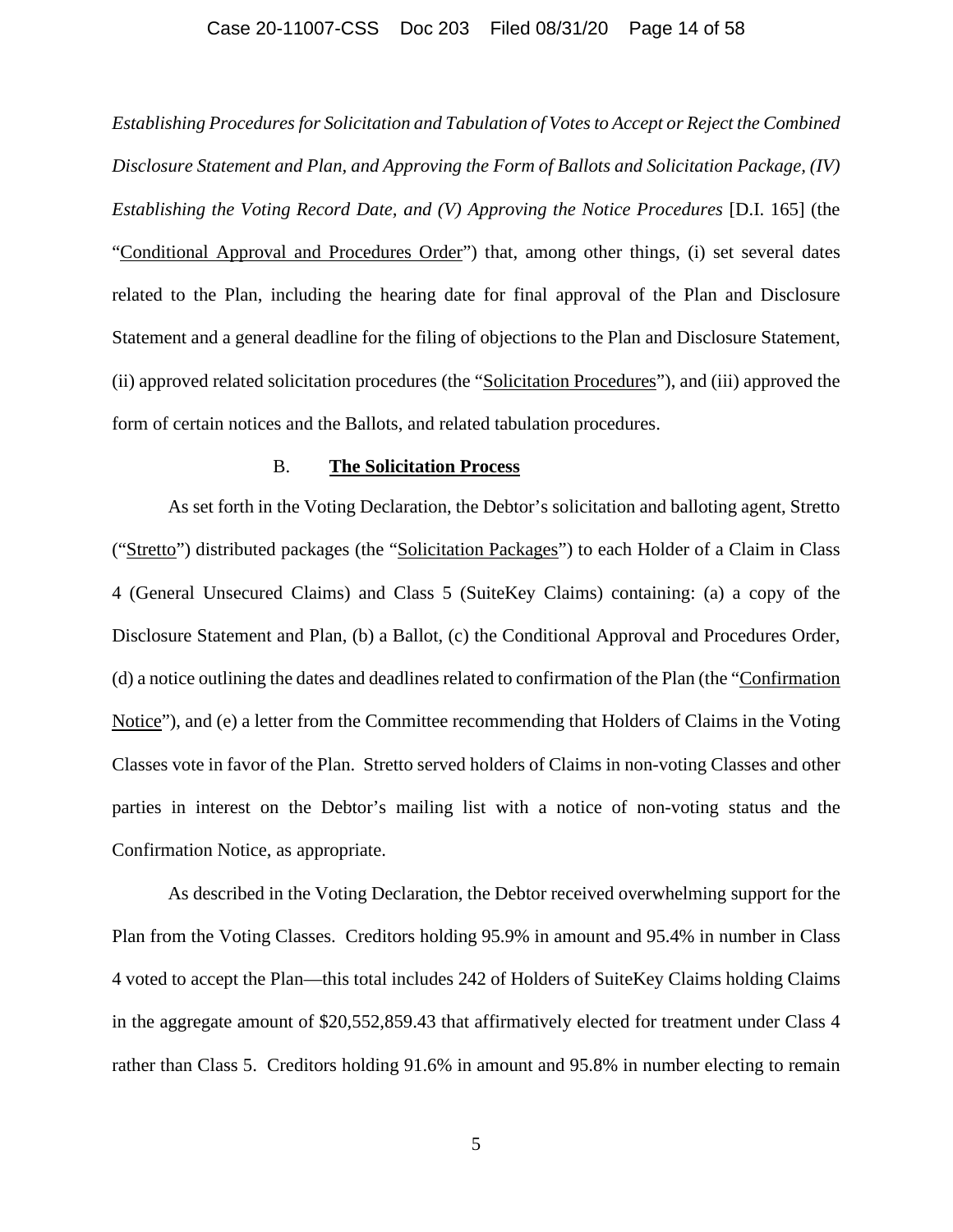#### Case 20-11007-CSS Doc 203 Filed 08/31/20 Page 15 of 58

in and voting in Class 5 voted to accept the Plan. In addition, the Plan contains certain third-party releases, which are conspicuously disclosed in the Plan, Disclosure Statement, and Ballots.

On August 27, 2020, the U.S. Trustee filed its *Objection of the United States Trustee to Confirmation of the Debtor and Committee's Chapter 11 Plan [D.I. 198] (the "U.S. Trustee* Objection"). The U.S. Trustee objects to confirmation of the Plan on two narrow bases primarily, the U.S. Trustee objects to the Third-Party Releases, as defined below, on policy grounds. Additionally, the U.S. Trustee argues that the Plan is a "liquidating plan" and, therefore, the Debtor is not entitled to a discharge. Also on August 27, 2020, two SuiteKey Members, Richard Brown and Julius Glickman filed the *Objection of Richard Brown and Julius Glickman to Adequacy of Disclosure Statement and Confirmation of Chapter 11 Plan of Reorganization* [D.I. 199] (the "Brown and Glickman Objection"). The Brown and Glickman Objection also primarily objects to the releases contained in the Plan.As discussed below, each of the objections of the U.S. Trustee and Mr. Brown and Mr. Glickman ignore important facts about the nature of the Plan and the proposed Third-Party Releases and should be overruled.

#### **ARGUMENT**

# I. **THE DISCLOSURE STATEMENT COMPLIES WITH THE BANKRUPTCY CODE AND THE BANKRUPTCY RULES AND SHOULD BE APPROVED**

Bankruptcy Code section 1126(b) requires that the Disclosure Statement and solicitation

disclose "adequate information" as defined in section 1125 of the Bankruptcy Code:

"adequate information" means information of a kind, and in sufficient detail, as far as is reasonably practicable in light of the nature and history of the debtor and the condition of the debtor's books and records, including a discussion of the potential material Federal tax consequences of the plan to the debtor, any successor to the debtor, and a hypothetical investor typical of the holders of claims or interests in the case, that would enable such a hypothetical investor of the relevant class to make an informed judgment about the plan, but adequate information need not include such information about any other possible or proposed plan and in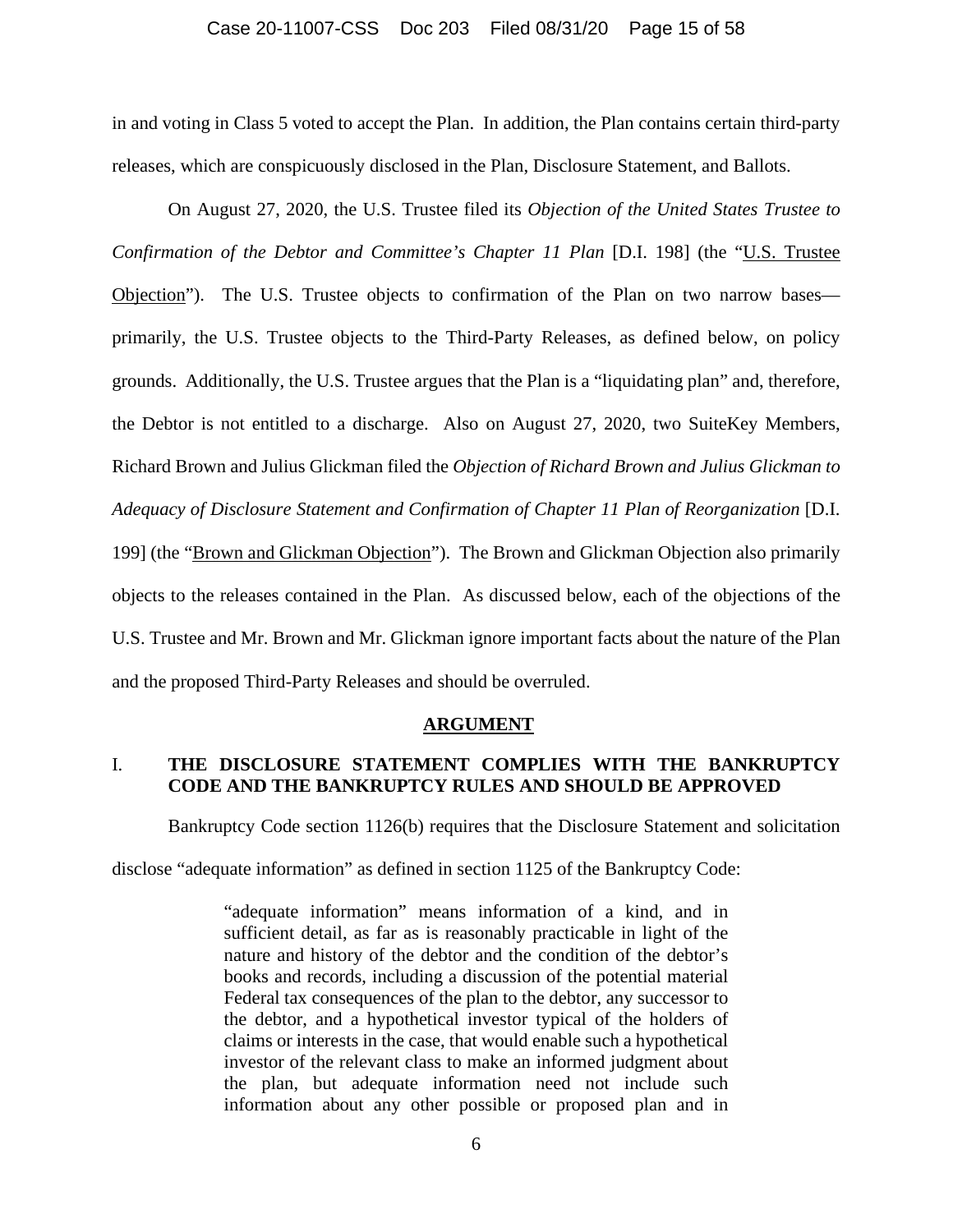determining whether a disclosure statement provides adequate information, the court shall consider the complexity of the case, the benefit of additional information to creditors and other parties in interest, and the cost of providing additional information.

11 U.S.C. § 1125(a)(1). Thus, a debtor's disclosure statement must, as a whole, provide information that is reasonably practicable to permit an informed judgment by impaired creditors entitled to vote on the plan. *See Krystal Cadillac-Oldsmobile GMC Truck. Inc. v Gen. Motors Corp*., 337 F.3d 314, 321–22 (3d Cir. 2003). A disclosure statement "must clearly and succinctly inform the average unsecured creditor what it is going to get, when it is going to get it, and what contingencies there are to getting its distribution." *In re Ferretti*, 128 B.R. 16, 19 (Bankr. D.N.H. 1991).

The bankruptcy court has broad discretion to determine the adequacy of the information contained in a disclosure statement. *See Tex. Extrusion Corp. v. Lockheed Corp. (In re Tex. Extrusion Corp.)*, 844 F.2d 1142, 1156–57 (5th Cir. 1988). Accordingly, the determination of whether a disclosure statement contains adequate information is to be made on a case-by-case basis, focusing on the unique facts and circumstances of each case. *See In re Phoenix Petroleum Co.*, 278 B.R. 385, 393 (Bankr. E.D. Pa. 2001). In that regard, courts generally examine a number of factors to determine whether the disclosure statement contains adequate information. *See, e.g., In re Scioto Valley Mort. Co.,* 88 B.R. 168, 170–71 (Bankr. S.D. Ohio 1988) (listing factors); *see also In re Ferretti*, 128 B.R. at 18-19 (listing similar factors). The factors are not meant to be comprehensive, nor must a debtor provide information on all factors. *Id*. Rather, the bankruptcy court must decide what is appropriate in each case. *Id*. (noting that not every debtor needs to provide information on each factor)*.*

Here, the Disclosure Statement, contains adequate information with respect to the factors considered by courts, including, but not limited to, a discussion of: (i) an overview of the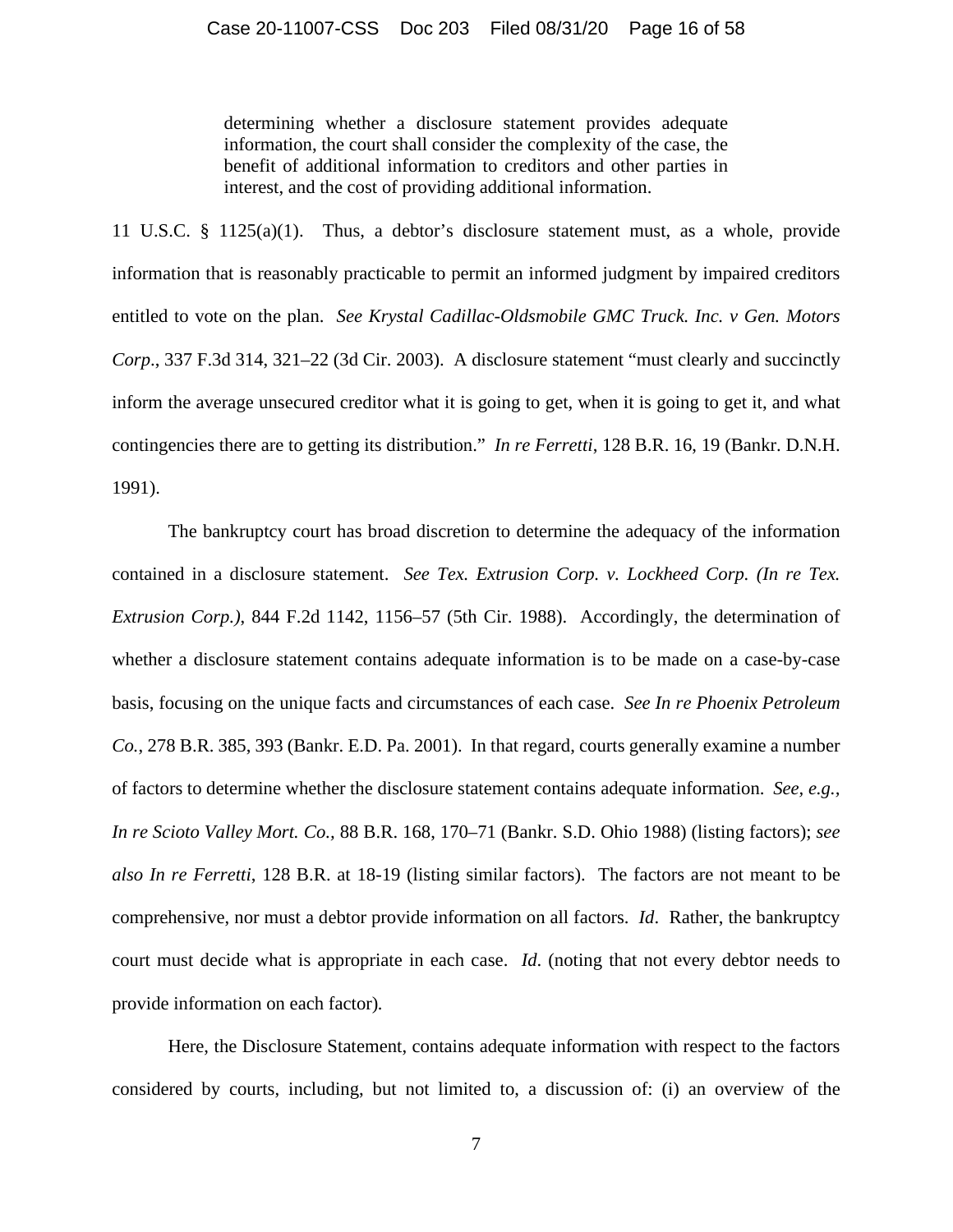### Case 20-11007-CSS Doc 203 Filed 08/31/20 Page 17 of 58

circumstances giving rise to the bankruptcy filing (Disclosure Statement and Plan, Art. III.A.7); (ii) a description of the Debtor, its capital structure, and its assets and operations (Disclosure Statement and Plan, Art. III.A); (iii) a liquidation analysis (Disclosure Statement and Plan, Ex. A 1); (iv) a summary of the Plan, including information related to Claims against the Estate and the management of the Reorganized Debtor (Disclosure Statement and Plan, Arts. I and IV); (v) the conditions precedent for confirmation and effectiveness of the Plan (Disclosure Statement and Plan, Art. XIV); (vi) the provisions of the Plan governing releases, injunctions and exculpation (Disclosure Statement and Plan, Arts. III.F. and XII); (vii) the voting and confirmation process (Disclosure Statement and Plan, Art. V); (vii) alternatives of confirmation and consummation of the Plan (Disclosure Statement and Plan, Art. III.C and D); (viii) a summary of the Bankruptcy Code and other requirements for confirmation (Disclosure Statement and Plan, Art. V); (ix) tax consequences related to the Plan (Disclosure Statement and Plan, Art. III.C); (x) the anticipated future of the Debtor (Disclosure Statement and Plan, Art. V.B); and (xi) the relationship of the Debtor with its affiliates (Disclosure Statement and Plan, Art. III.A.6.).

Accordingly, the Debtor and the Committee submit that the Disclosure Statement contains the information typically considered by bankruptcy courts and found to be adequate and respectfully request that the Court approve the Disclosure Statement as containing "adequate information" as defined by section 1125(a) and required by of section 1126(b) of the Bankruptcy Code.

#### II. **THE PLAN SHOULD BE CONFIRMED**

To obtain confirmation of the Plan, the Debtor must demonstrate, by a preponderance of the evidence, that the Plan satisfies the applicable provisions of Bankruptcy Code section 1129. See *In re Armstrong World Indus., Inc*., 348 B.R. 111, 120 (D. Del. 2006).

8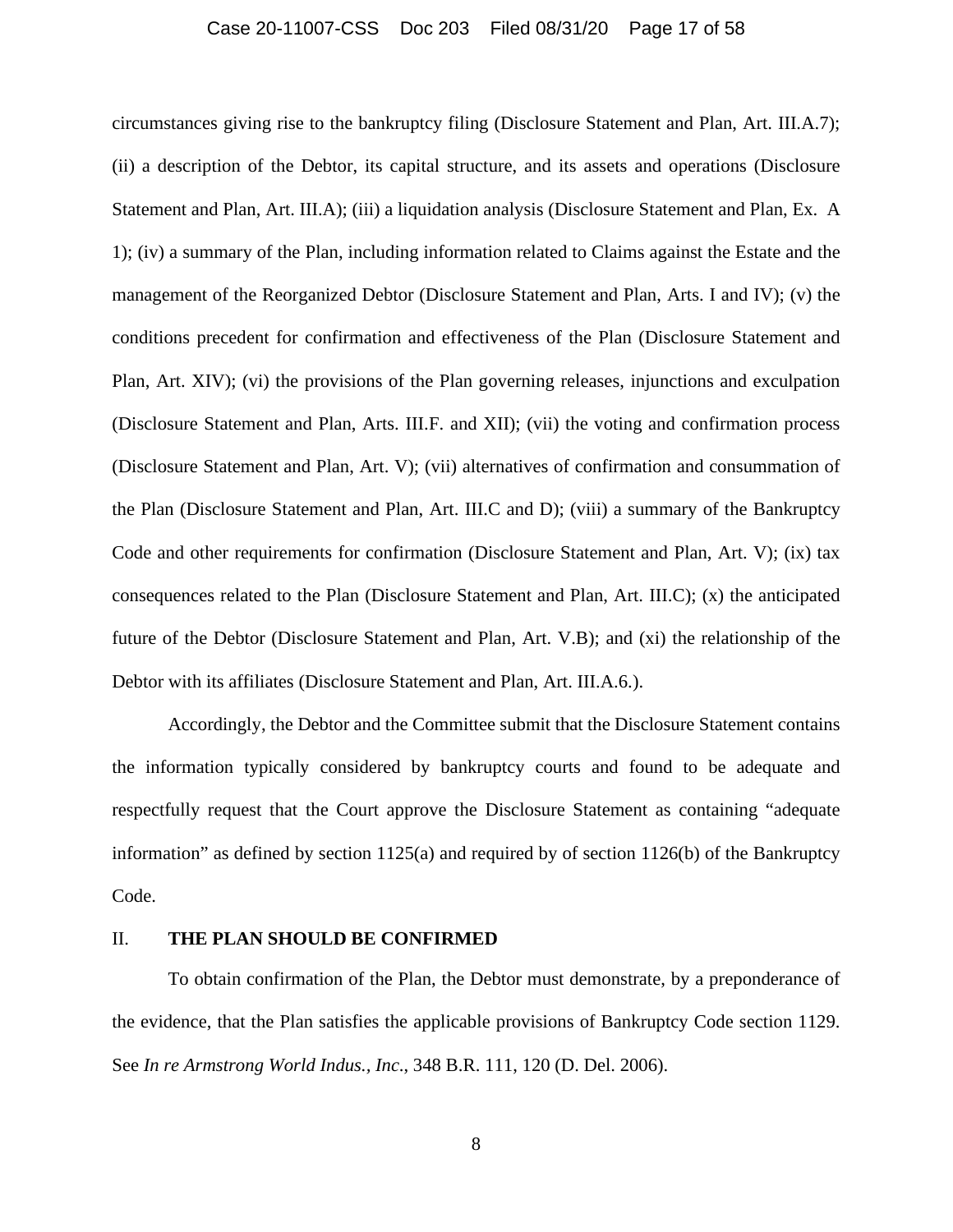#### Case 20-11007-CSS Doc 203 Filed 08/31/20 Page 18 of 58

Through the record in this Chapter 11 Case, the First Day Declaration, the Gavin Declaration, the Voting Declaration, the Wilcox Declaration, and testimonial evidence that may be adduced at or before the Confirmation Hearing, the Debtor will demonstrate, by a preponderance of the evidence, that all applicable subsections of section 1129 of the Bankruptcy Code have been satisfied with respect to the Plan.

# A. **The Plan Satisfies the Requirements of Section 1129(a)(1) of the Bankruptcy Code**

Section  $1129(a)(1)$  of the Bankruptcy Code requires that a plan comply with the applicable provisions of chapter 11 of the Bankruptcy Code. 11 U.S.C. § 1129(a)(1). Although broadly drafted, the legislative history and the case law make clear that this provision is directed at compliance with sections 1122 and 1123 of the Bankruptcy Code, which govern the classification of claims and interests and the contents of a plan, respectively. *See* H.R. Rep. No. 95-595, at 412 (1977), *as reprinted in* 1978 U.S.C.C.A.N. 5963, 6368; *In re Texaco Inc.,* 84 B.R. 893, 905 (Bankr. S.D.N.Y. 1988) ("In determining whether a plan complies with section  $1129(a)(1)$  [of the Bankruptcy Code], reference must be made to [Bankruptcy] Code §§ 1122 and 1123 with respect to the classification of claims and the contents of a plan of reorganization"), *appeal dismissed,* 92 B.R. 38 (S.D.N.Y. 1988).

### 1. *The Plan Complies with Section 1122 of the Bankruptcy Code*.

The Plan's classification structure is proper and in accordance with section 1122(a) of the Bankruptcy Code. Specifically, in addition to Administrative Expense Claims, Priority Tax Claims, and Professional Claims, which do not require classification, the Plan divides Claims and Equity Interests as follows:

| <b>Class</b> | <b>Type of Claim or Interest</b> |
|--------------|----------------------------------|
| Class 1      | <b>DIP Facility Claims</b>       |
| Class 2      | <b>Other Secured Claims</b>      |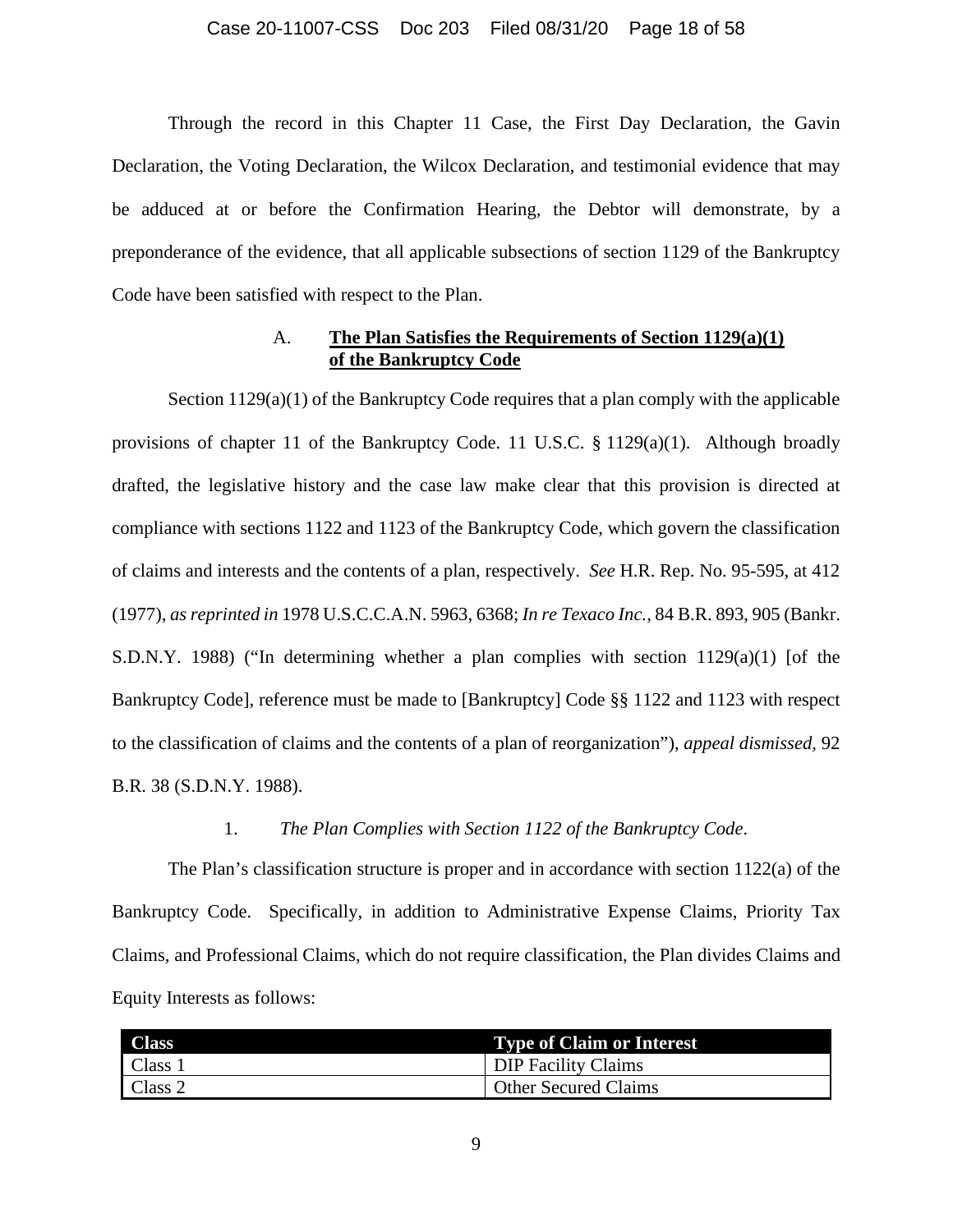| Class 3 | <b>Other Priority Claims</b>    |
|---------|---------------------------------|
| Class 4 | <b>General Unsecured Claims</b> |
| Class 5 | <b>SuiteKey Claims</b>          |
| Class 6 | <b>Subordinated Claims</b>      |
| Class 7 | <b>Existing Equity Claims</b>   |

Section 1122(a) of the Bankruptcy Code provides that a plan may place a claim or interest in a particular class if such claim or interest is substantially similar to the other claims or interests of such class. *See* 11 U.S.C. § 1122(a). "Substantially similar" generally has been interpreted to mean similar in legal character to other claims against a debtor's assets or to other interests in a debtor. *See In re Drexel Burnham Lambert Group Inc.,* 138 B.R. 714, 715- 716 (Bankr. S.D.N.Y. 1992), *order aff'd*, 140 B.R. 347 (S.D.N.Y. 1992).

Section 1122(a) of the Bankruptcy Code does "not require that similar classes be grouped together, but merely that any group be homogenous." *Drexel Burnham Lambert*, 138 B.R. at 715. Importantly, a plan proponent is afforded significant flexibility in classifying claims under section 1122(a) so long as there is a reasonable basis for the classification structure. *See In re Jersey City Med. Ctr*., 817 F.2d 1055, 1060-61 (3d Cir. 1987). Here, the Plan's classification structure is straightforward and complies with section 1122(a) of the Bankruptcy Code. The Plan's classification scheme generally follows the Debtor's prepetition capital structure, classifying secured claims separately from unsecured claims and equity interests separately from claims. The Plan also separates claims of the Debtor's General Unsecured Creditors from the claims held by their SuiteKey Members. This distinction is appropriate because the nature of SuiteKey Claims differ from other unsecured creditors and these Claims are to be treated in a unique fashion under the Plan; specifically, the SuiteKey Members, who prepaid for flights on the Debtor's planes, are entitled to credits with the Debtor's affiliate (Delux Public Charter) for future flights. Importantly, if a Holder of a SuiteKey Claim would prefer a cash payment, it may opt to be treated as a Class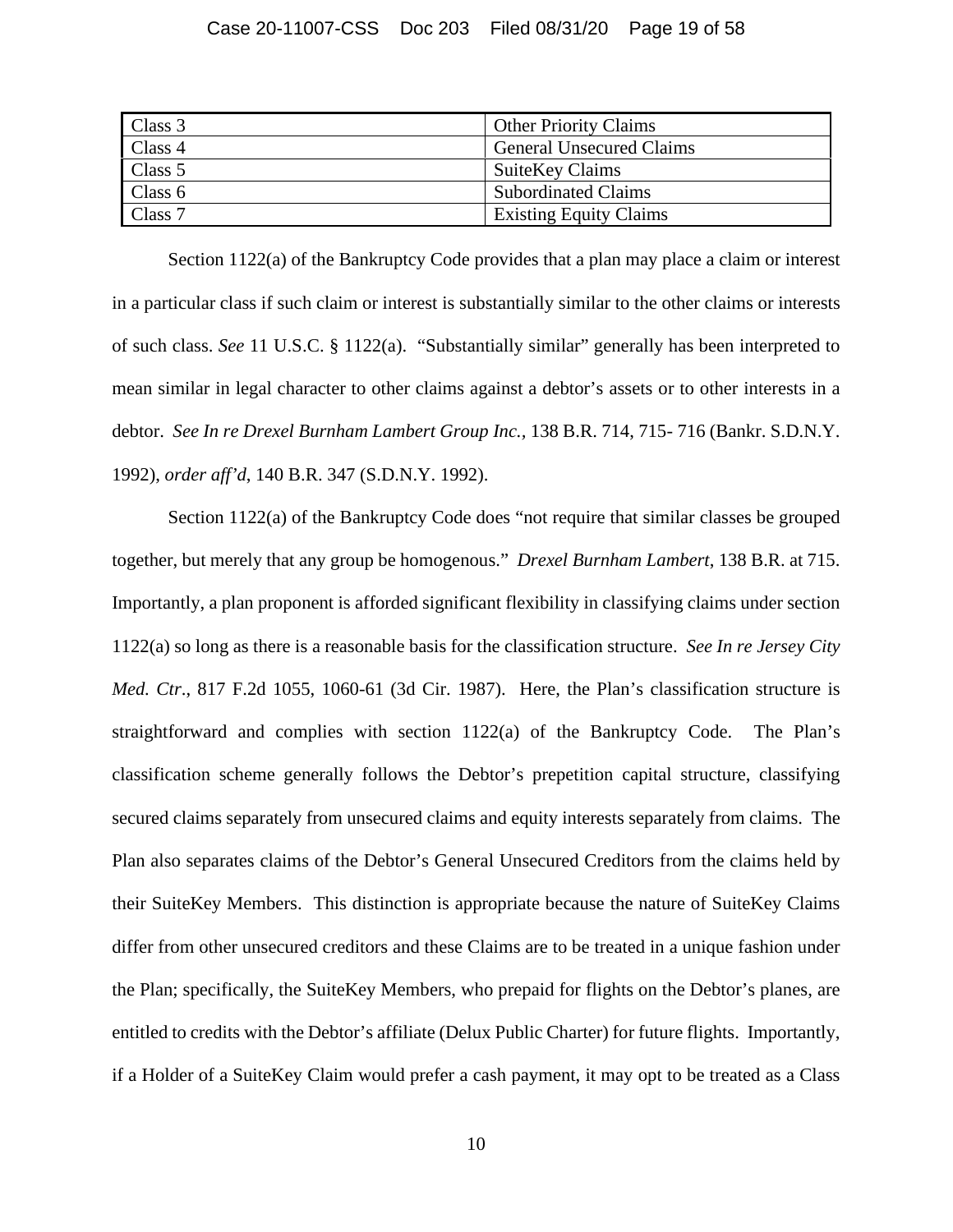#### Case 20-11007-CSS Doc 203 Filed 08/31/20 Page 20 of 58

4 General Unsecured Claim, rather than receive credits as part of Class 5. The option to elect for credits on future flights was a key component of the global deal reached between the Debtor, the DIP Lenders and the Committee. At bottom, the Claims and Equity Interests in each Class described above are substantially similar in nature to the other Claims and Equity Interests in such Class. Accordingly, the classification structure embodied in the Plan complies with section 1122(a) of the Bankruptcy Code.

Section 1122(b) of the Bankruptcy Code is inapplicable here, as the Plan does not contain a convenience class.

# 2. *The Plan Satisfies the Requirements of Section 1123(a) of the Bankruptcy Code*.

To satisfy section 1129(a)(1) of the Bankruptcy Code, the Plan must comply with section 1123(a) of the Bankruptcy Code, which sets forth seven mandatory requirements for every chapter 11 plan.

Specifically, this section requires that a plan (i) designate classes of claims and interest; (ii) specify unimpaired classes of claims and interests; (iii) specify the treatment of impaired classes or claims and interests; (iv) provide equity or treatment within each class; (v) provide adequate means for the Plan's implementation; (vi) provide for prohibition of the issuance of nonvoting equity securities and provide and appropriate distribution of voting power among classes or securities; and (vii) contain only provisions that are consistent with the interests of the creditors and equity security holders and with public policy with respect to the manner of selection of the reorganized company's officers and directors. *See* 11 U.S.C § 1123(a). As set forth below, the Plan complies with each such requirement.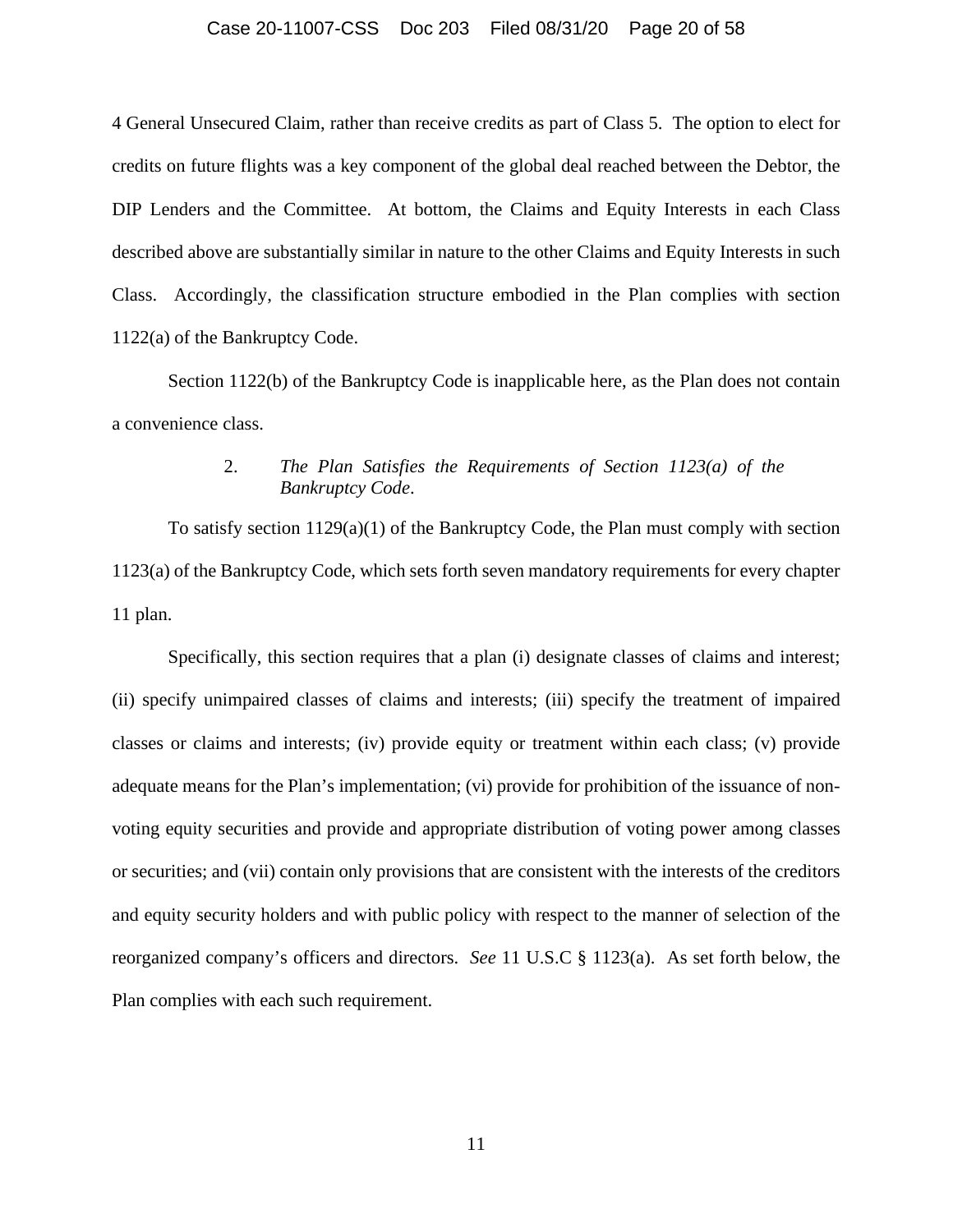### (a) The Plan Designates Classes of Claims—11 U.S.C. §  $1123(a)(1)$ .

Section  $1123(a)(1)$  of the Bankruptcy Code requires that a plan designate classes of claims and interests subject to section 1122 of the Bankruptcy Code. *See* 11 U.S.C. § 1123(a)(1). As discussed above, the Plan designates seven Classes of Claims and Equity Interests. Thus, the Plan complies with the requirements of section  $1123(a)(1)$  of the Bankruptcy Code.

# (b) The Plan Specifies Unimpaired Classes—11 U.S.C. §  $1123(a)(2)$ .

Section 1123(a)(2) of the Bankruptcy Code requires that a plan "specify any class of claims or interests that is not impaired under the plan." 11 U.S.C. § 1123(a)(2). Articles IV and VI of the Plan specifies the Classes of Claims that are unimpaired under the Plan—specifically, Class 1 (DIP Facility Claims), Class 2 (Other Secured Claims), Class 3 (Other Priority Claims), and Class 7 (Existing Equity Interests). Therefore, the Plan complies with the requirements of section 1123(a)(2) of the Bankruptcy Code.

# (c) The Plan Adequately Specifies the Treatment of Impaired Classes—11 U.S.C. § 1123(a)(3).

Section 1123(a)(3) of the Bankruptcy Code requires that a plan "specify the treatment of any class of claims or interests that is impaired under the plan." 11 U.S.C. § 1123(a)(3). Articles IV and VIII of the Plan specifies the treatment of Claims and Equity Interests that are impaired under the Plan—specifically Class 4 (General Unsecured Claims) and Class 5 (SuiteKey Claims). Thus, the Plan satisfies the requirements of section 1123(a)(3) of the Bankruptcy Code.

# (d) The Plan Provides the Same Treatment for Claims or Interests Within Each Class—11 U.S.C. §1123(a)(4).

Section  $1123(a)(4)$  of the Bankruptcy Code requires that a plan provide the "same treatment" for each claim or interest of a particular class." 11 U.S.C. § 1123(a)(4). Pursuant to the Plan, the treatment of each Claim against or Equity Interest in the Debtor, in each respective Class, is the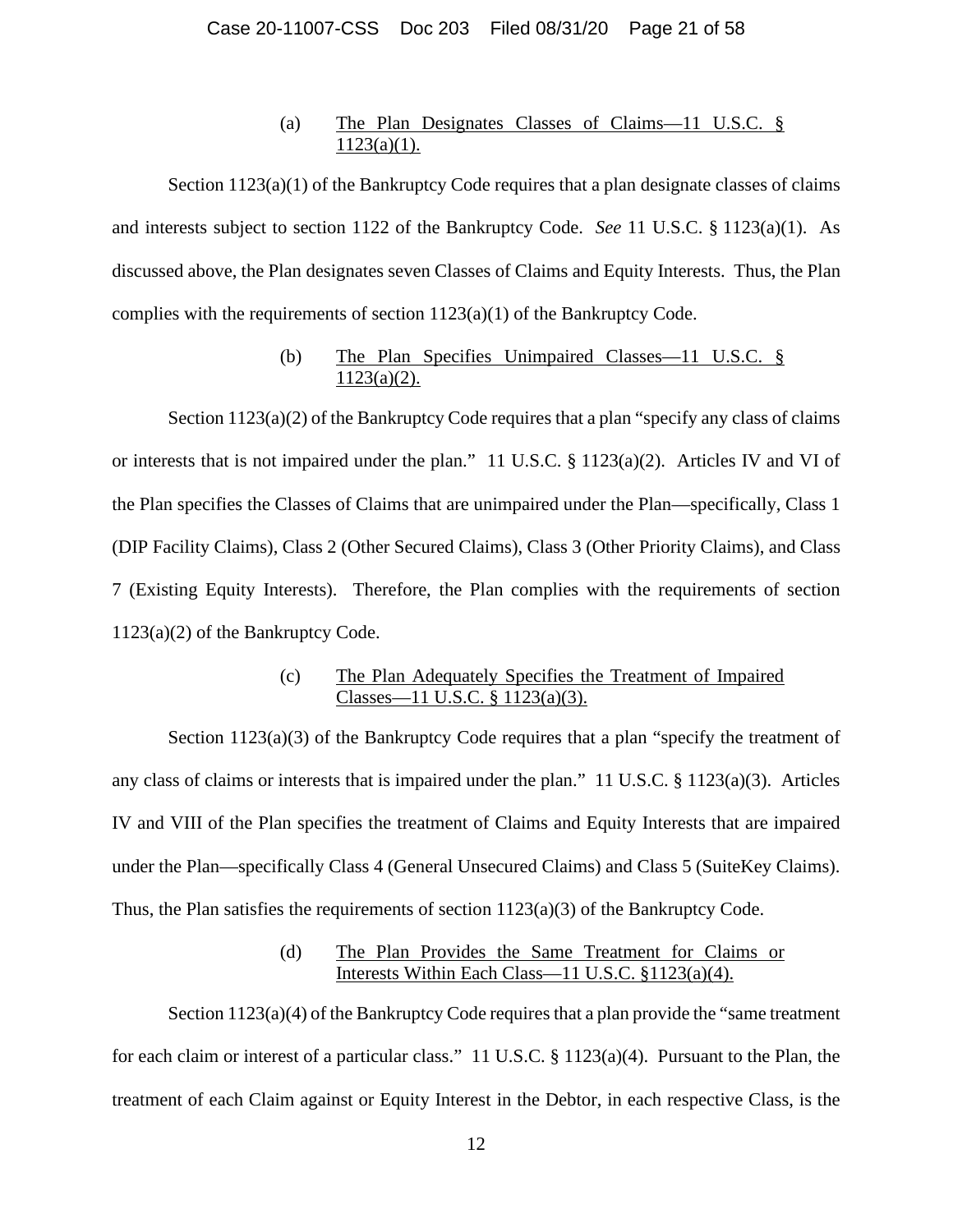#### Case 20-11007-CSS Doc 203 Filed 08/31/20 Page 22 of 58

same as the treatment of each other Claim or Equity Interest in such Class, except at the election of a particular Claim or Equity Interest Holder. Accordingly, the Plan satisfies the requirements of section 1123(a)(4) of the Bankruptcy Code because each Claim or Equity Interest within each Class will receive the same treatment unless the Claim or Equity Interest Holder elects or agrees otherwise.

# (e) The Plan Provides Adequate Means for its Implementation 11 U.S.C. § 1123(a)(5).

Section 1123(a)(5) of the Bankruptcy Code requires that a plan "provide adequate means for the plan's implementation." 11 U.S.C. § 1123(a)(5). Article XI of the Plan sets forth the means for implementation of the Plan, which are more than adequate. Certain of these implementation mechanisms include, for example, procedures for or respecting: (i) the vesting of assets in the Reorganized Debtor and the vesting of the GUC Trust Proceeds in the GUC Trust; (ii) the creation, governance of, and administration of the GUC Trust; (iii) the Debtor's continued corporate existence as the Reorganized Debtor, (iv) the Reorganized Debtor's board and management composition; (vi) the preservation of Reorganized Debtor's equity interests, (vii) the execution of certain documents, and (viii) the transfer of the GUC Trust Proceeds, the Administrative and Priority Claim Reserve and the Professional Fee Reserve.

Further, the Debtor has filed with the Plan and Plan Supplement many of the documents necessary to implement the Plan, including, but not limited to (i) a list of individuals proposed to serve as directors and officers of the Reorganized Debtor; (ii) the identity of the GUC Trustee; and (iii) the GUC Trust Agreement.

Based upon the foregoing, the Debtor and Committee respectfully submits that the Plan contains appropriate implementation provisions and complies with the requirements of section 1123(a)(5) of the Bankruptcy Code.

13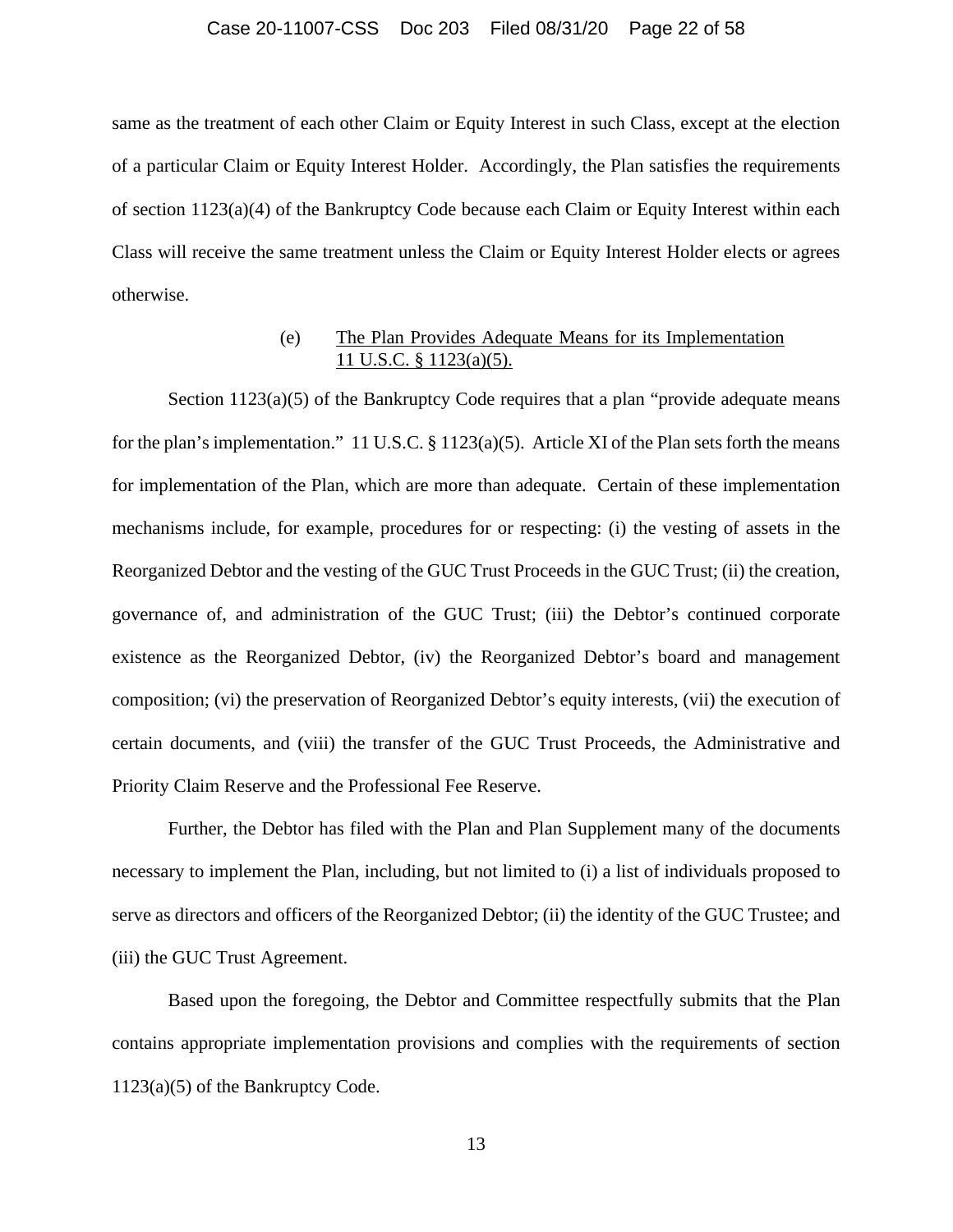# (f) The Plan Does Not Provide for the Issuance of Non-Voting Equity Securities—11 U.S.C. § 1123(a)(6).

Section 1123(a)(6) of the Bankruptcy Code provides that a plan must:

provide for the inclusion in the charter of the debtor, if the debtor is a corporation, . . . of a provision prohibiting the issuance of nonvoting equity securities, and providing, as to the several classes of securities possessing voting power, an appropriate distribution of such power among such classes, including, in the case of any class of equity securities having a preference over another class of equity securities with respect to dividends, adequate provisions for the election of directors representing such preferred class in the event of default in the payment of such dividends.

11 U.S.C. § 1123(a)(6). Accordingly, the holders of new stock issued under a plan of reorganization must have voting rights. *See Acequia, Inc. v. Clinton*, 787 F.2d 1352, 1361 (9th Cir. 1986). Here, there are no new shares issued under the Plan, instead JSI will continue to own 100% of the shares of the Reorganized Debtor. Accordingly, the Plan satisfies the requirements of section 1123(a)(6) of the Bankruptcy Code.

# (g) The Plan Contains Appropriate Provisions Respecting the Selection of Post-Confirmation Directors, Officers, and Trustees 11 U.S.C. § 1123(a)(7).

Section 1123(a)(7) of the Bankruptcy Code requires that a plan "contain only provisions that are consistent with the interests of creditors and equity security holders and with public policy with respect to the manner of selection of any officer, director, or trustee under the plan and any successor to such officer, director or trustee." 11 U.S.C.  $\S$  1123(a)(7). This provision is supplemented by section 1129(a)(5) of the Bankruptcy Code, which directs the scrutiny of the Court to the manner by which management of the reorganized corporation is to be chosen to provide adequate representation of those whose investments are involved in the organization.

Pursuant to section XI.B.2 of the Plan, on the Effective Date, the board of directors and management of the Reorganized Debtor shall consist of those individuals identified in the Plan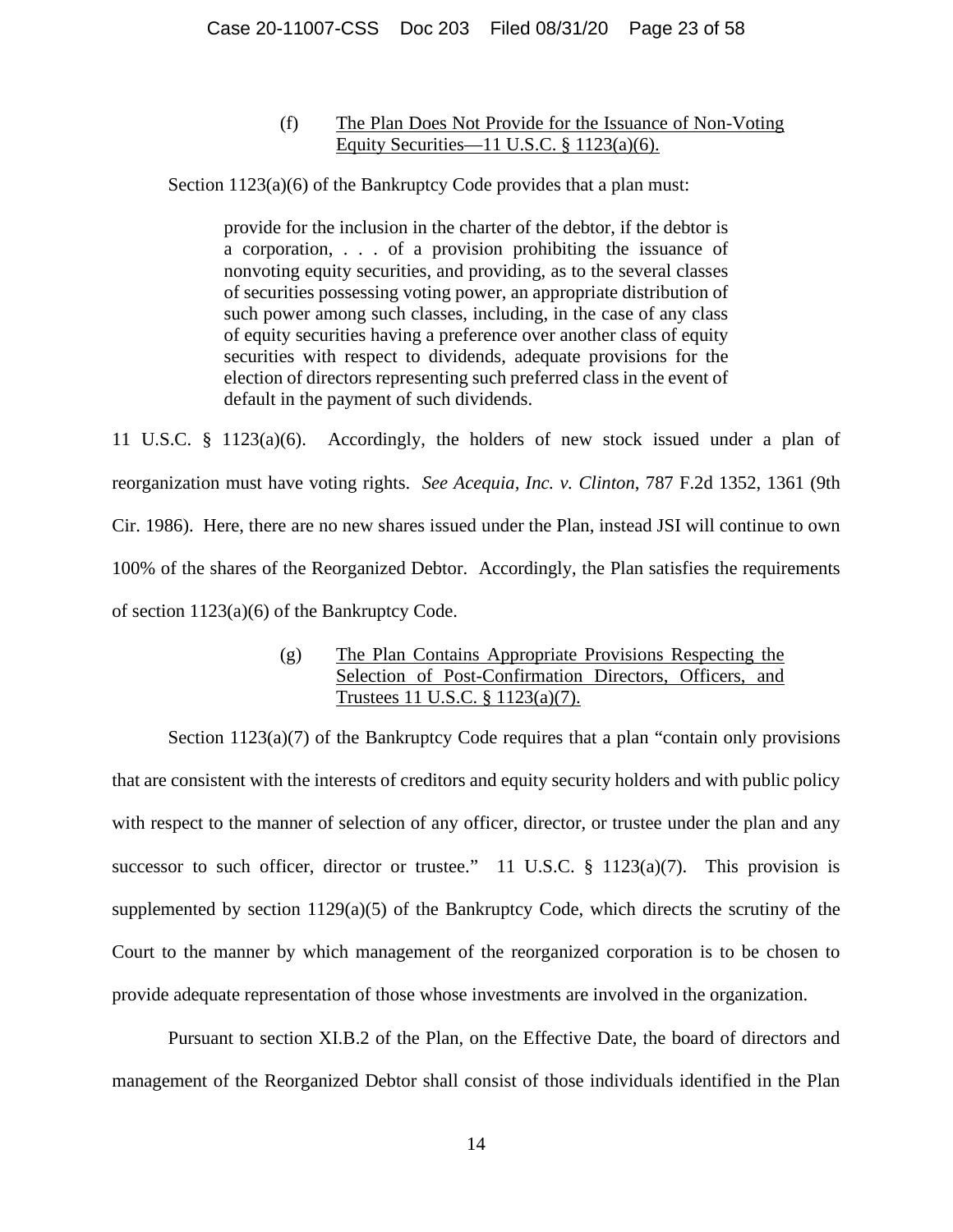### Case 20-11007-CSS Doc 203 Filed 08/31/20 Page 24 of 58

Supplement. Here, the DIP Lenders and JSI have selected the new board and management, which is appropriate since JSI will be the owner of the company upon emergence. In addition, the GUC Trustee, Gavin/Solmonese LLC, is identified in the Plan Supplement. Accordingly, the Plan satisfies the requirements of section 1123(a)(7) of the Bankruptcy Code.

### 3. *The Plan Complies with Section 1123(b) of the Bankruptcy Code*.

Section 1123(b) of the Bankruptcy Code specifies certain provisions that may be included in a plan of reorganization. The Plan contains certain of the provisions specifically contemplated by subsection 1123(b), including provisions regarding: (i) the impairment and unimpairment of Classes of Claims and Equity Interests as provided for in subsection 1123(b)(1) (*see* Plan, Art. VIII); (ii) the rejection of executory contracts and unexpired leases as provided for in subsection 1123(b)(2) (*see* Plan, Art. XIII); and (iii) the modification of the rights of holders of secured claims, here as they relate to the consensual treatment of the DIP Facility Claims, pursuant to subsection 1123(b)(5).

Other provisions of the Plan are permissible pursuant to the authority granted in section 1123(b)(6) of the Bankruptcy Code, which permits a plan to include other provisions not inconsistent with the applicable provisions of the Bankruptcy Code. *See* 11 U.S.C. § 1123(b)(6). For example, section XI.A.5 of the Plan provides that securities issued under the Plan are exempt from transfer taxes pursuant to section 1146(a). Section 1146(a) of the Bankruptcy Code provides: "The issuance, transfer, or exchange of a security, or the making or delivery of an instrument of transfer under a plan confirmed under section 1129 of this title, may not be taxed under any law imposing a stamp tax or similar tax." 11 U.S.C. §1146(a).

In addition and consistent with section 1123(b)(6), Article XII of the Plan contains certain release provisions, an exculpation provision, and an injunction provision prohibiting parties, from, among other things pursuing Claims and Equity Interests that were released under the Plan. These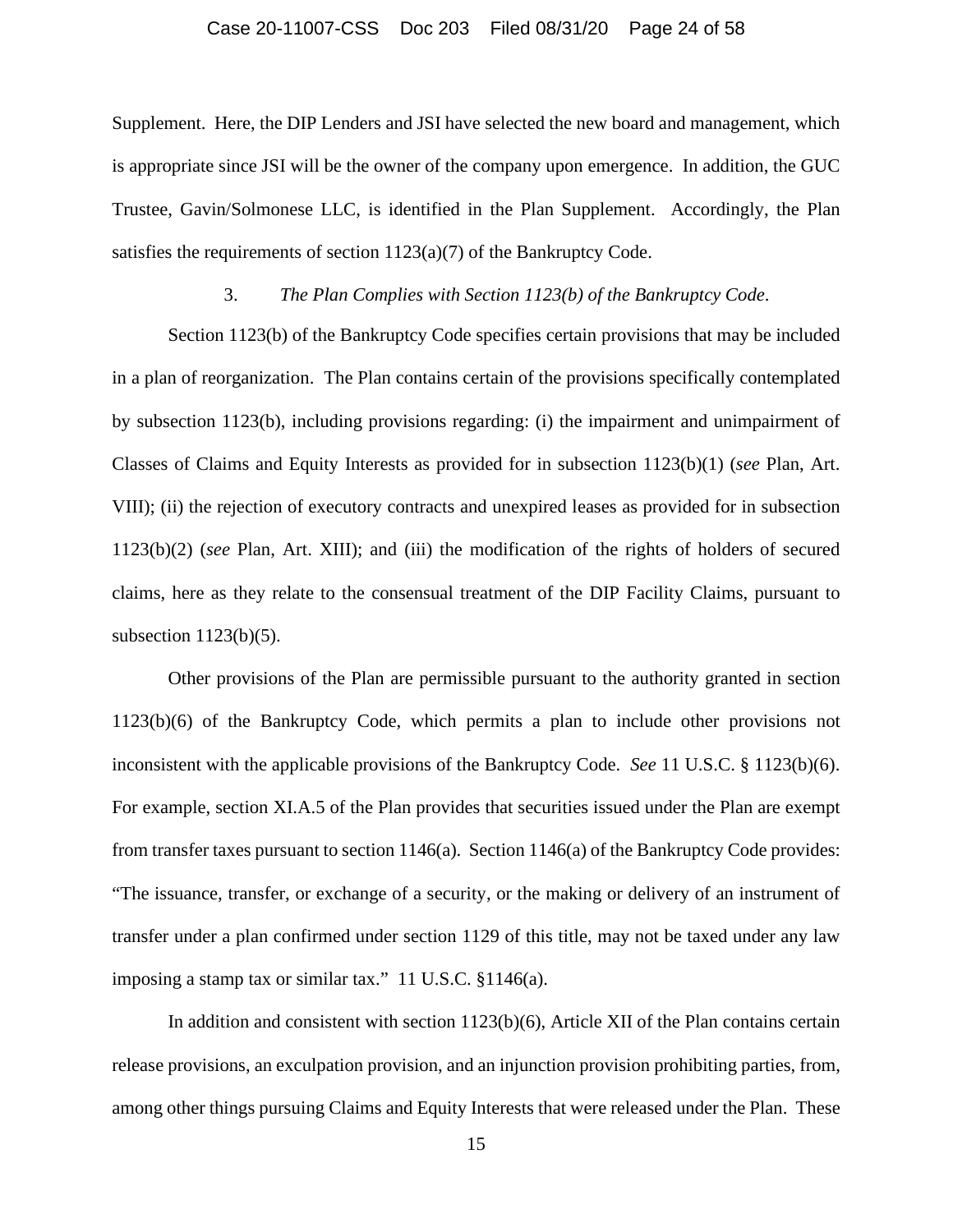#### Case 20-11007-CSS Doc 203 Filed 08/31/20 Page 25 of 58

discretionary provisions are appropriate because, among other things, they are (i) integral to the terms, conditions and settlements contained in the Plan; (ii) fair, equitable and reasonable and in the best interests of the Debtor and its estate; (iii) the product of extensive arm's length negotiations among sophisticated parties; and (iv) supported by fair consideration. Furthermore, creditors support the Plan overwhelmingly and, except for the U.S. Trustee Objection to the Third-Party Releases and the proposed discharge along with the Brown and Glickman Objection, both of which are addressed below, no party has objected to these provisions of the Plan.

The Plan's release, exculpation, and injunction provisions will eliminate the costs and risks of litigation and allow, among other things, the principals that remain with the Reorganized Debtor to focus entirely on operations after emergence. The release, exculpation, and injunction provisions have been critical to obtaining the DIP Lenders' support and, except for the U.S. Trustee Objection to the Third-Party Releases and the proposed discharge along with the Brown and Glickman Objection, no party has objected to them. Additionally, the proposed release, exculpation and injunction provisions were reviewed and approved by the Independent Manager. The Debtor and the Committee submit that the release, exculpation and injunction provisions of the Plan are necessary and appropriate under the circumstances and are not inconsistent with the Bankruptcy Code. As such, the requirements of section 1123(b) of the Bankruptcy Code are satisfied.

### A. **The Injunction and Discharge Provisions Set Forth in Article XII of the Plan Comply with the Bankruptcy Code**

Article XII.E of the Plan provides for an injunction which, in general, enjoins all Persons that have held, currently hold, may hold, or allege they hold a Claim or other debt or liability that is discharged, released or exculpated under the Plan from taking certain actions against the Debtor, the Reorganized Debtor, or their respective property on account of such Claims, Equity Interests,

16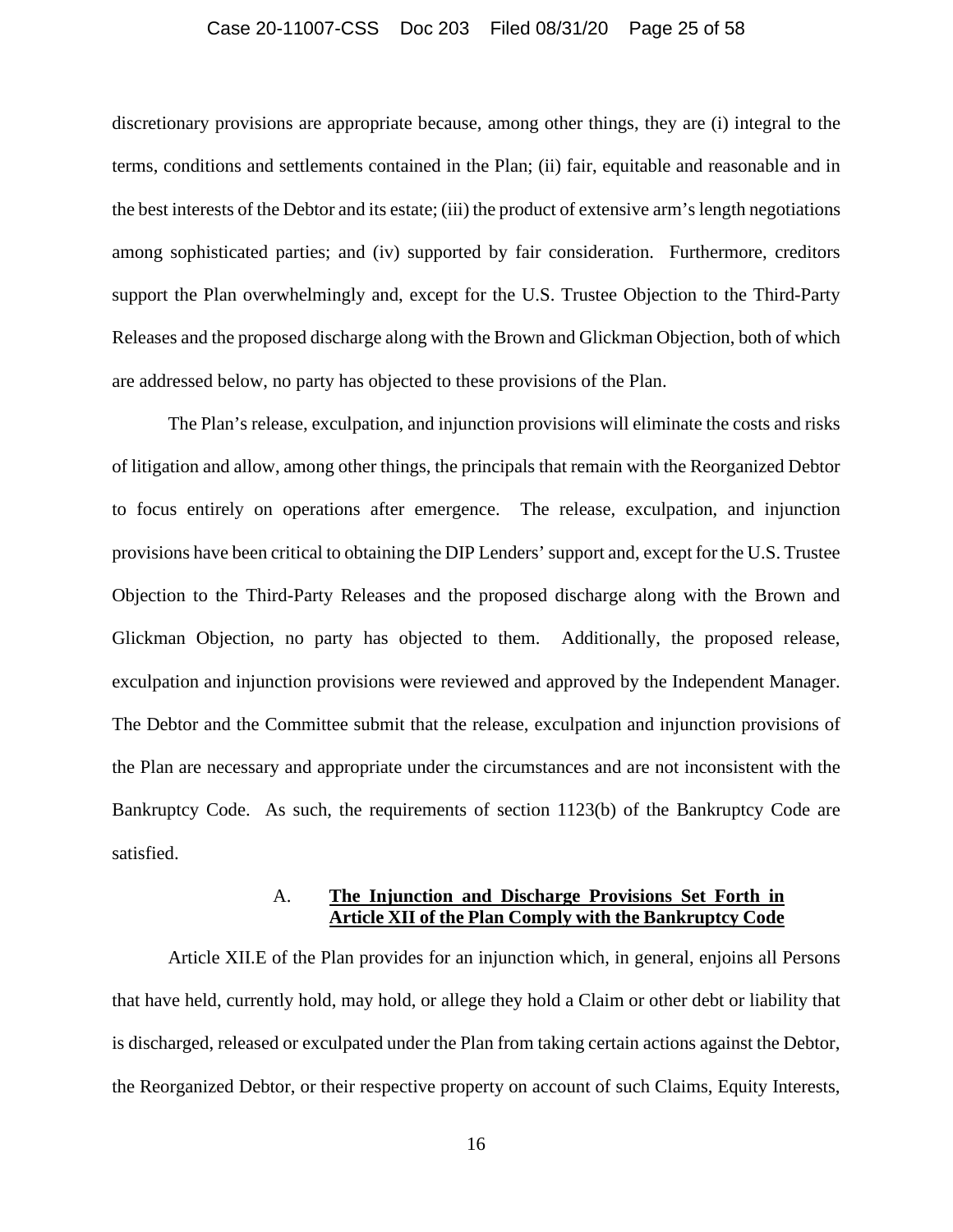# Case 20-11007-CSS Doc 203 Filed 08/31/20 Page 26 of 58

or other obligations. This injunction is necessary to preserve and enforce the release, discharge, and exculpation provisions of the Plan, and it is narrowly tailored to achieve that purpose. Accordingly, the Debtor and the Committee submit that the injunction provision should be approved.

Section XI.D.4 of the Plan provides for the broad discharge contemplated by section 1141(d) of the Bankruptcy Code. The U.S. Trustee takes issue with the proposed discharge on the basis that "because the Debtor is liquidating, it is not eligible for a discharge under Section 1141(d)(3)." U.S. Trustee Objection, at  $\P$  20. This is not the case. Section 1141(d)(3) provides in relevant part that a debtor is not eligible for a discharge if (a) "the plan provides for the liquidation of all or substantially all of the property of the estate" and (b) "the debtor does not engage in business after consummation of the plan." 11 U.S.C. § 1141(d)(3). Here, neither factor is present. Under the Plan, the Debtor's property will revest in the Reorganized Debtor, it is not being liquidated.<sup>4</sup> As to the Debtor's future business, the U.S. Trustee's argument that the Debtor "will not operate flights post-confirmation" and the objection's focus on the fact that "[t]he Debtor has had no operations or revenue post-petition" each miss the point. U.S. Trustee Objection, at  $\P$ 20. While the U.S. Trustee is technically correct that since shortly prior to the Petition Date the Debtor has not operated, the U.S. Trustee Objection ignores the ever-changing impact of COVID-19 on the Debtor's industry. The Debtor maintains its most valuable assets—its Part 135 Certificate, its "core" staff to operate the same, and its owned planes—and is eager to resume flights and will do so the moment conditions are right; the most important of those conditions is

<sup>4</sup> In support of this argument, the U.S. Trustee curiously focuses on blacklined changes from a pre-solicitation draft of the Plan that is not before this Court. *See* U.S. Trustee Objection, at ¶ 19. These changes were made in response to comments received from the U.S. Trustee and the U.S. Trustee's observation that the changes are "formal, not substantive" (*id.*) is actually astute. The changes were simply made to clarify that the intent of the Plan has always been for the Reorganized Debtor to retain its assets.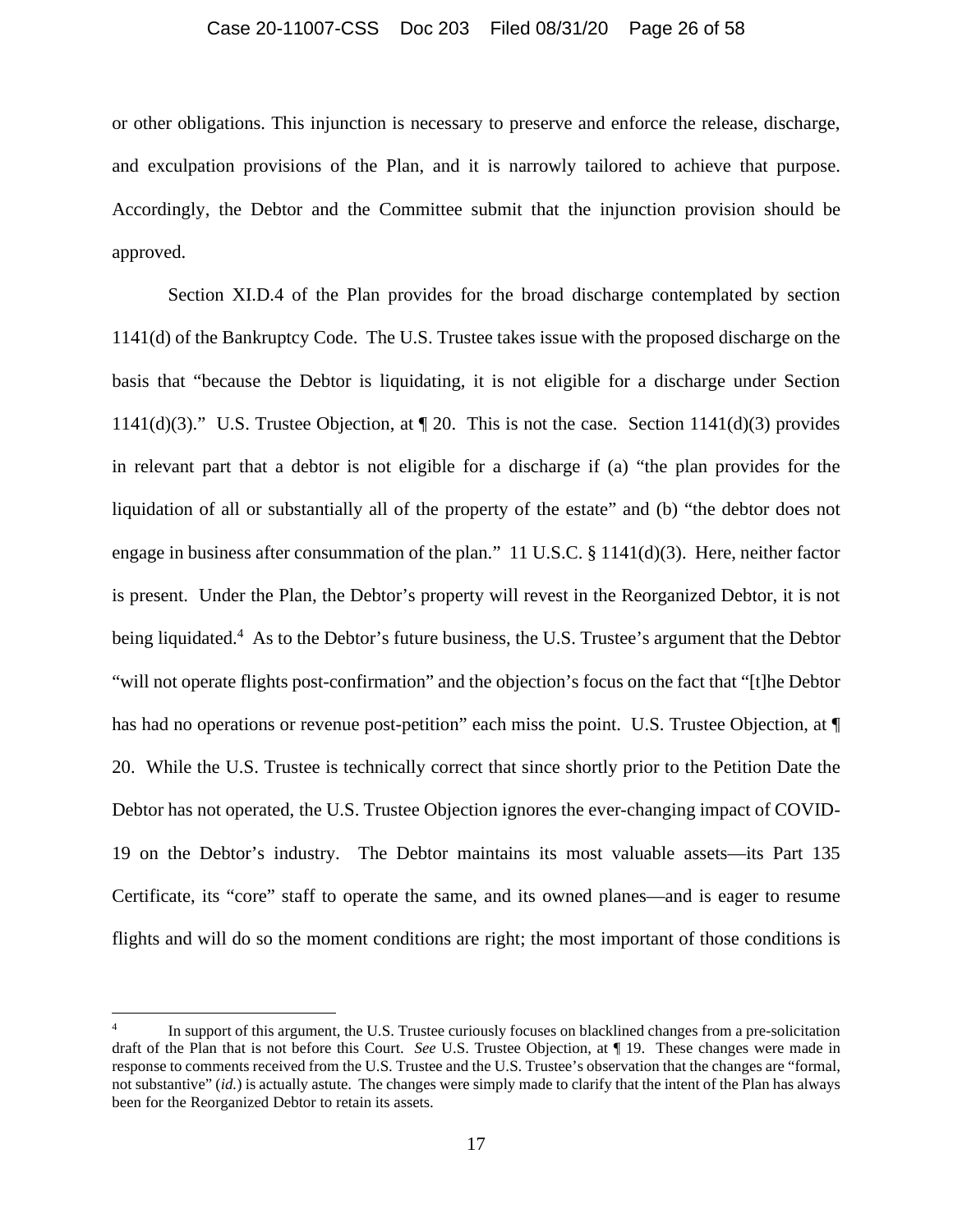### Case 20-11007-CSS Doc 203 Filed 08/31/20 Page 27 of 58

seeing this Plan through to its confirmation and ultimate effective date. Indeed, the Debtor's principals have been actively engaged in discussions with potential customers eager for the Debtor to resume services. *See* Wilcox Declaration, at ¶ 6. While the initial impact of the COVID-19 pandemic was that the travel industry shut down and the Debtor had months with no flights, as the country has begun to reopen, a new segment of travelers have turned to chartered and other private alternatives to the traditional commercial airlines. *See* Wilcox Declaration, at ¶ 7. In stark contrast to the position in which it found itself mere months ago, the Debtor is seeing renewed and even expanded interest in its services. *Id*. As travelers navigate this new reality, charter jet companies like the Debtor will experience a surge in bookings and the majority of new bookings are made by new leisure travel customers for whom the Debtor's aircraft and operations are well suited. *See* Wilcox Declaration, at  $\P$  8. Finally, the Debtor's post-emergence operations will also be significantly bolstered by the absence of its legacy debts and liabilities, including the costly litigation that stemmed from the Debtor's attempted expansion to the East Coast market. *See* Wilcox Declaration, at  $\P$  9. Likewise, the Reorganized Debtor will also no longer be burdened by the expensive acquisition and maintenance costs associated with the defective East Coast fleet of aircraft, which led to a significant loss of clients and revenue costing the Debtor upwards of \$24 million dollars (independent of litigation costs) over the years prior to the Petition Date and precipitated the litigation. *See id.* The Plan positions the Reorganized Debtor to resume flights as soon as it is safe to do so, which is likely to be sooner than anyone envisioned when this case was commenced in April. This is simply not a liquidation.

As evidenced by the votes accepting the Plan, and the fact that the Plan is a reorganizing plan and not a liquidating plan, the Debtor respectfully submits that the discharge and injunction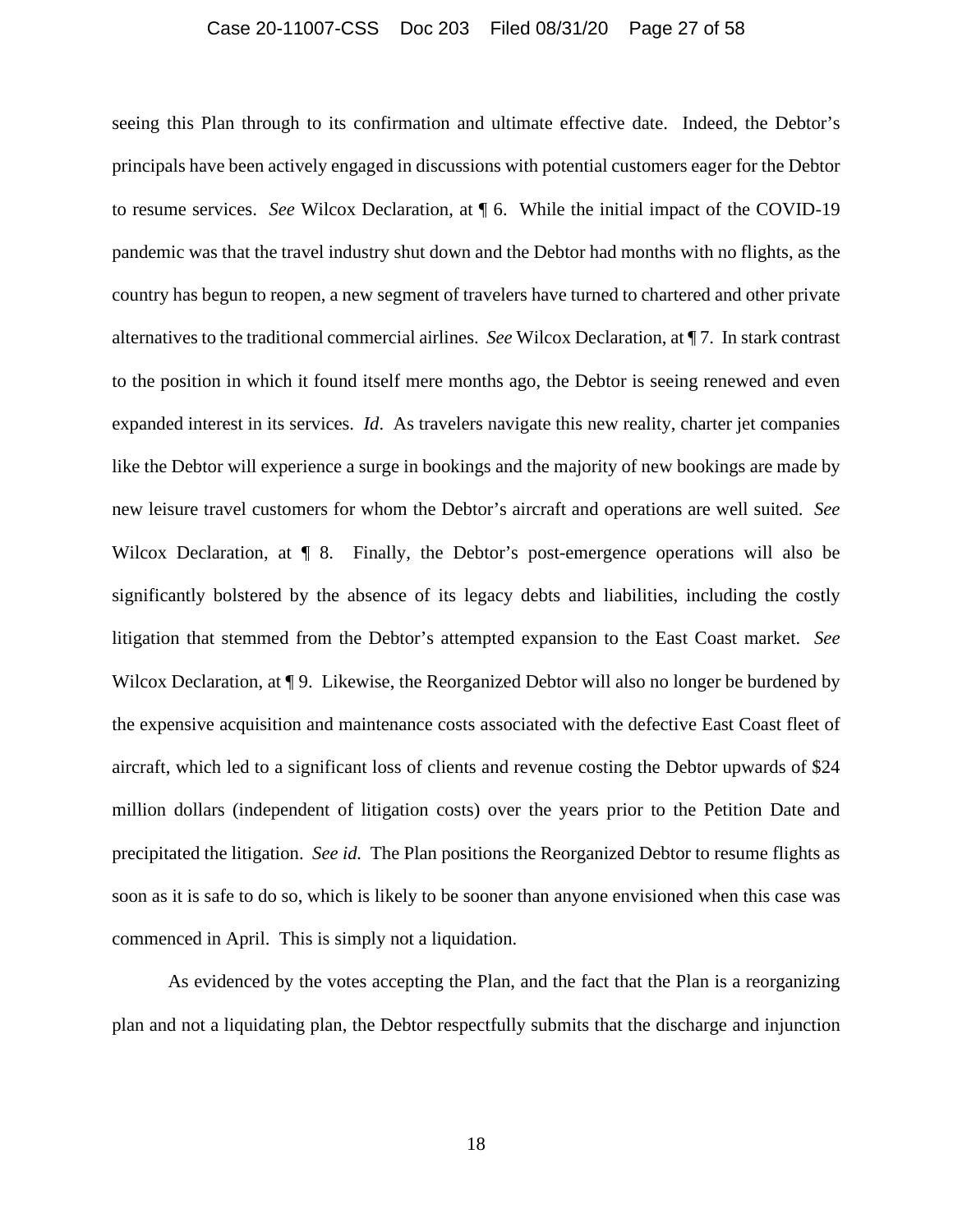provisions contained in the Plan are reasonable and appropriate, consistent with the Bankruptcy Code, and should be approved.

# B. **The Releases by the Debtor in Section XII.B of the Plan Are Fair, Reasonable, and in the Best Interests of the Estate**

Section XII.B of the Plan provides for releases of Claims and causes of action belonging to the Debtor, its estate, and the Reorganized Debtor (the "Debtor Releases"), as of the Effective Date, by such parties against the Released Parties.<sup>5</sup> A debtor may release claims in a plan "if the release is a valid exercise of the Debtor's business judgment, is fair, reasonable, and in the best interests of the estate." *U.S. Bank Nat'l Assoc. v. Wilmington Trust Co. (In re Spansion, Inc.)*, 426 B.R. 114, 143 (Bankr. D. Del. 2010) (citing *In re DBSD North America, Inc.*, 419 B.R. 149, 217 (Bankr. S.D.N.Y. 2009)); *see also* 11 U.S.C. § 1123(b)(3)(A). In determining whether the exercise of that business judgment is valid, courts consider the "specific facts and equities of each case," typically by reference to the five factors outlined in *In re Zenith Electronics Corp.,* 241 B.R. 92 (Bankr. D. Del. 1999). *See Spansion*, 426 B.R. at 142-43 (citing *Zenith*, 241 B.R. at 110).

Those factors are: (i) an identity of interest between the debtor and non-debtor, such that a suit against the non-debtor is, in essence, a suit against the debtor or will deplete the assets of the estate; (ii) a substantial contribution to the plan by the non-debtor; (iii) the necessity of the release to the reorganization; (iv) the overwhelming acceptance of the plan and release by creditors and interest holders; and (v) the payment of all or substantially all of the claims of the creditors and interest holders affected by the releases under the plan. *See Zenith,* 241 B.R. at 110; *see also In re Wash. Mut., Inc*., 442 B.R. 314, 348-50 (Bankr. D. Del. 2011). This five-factor test is not a list of

<sup>5</sup> "Released Parties" means the following Entities, each in their capacity as such, (a) the Debtor and Reorganized Debtor; (b) the DIP Lenders; (c) the Committee and its members; and (d) the Related Parties of the foregoing.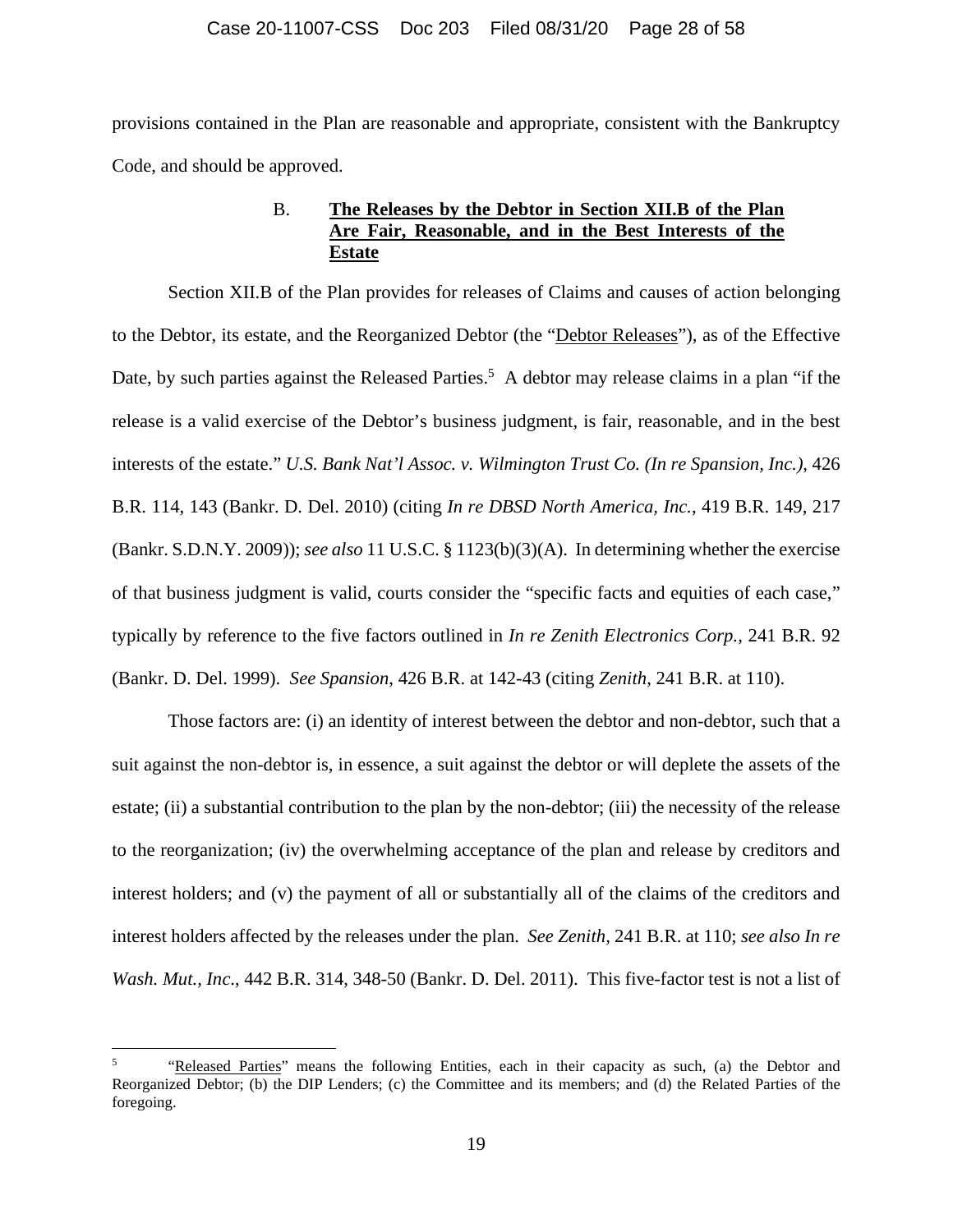#### Case 20-11007-CSS Doc 203 Filed 08/31/20 Page 29 of 58

conjunctive requirements, nor is it an exhaustive list of considerations. *See In re Master Mortgage Invest. Fund, Inc.,* 168 B.R. 903, 935 (Bankr. W.D. Mo. 1994). *See also In re Indianapolis Downs, LLC*, 486 B.R. 286, 304 (Bankr. D. Del. 2013) (approving the releases although the third and fifth Zenith factors were not met where the record reflects overwhelming creditor support of the plan); *Spansion*, 426 B.R. at 143, n. 47 (referring to the *Master Mortgage* factors as "helpful in weighing the equities of the particular case after a fact-specific review").

Here, each of the factors is satisfied. *First*, there is an identity of interest among the Debtor and the Released Parties arising out of the shared "common goal" of confirming and implementing the Plan.<sup>6</sup> Accordingly, the Released Parties all have an identity of interest with the Debtor.

*Second*, the Released Parties have substantially contributed to the development and substance of the Plan, as well as to the overall consensual posture of this case. In particular, the Released Parties include the Debtor's directors, officers and employees, whose efforts during the Chapter 11 Case have been indispensable to administering the case smoothly and preserving value for creditors under exceedingly stressful and demanding circumstances, and constitute a substantial contribution to the Plan and a significant benefit to creditors. More importantly, the Released Parties also include the DIP Lenders, who have funded this Chapter 11 Case with the new-money DIP Facility. Moreover, as discussed in Section II(D) *infra*, the contributions of the DIP Lenders created significant distributable value (which would otherwise have been zero) for the Debtor's general unsecured creditors. Simply put, it is unlikely that without their efforts and dedication any value would have been preserved for creditors. In addition, many of the Released

<sup>6</sup> The *Zenith* Court granted the releases sought by the debtor, holding that the various released parties had an identity of interest on the basis that they were instrumental in formulating the plan of reorganization. *Zenith*, 241 B.R. at 110; *see also In re Tribune Co.*, 2011 Bankr. LEXIS 4128, at \*153 (Bankr. D. Del. Oct. 21, 2011) (holding that the debtors and their secured lenders "share the common goal of confirming the [] Plan" and implementing the consummation thereof, thus giving rise to an identity of interest between those parties).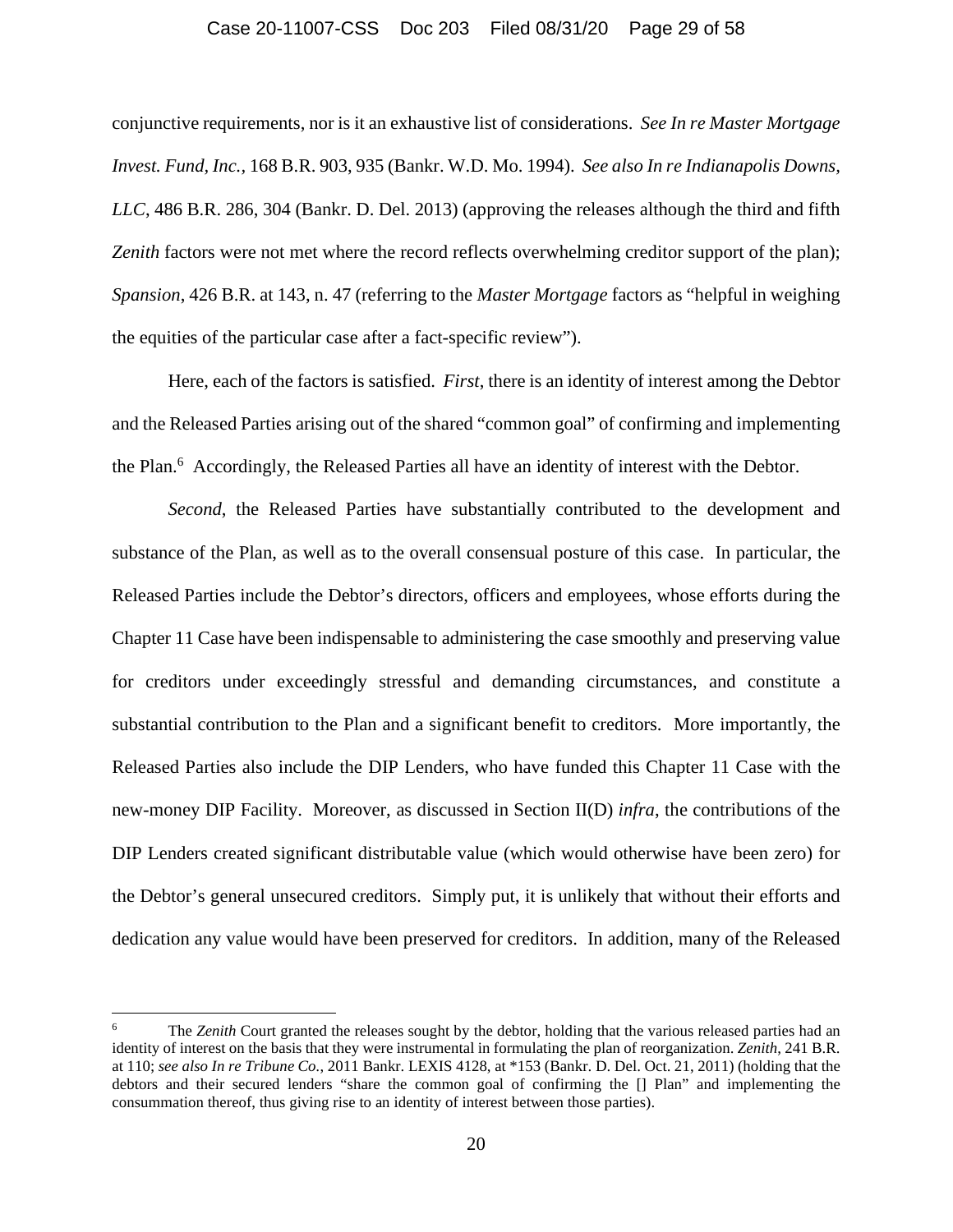#### Case 20-11007-CSS Doc 203 Filed 08/31/20 Page 30 of 58

Parties expected a release in exchange for their contributions to the Plan and as such the proposed releases constitute a necessary component of the consensual Plan process, without which the Plan would face considerable uncertainty. Without the releases, many of the Released Parties may have been unwilling to contribute to the Plan process—the DIP Lenders expressly would not have, which would have reduced the value available for distribution to creditors and would have negatively impacted the Debtor's restructuring. *See* Wilcox Declaration, at ¶ 12. Accordingly, in light of these considerations and the broad support from creditors for the Plan, the releases by the Debtor pursuant to Section XII.B of the Plan are appropriate and in the best interests of the Estate, and represent a valid settlement of any such claims that the Debtor may have pursuant to section 1123(b)(3)(A) and Bankruptcy Rule 9019.

*Third*, the discharges, injunctions, releases, and exculpations are integral to the Plan as a whole, which will ultimately result in distributions to the Debtor's creditors. Such provisions are "commonplace" in chapter 11 plans. *See generally In re PWS Holding Corp.*, 228 F.3d 224, 245 (3d Cir. 2000); *see also, e.g., Indianapolis Downs*, 486 B.R. at 306 (concluding that exculpation provisions are appropriate for estate fiduciaries and debtor directors and officers); *Tribune*, 464 B.R. at 189 (same). The threat of litigation—and any litigation that ultimately came to fruition, no matter how baseless—would be a significant distraction to the Released Parties, the result of which would be the incurrence of potentially tremendous cost, time and labor, all of which would be better spent on developing the Debtor's business post-emergence and administering the GUC Trust. Moreover, the Debtor and the Committee, who have a fiduciary obligation to maximize value for the estate, have determined after reasonable inquiry that, to the best of their knowledge, information and belief, no valid claims or causes of action exist against any of the Released Parties for which releases are being granted.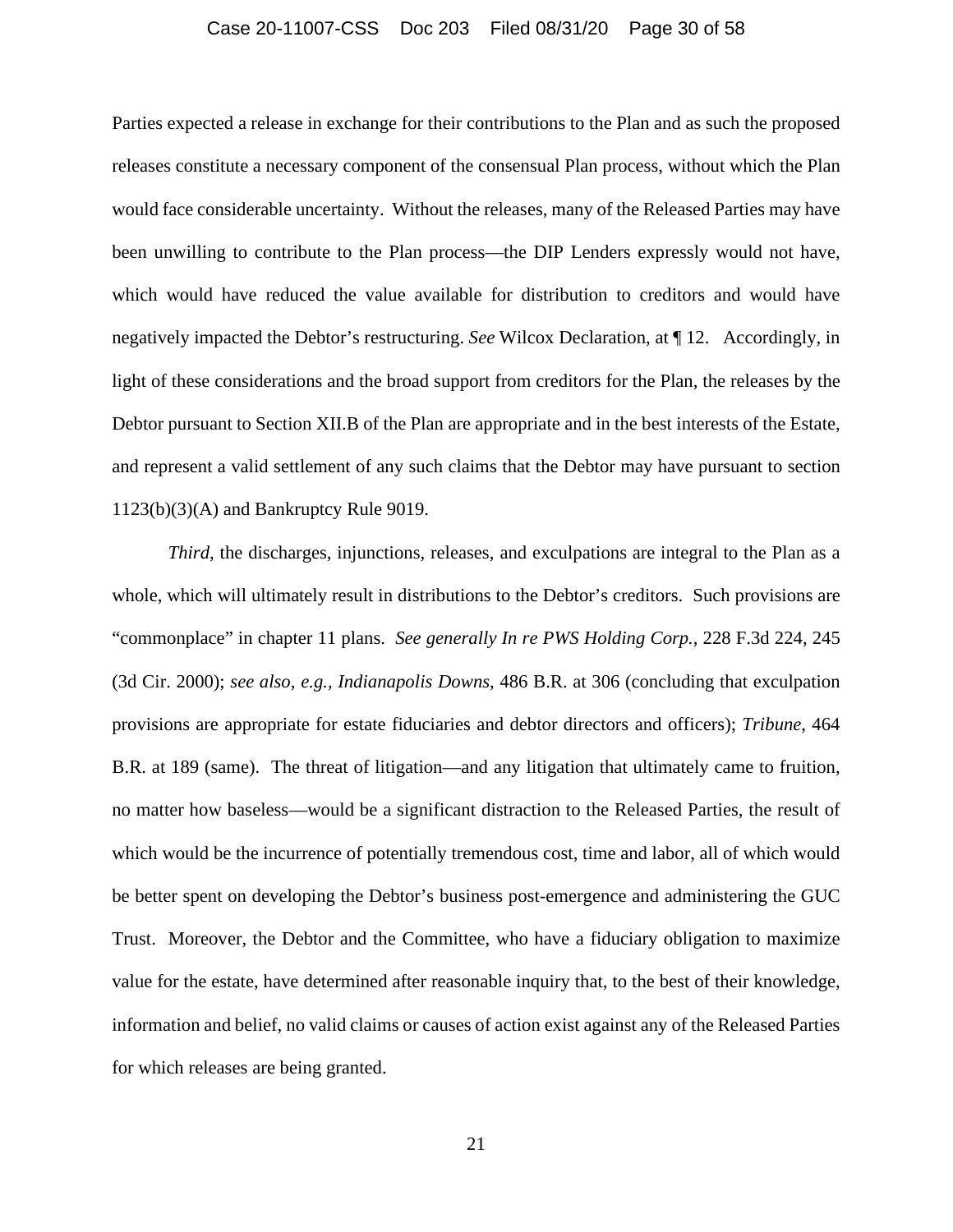#### Case 20-11007-CSS Doc 203 Filed 08/31/20 Page 31 of 58

*Fourth*, the Debtor's creditors overwhelmingly accepted the Plan. As set forth in the Voting Declaration, the Plan has been accepted by over 95% of each of the voting Classes, who are the only parties that are arguably affected by the release of any underlying claims or causes of action. Consequently, the fourth factor weighs in favor of granting the Debtor Releases.

*Fifth*, the Debtor and Committee believe that the creation of the GUC Trust and the vesting of the GUC Trust Assets therein presents the best possible chance for recoveries for creditors. This includes Distributions to Holders of Allowed General Unsecured Claims, who as set forth herein, would not receive any distributions in liquidation.<sup>7</sup>

Accordingly, the Debtor and Committee believe that, under the specific facts and equities of this case, the Debtor Release constitutes a valid exercise of the Debtor's business judgment and should be approved.

# C. **The Third-Party Releases Set Forth in Section XII.C of the Plan Are Appropriate and Therefore Should Be Approved**

Section XII.C of the Plan provides for certain releases of Claims and Causes of Action belonging to the Releasing Parties<sup>8</sup> (the "Third-Party Releases"), as of the Effective Date, by such parties against the Released Parties. While the Third-Party Releases sought under the Plan are non-consensual, the Debtor and Committee submit that the extraordinary circumstances of this Chapter 11 Case warrant the releases. Moreover, and contrary to the position taken by the U.S. Trustee in its objection, "[n]onconsensual third party releases are not per se impermissible in this

<sup>7</sup> *See Zenith*, 241 B.R. at 111 (explaining that the fifth factor was met because "the Plan does provide a distribution to the creditors in exchange for the Releases" and supporting that conclusion by explaining that creditors received more under the plan than they would have in a liquidation); *see also In re Exide Techs.*, 303 B.R. 48, 74 n.37 (Bankr. D. Del. 2003) (noting that the fifth factor may be satisfied "upon presentation of a consensual plan, in the absence of objection to the release/injunction provisions, or upon a [] meaningful distribution to unsecured creditors").

<sup>&</sup>lt;sup>8</sup> "Releasing Parties" means the following Entities, each in their respective capacities as such, (a) the Debtor; (b) the DIP Lenders; (c) the Committee and its members; (d) each Holder of a Claim; (e) each Holder of an Equity Interest; and (f) the Related Parties of the foregoing.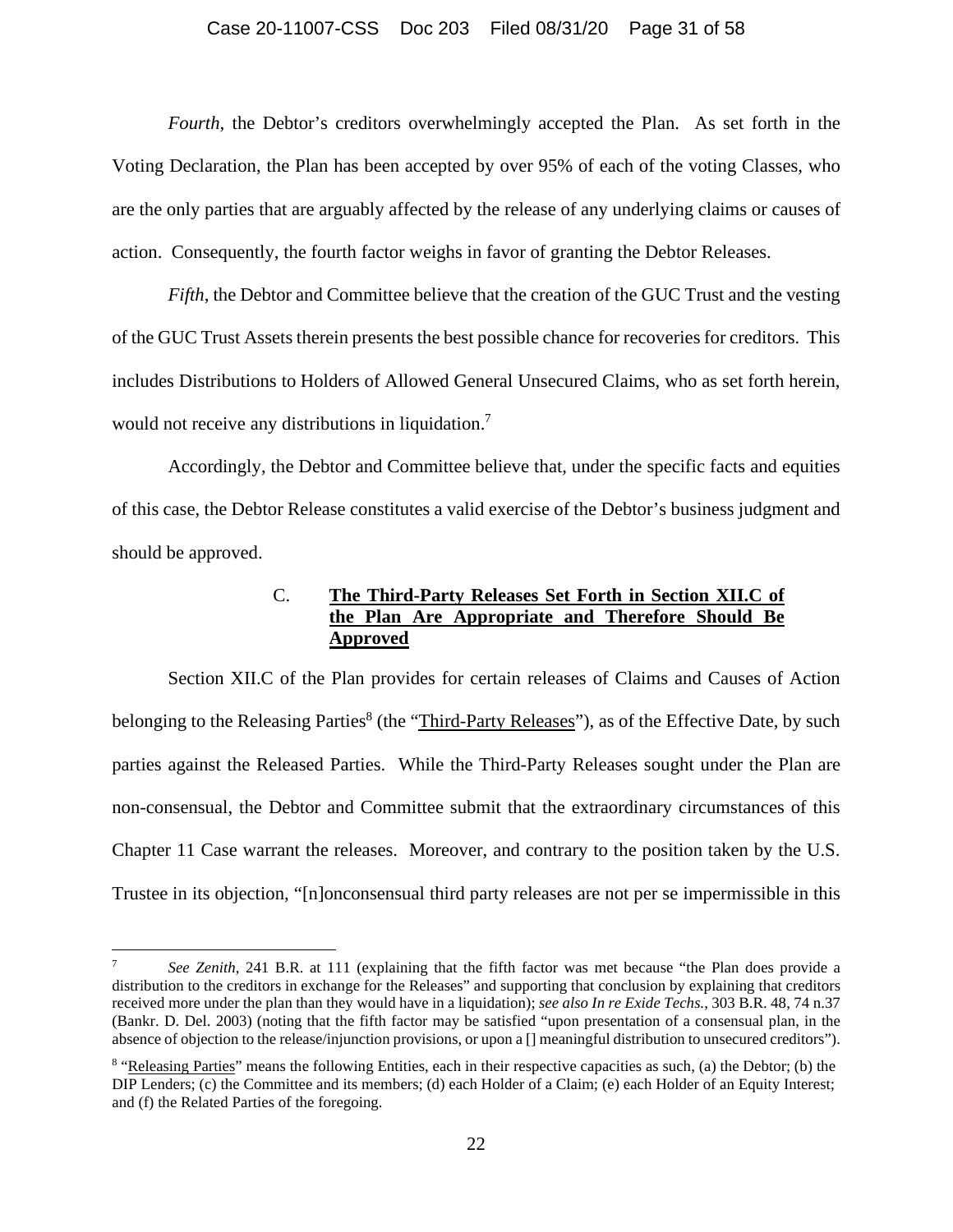### Case 20-11007-CSS Doc 203 Filed 08/31/20 Page 32 of 58

Circuit." *In re Millennium Lab Holdings II, LLC*, 591 B.R. 559, 573 (D. Del. 2018) *aff'd* 945 F.3d 126 (3d Cir. 2019). Instead, non-consensual releases are appropriate and permissible where the circumstances of the case demonstrate that they are "necessary to the reorganization and [are] fair." *Id*., at 584 (citing *In re Glob. Indus. Techs., Inc.*, 645 F.3d 201, 206 (3d Cir. 2011)). The key to the Plan, and the reorganization of the Debtor generally, is the contribution of cash and other significant value by the Released Parties, which will fund the GUC Trust and permit the Reorganized Debtor to continue as a going concern. To put it bluntly, there was no other funding source for this Chapter 11 Case, and the Plan and the contributions of the DIP Lenders were expressly conditioned on approval of the Third-Party Releases. *See* Wilcox Declaration, at ¶ 12. Without the Third-Party Releases, there is no Plan, no Reorganized Debtor, and no GUC Trust. In other words, without the Third-Party Releases, there is no distributable value for the Holders of General Unsecured Claims and SuiteKey Claims.

There can be no dispute that non-consensual releases can be approved under governing Third Circuit precedent where, as here, the facts demonstrate that such releases are fair and necessary to the reorganization. Specifically, proposed non-consensual releases must satisfy the standards set forth in *Continental*. *See generally Gillman v. Cont'l Airlines (In re Cont'l Airlines)*, 203 F.3d 203, 214 (3d Cir. 2000) ("*Continental*"). Under *Continental*, courts within the Third Circuit may approve non-consensual third-party releases where specific findings support the following "hallmarks": (i) fairness, (ii) necessity to the reorganization, and (iii) fair consideration given in exchange for the release. *See id.*; *see also Walton v. Houlihan, Lokey, Howard & Zukin (In re UA Theatre Co.)*, 315 F.3d 217, 227 (3d Cir. 2003) (quoting *Continental*, 203 F.3d at 214- 15). The record before the Court establishes that the Third-Party Releases in this Plan are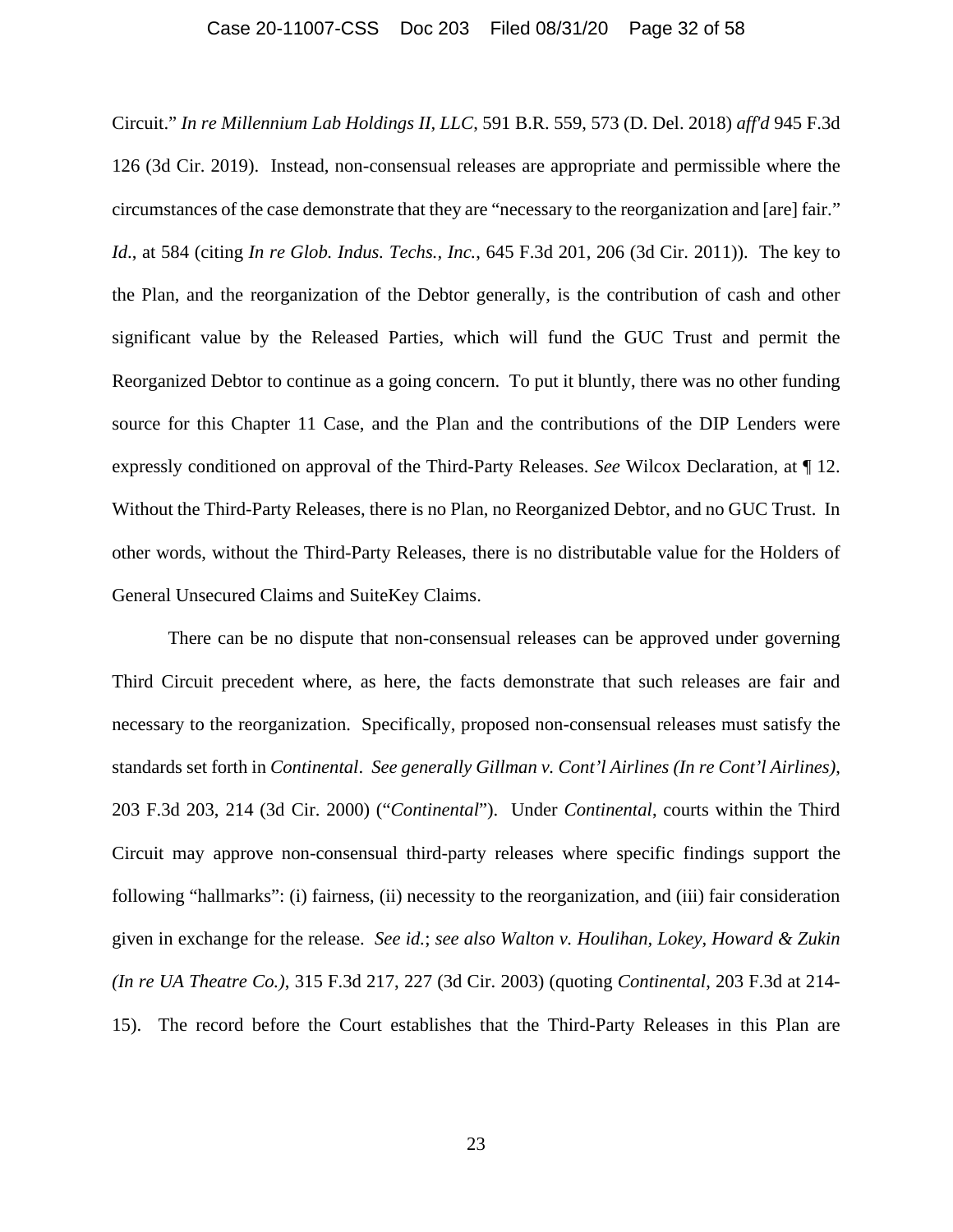### Case 20-11007-CSS Doc 203 Filed 08/31/20 Page 33 of 58

fundamentally fair, necessary to this reorganization, and were given in exchange for the significant contributions made by the DIP Lenders.

In analyzing whether the *Continental* hallmarks are satisfied, courts within the Third

Circuit have considered the following factors (the "*Master Mortgage* Factors"):

- 1. an identity of interest between the debtor and the third party, such that a suit against the non-debtor is, in essence, a suit against the debtor or will deplete assets of the estate
- 2. substantial contribution by the non-debtor of assets to the reorganization
- 3. the essential nature of the injunction to the reorganization to the extent that, without the injunction, there is little likelihood of success
- 4. an agreement by a substantial majority of creditors to support the injunction, specifically if the impacted class or classes "overwhelmingly" votes to accept the plan; and
- 5. provision in the plan for payment of all or substantially all of the claims of the class or classes affected by the injunction.<sup>9</sup>

*In re Zenith Elec. Corp.*, 241 B.R. 92, 110 (Bankr. D. Del. 1999) (citing *In re Master Mortg.* 

*Inv. Fund, Inc.*, 168 B.R. 930, 937 (Bankr. W.D. Mo. 1994)); *see also In re Millennium Lab Holdings, II, LLC*, Case No. 15-12284 (Bankr. D. Del. Dec. 11, 2015) (D.I. 206) (transcript ruling applying the *Master Mortgage* factors and approving non-consensual third-party releases)*; In re Genesis Health Ventures, Inc.*, 266 B.R. 591, 607-08 (Bankr. D. Del. 2001); *In re Freedom Rings LLC*, Case No. 05-14268 (CSS), D.I. 385 (Bankr. D. Del. Apr. 20, 2006), at 117:14-23 ("…third party releases are fair and necessary to the reorganization,…. [if] there is material, specific and identifiable consideration flowing from the releases to the releasors, either directly or through the Plan, that is a fair exchange for the releases being granted, and two, it is unlikely that the Debtor

<sup>&</sup>lt;sup>9</sup> Courts in this district have interpreted this factor as: "Whether the release is fair to the non-consenting creditors, i.e., whether the non-consenting creditors received reasonable compensation in exchange for the release." *In re Tribune Co.*, 464 B.R. 126, at 178 (Bankr. D. Del. 2011); *In re Spansion, Inc.*, 426 B.R. 114, 145 (Bankr. D. Del. 2010)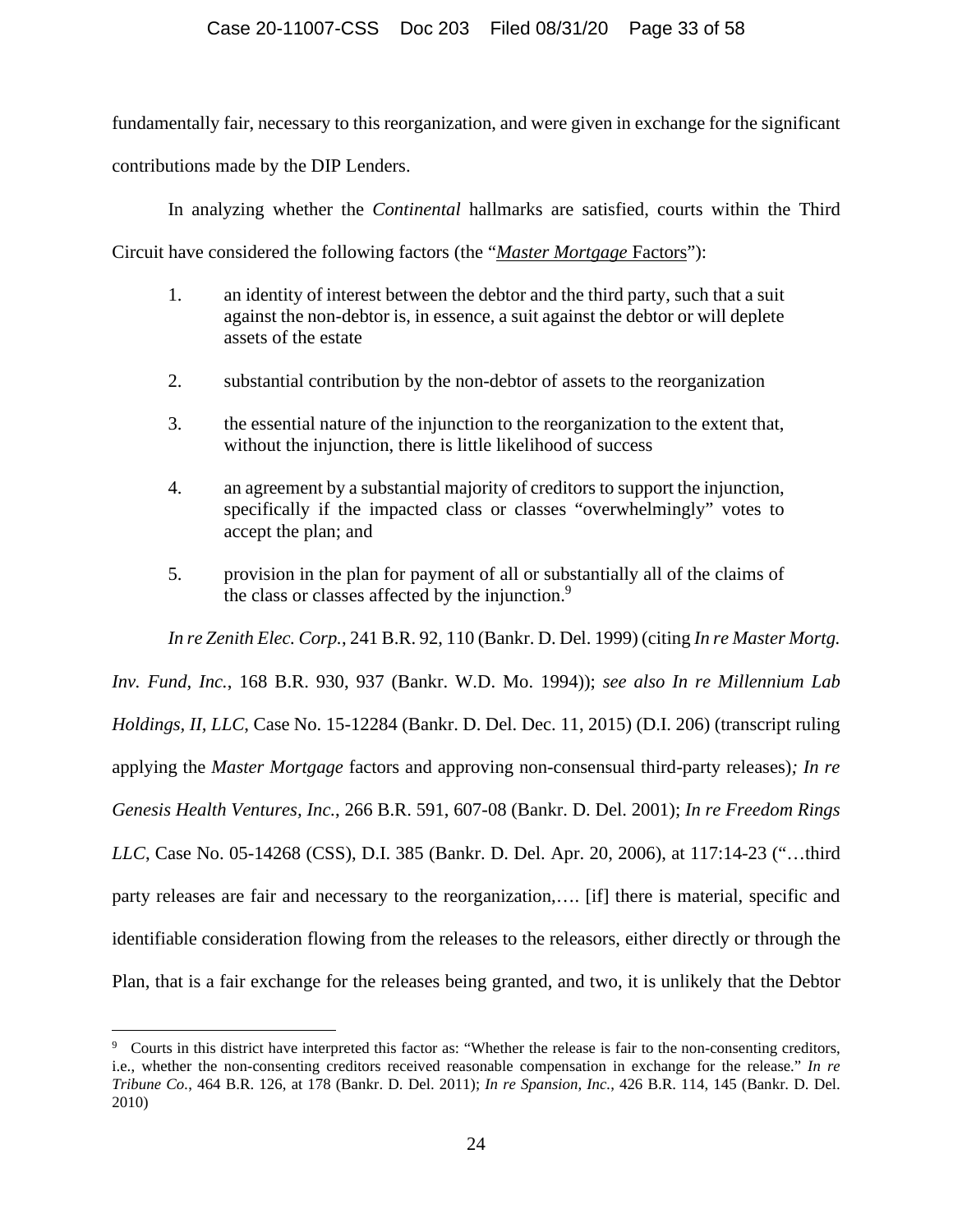#### Case 20-11007-CSS Doc 203 Filed 08/31/20 Page 34 of 58

will be able to confirm a Plan  $\ldots$  absent such releases."). Importantly, "[t]hese factors are neither exclusive nor conjunctive requirements, but simply provide guidance in the Court's determination of fairness." *In re Tribune Co.*, 464 B.R. 126, 186 (Bankr. D. Del. 2011); *Millennium Lab*, 591 B.R. 126 (D. Del 2018) *aff'd* 945 F.3d 126 (3d Cir. 2019) (noting that the *Master Mortgage* factors, "while helpful guideposts; are not controlling and are not an exclusive list"). Thus, the thrust of the *Continental* hallmarks and the *Master Mortgage* Factors is that the Court should grant the Third-Party Releases if the record sufficiently demonstrates that such protections are fair, necessary to the reorganization, and being given for fair consideration.

As set forth below, the evidence before the Court overwhelmingly forms the basis for granting the requested Third-Party Releases and injunctions in favor of the Released Parties. Each of the *Master Mortgage* Factors supports approval of the Third-Party Releases proposed under the Plan.

With respect to the first *Master Mortgage* Factor, there is a substantial identity of interest between the Debtor and the Released Parties and their respective Related Parties, to the extent the Released Party or Related Party (as applicable) has indemnification rights against the Debtor. Here, the Released Parties share an identity of interest with the Debtor because they all "undoubtedly 'share the common goal' of confirming the [Plan] and implementing the [global settlement]." *In re 710 Long Ridge Rd. Operating Co., II*, Case No. 13-13653 (DHS), 2014 WL 886433, at \*12 (Bankr. D.N.J. Mar. 5, 2014) (approving non-consensual third-party release); *see also Tribune*, 464 B.R. at 187 (debtors and releasees "sharing common goal" of confirming a plan dependent on settlement of complex multi-party litigation resulted in an "identity of interest" for purposes of the *Master Mortgage* Factors); *In re Coram Healthcare Corp.*, 315 B.R. 321, 335 (Bankr. D. Del. 2004) ("identity of interest" factor supported where releasees and debtor "share a common goal of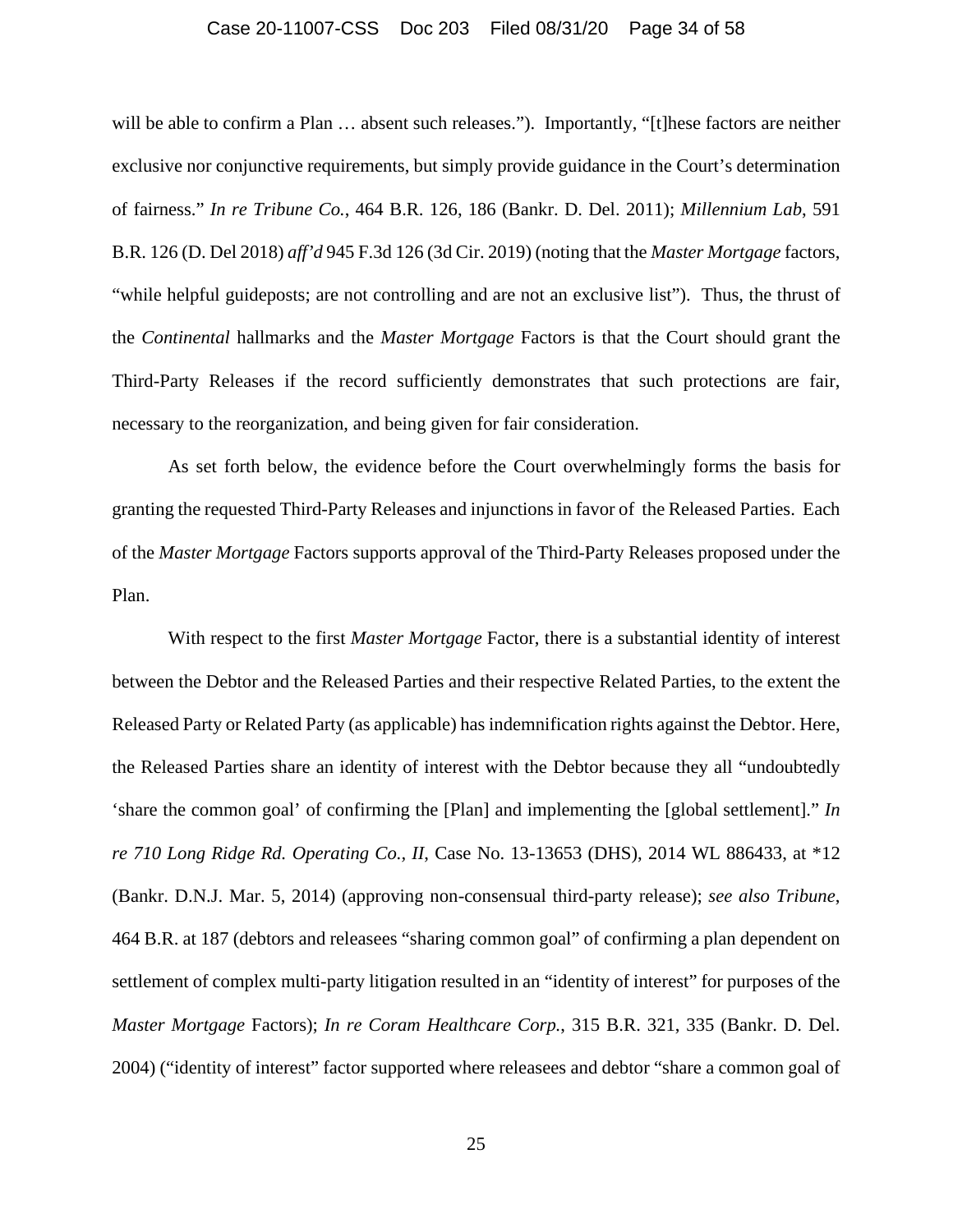#### Case 20-11007-CSS Doc 203 Filed 08/31/20 Page 35 of 58

achieving a reorganization of the Debtors"); *Zenith*, 241 B.R. at 111 ("identity of interest" found where releasees "instrumental in formulating the plan" shared with the debtor the goal of "seeing that the Plan succeed and the company reorganize"). Absent confirmation of the Debtor's Plan and approval of the Third-Party Releases, the Debtor cannot fund the GUC Trust, and the Estate, including all creditors and parties in interest, will be harmed. Thus, this factor weighs in favor of approval of the Releases.

The second *Master Mortgage* Factor weighs especially heavily in favor of approval of the Third-Party Releases. The consideration that DIP Lenders provided to fund this Chapter 11 Case to a successful conclusion and to enable the Plan is substantial and includes:

- (i)  $$3,600,000.00$  in DIP Financing (which will not be repaid);
- (ii) Funding the Cash that will constitute the GUC Trust Proceeds in the form of the GUC Plan Consideration and the MSA Reconciliation Payment;
- (iii) Agreeing to the compromises set forth in the Plan regarding the DIP Lenders' claims and the treatment thereof;
- (iv) Permitting distributions to be made to other creditors despite the DIP Lenders' secured claims not being repaid in full; and
- (v) Agreeing to subordinate \$16 million of Claims under the JetSuiteX Demand Note, in order to prevent the dilution of the recovery from the GUC Trust Proceeds.

The contribution made by the DIP Lenders is undoubtedly significant and meets the second *Master Mortgage* Factor. Indeed, the Debtor's management, the DIP Lenders, the Committee members, and the other Released Parties each have made unique and substantial commitments of time and effort to bring this Plan before the Court for confirmation. These financial and non-financial contributions to the Debtor's case directly led to the proposed return to general unsecured creditors, which otherwise, likely, would not have been available. Moreover, many members of the Debtor's current management will continue to work in their present roles for the Reorganized Debtor and,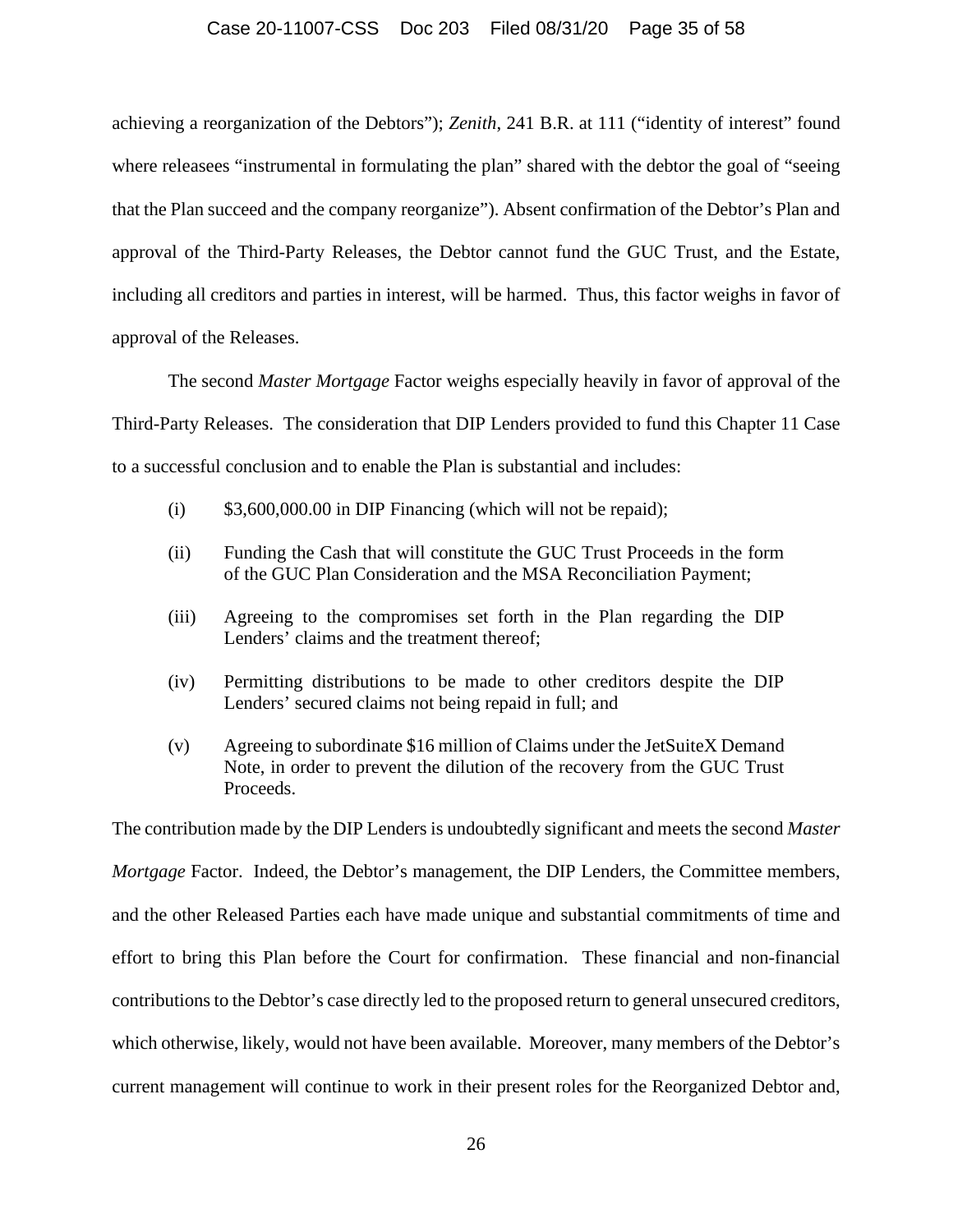### Case 20-11007-CSS Doc 203 Filed 08/31/20 Page 36 of 58

as such, make indispensable contributions to the successful reorganization of the Debtor. *See In re Millennium Lab Holdings, II, LLC*, Case No. 15-12284 (Bankr. D. Del. Dec. 11, 2015) (D.I. 206) (recognizing that the "sweat equity" of the debtors' management supported their inclusion in non-consensual third-party releases); *Seaside Eng'g & Surveying, Inc.*, 780 F.3d 1070, at 1080  $(11<sup>th</sup> Cir. 2015)$  (debtor's key employees contributed substantial assets to reorganization in the form of continued service); *In re Mercedes Homes, Inc*., 431 B.R. 869, at 881 (Bankr. S.D. Fla. 2009) (debtors' directors and officers made substantial contribution where they would continue to use their "expertise and knowledge to work for the reorganized debtors").

Following on the second factor, the record here establishes that the third *Master Mortgage*  Factor is met. The DIP Lenders provided significant contributions that made the Plan possible and approval of the Third-Party Releases is an express condition to the provision of that contribution. Thus, the *Continental* hallmark and *Master Mortgage* Factor that the releases and injunctions be necessary to the reorganization has been met.

The voting record here plainly meets the fourth *Master Mortgage* Factor. The Third-Party Releases were prominently disclosed in the Solicitation Materials. As described in the Voting Declaration, the Debtor received overwhelming support for the Plan from the Voting Classes. Creditors holding 95.9% in amount and 95.4% in number in Class 4 voted to accept the Plan, and creditors holding 91.6% in amount and 95.8% in number electing to remain in and voting in Class 5 voted to accept the Plan. That the Voting Classes overwhelmingly support the Plan—including the Third-Party Releases—is the result of the fact that the fifth and final *Master Mortgage* Factor is likewise met. The "[Third-Party Release] is fair to the non-consenting creditors" and "the nonconsenting creditors received reasonable compensation in exchange for the release." *In re Tribune Co.*, 464 B.R. 126, at 178 (Bankr. D. Del. 2011). The near unanimous support for the Plan from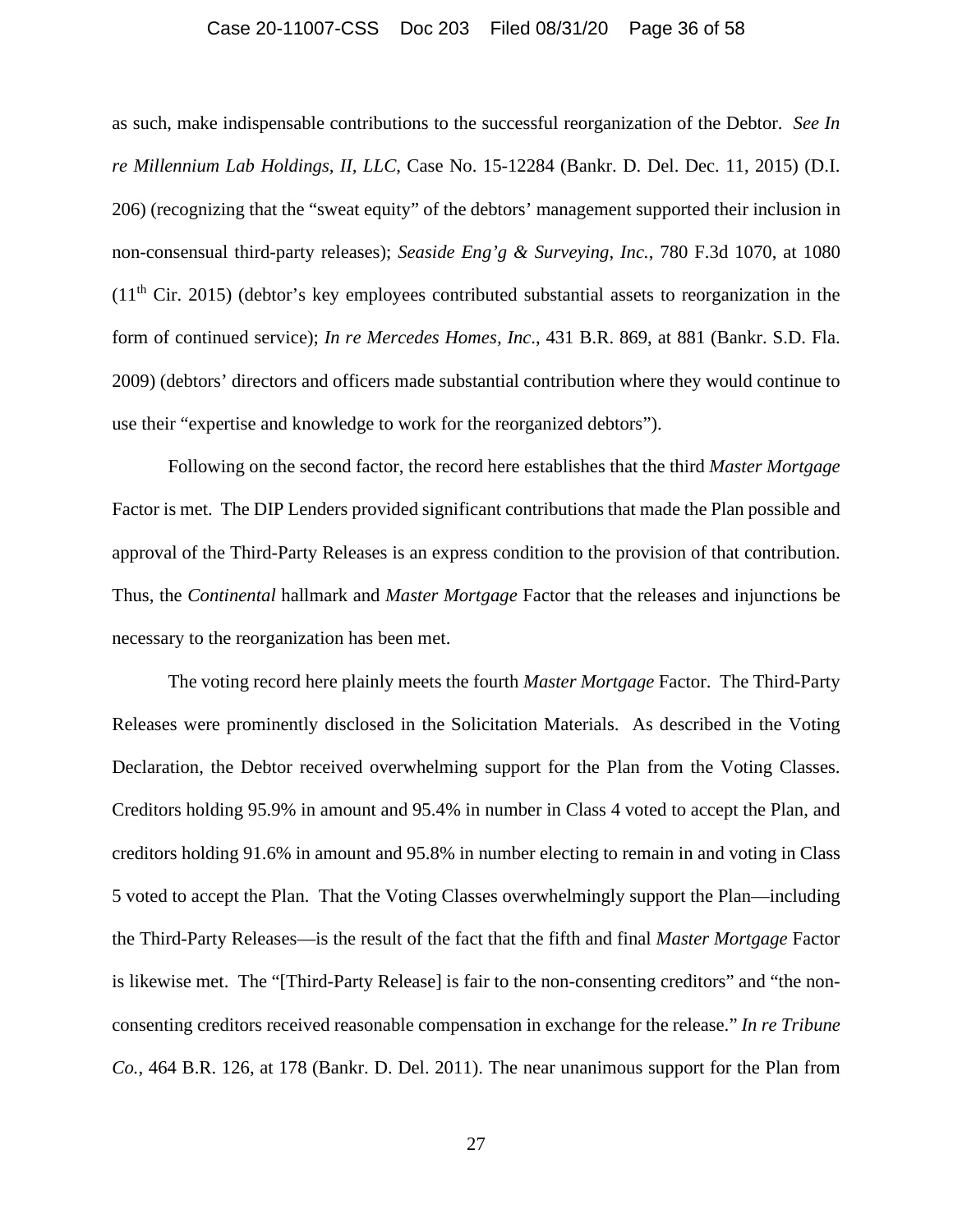#### Case 20-11007-CSS Doc 203 Filed 08/31/20 Page 37 of 58

the Voting Classes and other parties in interest demonstrates that the *Continental* "hallmarks" of fairness and fair consideration for the Third-Party Releases are present.

The U.S. Trustee Objection<sup>10</sup> does not focus on the *Continental* "hallmarks" or the *Master Mortgage* Factors, or the substantive, legal basis for the Third-Party Releases in general, but instead on the same argument raised against the discharge that the Plan is "liquidating" in nature and that the Third-Party Releases are, therefore, not necessary to the Debtor's reorganization. *See*  U.S. Trustee Objection, at  $\P$  18-19.<sup>11</sup> As discussed above, nothing could be further from truth; the Debtor intends to promptly resume flights when it is safe and feasible to do so, and the Debtor's principals have already engaged in discussions with potential customers for that very purpose. As this Court has noted, even if the Plan were liquidating in nature—which it is not—that is not relevant to the analysis of the Third-Party Releases. *See Freedom Rings LLC*, Case No. 05-14268 (CSS), D.I. 385, at 117:14-23 (approving non-consensual releases in connection with a liquidating plan).

Here, the Plan is a key component of the Debtor's resumption of its business and the Third-Party Releases are an integral and essential element of the Plan. Moreover, the Third-Party Releases are overwhelmingly supported by the Debtor's economic stakeholders and are eminently fair. Thus, the U.S. Trustee's objection to the Third-Party Releases should be overruled and the Plan, including the Third-Party Releases in section XII.C, should be confirmed.

<sup>&</sup>lt;sup>10</sup> The Brown and Glickman Objection, which likewise opposes the Third-Party Releases, will be addressed in its entirety *infra* at III.B.

<sup>11</sup> The sole case cited for this proposition is *In re Nickels Midway Pier*, *LLC*, 2010 WL 2034542 (Bankr. D. N.J. May 21, 2010). *Nickels Midway* is distinguishable from the case here because, in addition to being a liquidating plan, the *Nickels Midway* plan would make no distributions to releasing creditors and the proposed releasees provided no consideration in exchange for the proposed releases. This Plan could not be more different, as here each party that would be released under the Third-Party Releases made a significant contribution to the Plan in consideration for the proposed release and the Releasing Parties are receiving distributions made possible by that contribution.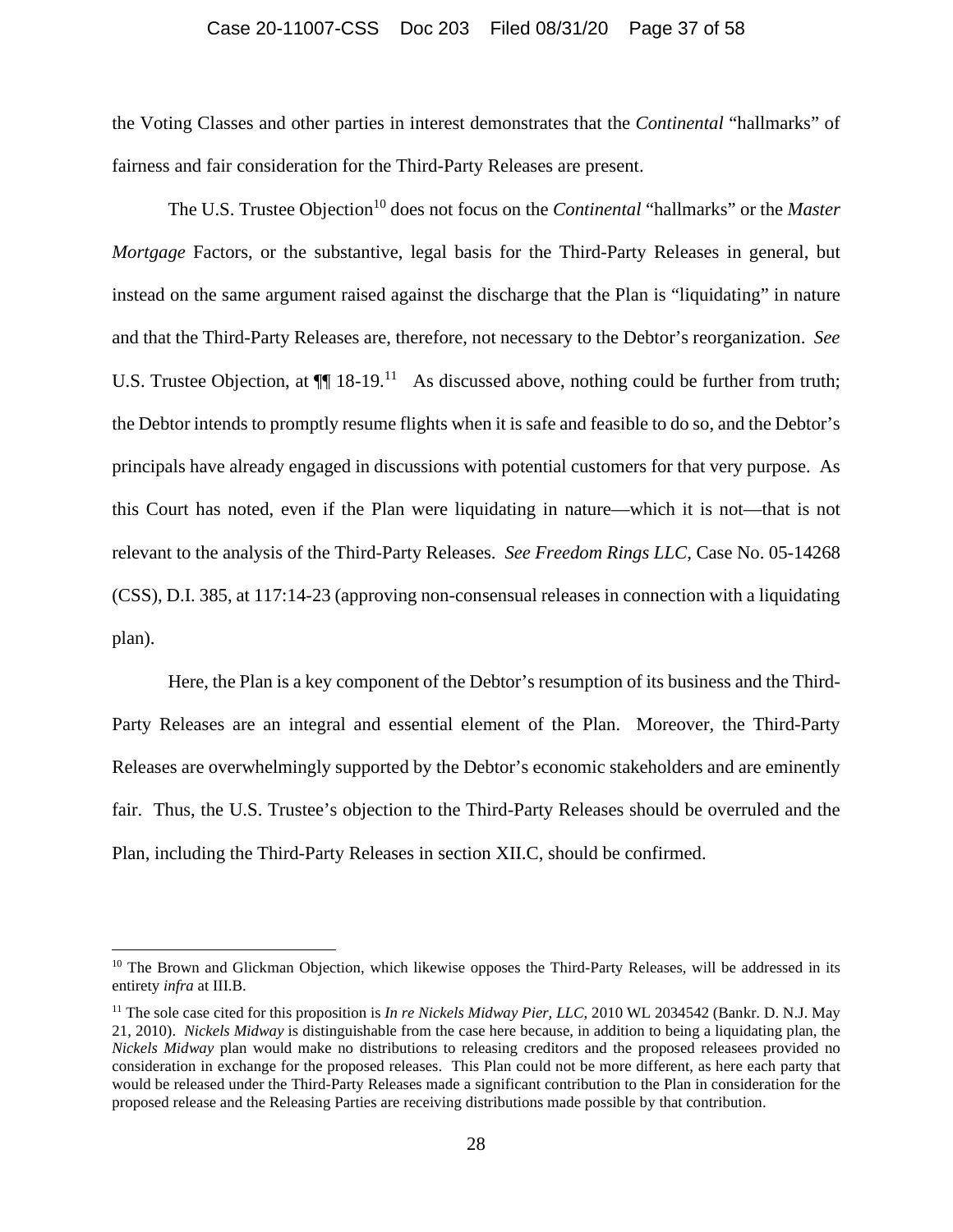# D. **The Exculpation Provision Set Forth in Section XII.A of the Plan Is Appropriate and Should Be Approved**

An exculpatory provision is not a mandatory release of liability, but instead establishes the appropriate standard of liability with respect to the parties exculpated. *See In re PWS Holding Corp.*, 228 F.3d 224, 246-47 (3d Cir. 2000) (exculpation provision "does not affect the liability of third parties, but rather sets forth the appropriate standard of liability"). The exculpation provision set forth in the Plan is targeted, does not amount to a release, and has no effect on liability that is determined to have constituted willful misconduct, fraud or gross negligence. See Plan, Art. XII.A. The exculpation provision is limited to estate fiduciaries, namely: (a) the Debtor; (b) the Reorganized Debtor; (c) the Committee and its members; (d) the Professionals; and (e) all directors, managers and officers of the Debtor or Reorganized Debtor

It is well established in the Third Circuit that exculpation is appropriate for fiduciaries in a bankruptcy case, including the debtors' officers, directors, employees and professionals and a creditors' committee, its members and advisors. *In re PWS Holding Corp.*, 228 F.3d 224, 245-47 (3d Cir. 2000).

Without the availability of the exculpation, the Exculpated Parties may not have been willing to contribute to the Plan process, which would have dramatically reduced the distributions to Creditors. The Exculpated Parties have participated in good faith in formulating and negotiating the Plan and should be protected from exposure to lawsuits from disgruntled creditors. Further, as discussed further below, to confirm the Plan, the Court must find that the proponent has complied with the applicable provisions of the Bankruptcy Code and that the Plan has been proposed in good faith. *See* 11 U.S.C. §§ 1129(a)(2), (3). These findings apply to the Debtor, the Reorganized Debtor, the members of the Committee and, by extension, to each of those parties' officers,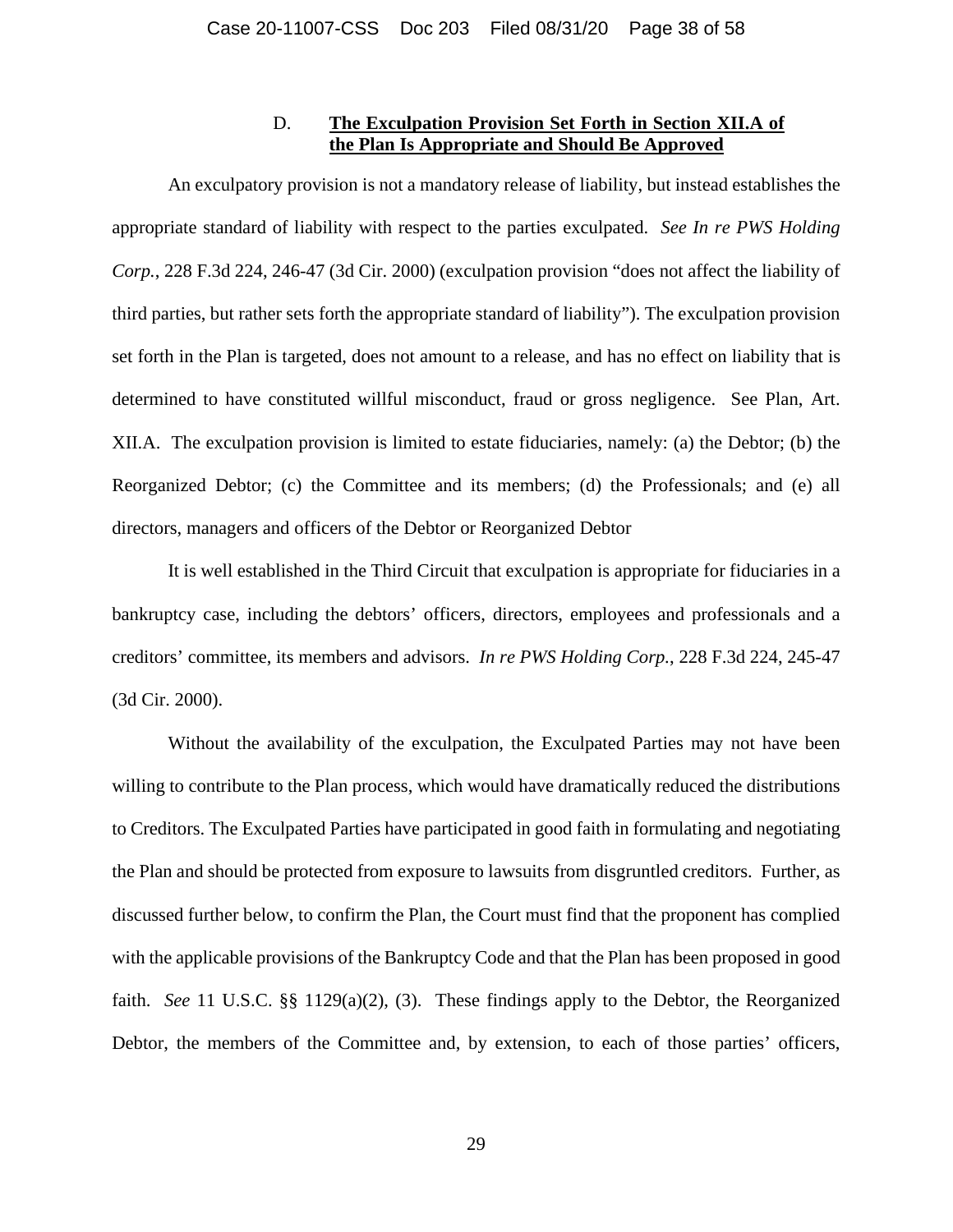### Case 20-11007-CSS Doc 203 Filed 08/31/20 Page 39 of 58

directors, employees and professionals, and support the requested exculpation. Based upon the foregoing, the Plan's exculpation provision should be approved.

# E. **The Plan Complies with Section 1123(d) of the Bankruptcy Code**

Section 1123(d) of the Bankruptcy Code provides that if a plan proposes to cure a default, the amount necessary to cure shall be determined in accordance with "the underlying agreement and applicable nonbankruptcy law." 11 U.S.C. § 1123(d). The Plan provides for the rejection of all executory contracts, except for those that (i) previously have been assumed or rejected by the Debtor in the Chapter 11 Case, (ii) previously expired or terminated by their own terms, or (iii) are the subject of a separate motion to assume or reject such Executory Contract Filed by the Debtor under section 365 of the Bankruptcy Code prior to the Effective Date. Thus, the Plan complies with section 1123(d), to the extent it is relevant to the Plan.

## F. **The Debtor and the Committee Have Complied With the Provisions of Title 11 as Required by Section 1129(a)(2) of the Bankruptcy Code**

Section  $1129(a)(2)$  of the Bankruptcy Code requires that a plan proponent—here, the Debtor and the Committee—"compl[y] with the applicable provisions of [title 11]." 11 U.S.C. § 1129(a)(2). Generally, the inquiry under section  $1129(a)(2)$  of the Bankruptcy Code focuses on whether the plan proponent has complied with the disclosure and solicitation requirements of sections 1125 and 1126 of the Bankruptcy Code. *See In re Johns-Manville Corp*., 68 B.R. 618, 630 (Bankr. S.D.N.Y. 1986) ("Objections to confirmation raised under § 1129(a)(2) generally involve the alleged failure of the plan proponent to comply with § 1125 and § 1126 of the Code. These sections provide for the appropriate manner of disclosure and solicitation of plan votes.") (internal citations omitted), *aff'd in relevant part*, 78 B.R. 407 (S.D.N.Y. 1987); *Johns-Manville Corp*., 843 F.2d 636 (2d Cir. 1988); H.R. Rep. No. 95-595, at 412 (1977), *as reprinted in* 1978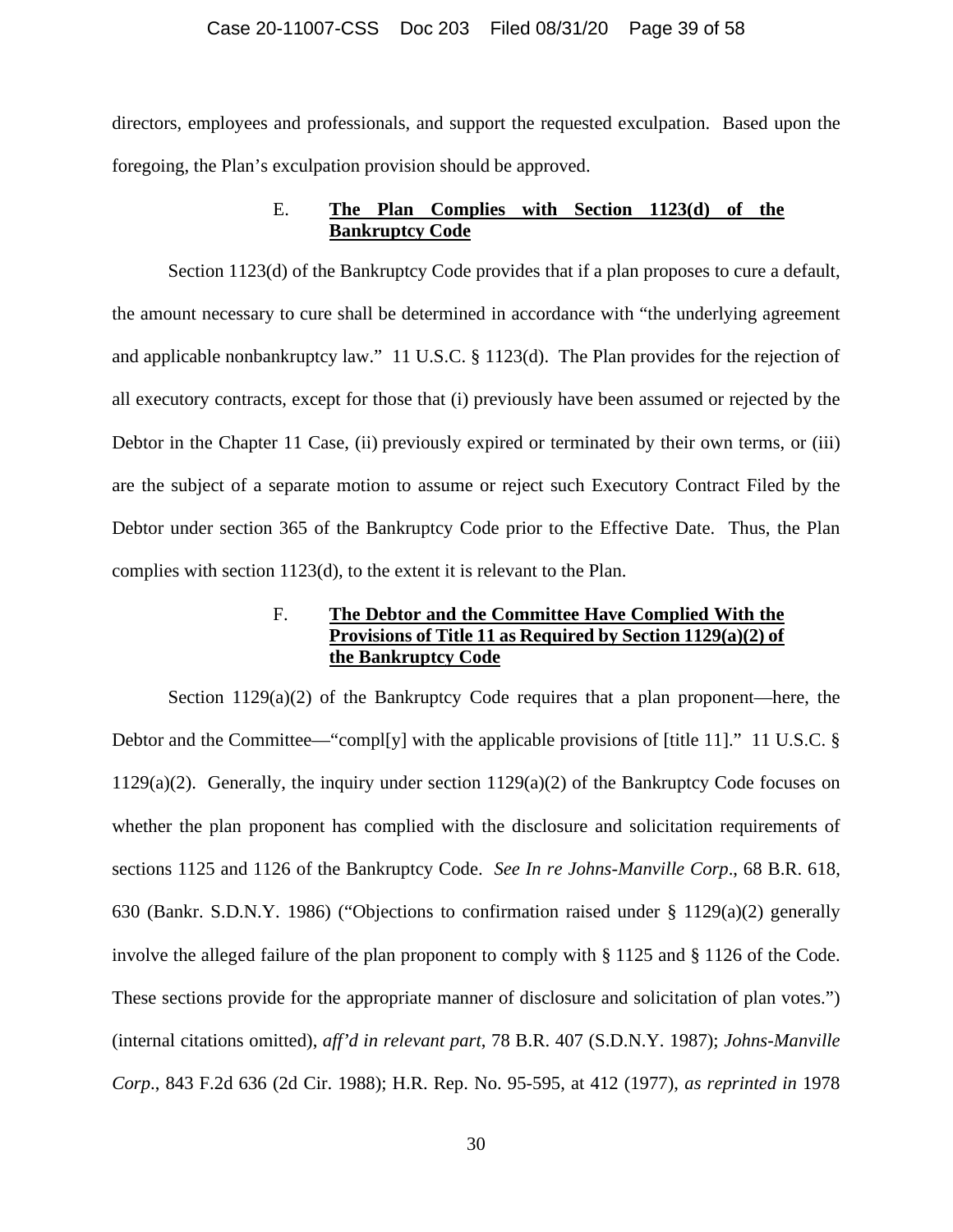#### Case 20-11007-CSS Doc 203 Filed 08/31/20 Page 40 of 58

U.S.C.C.A.N. 5963, 6368; S. Rep. No. 95-989, at 126 (1978), *as reprinted in* 1978 U.S.C.C.A.N. 5787, 5912 (section 1129(a)(2) of the Bankruptcy Code "requires that the proponent of the plan comply with the applicable provisions of chapter 11, such as section 1125 regarding disclosure").

As discussed above, the Disclosure Statement meets the requirements of the Bankruptcy Code. Further, the Debtor, in concert with the Committee, has complied with applicable provisions of the Bankruptcy Code, the Bankruptcy Rules, the Local Rules and other applicable law in transmitting the Solicitation Packages and related notices and in soliciting and tabulating votes on the Plan. Accordingly, the Disclosure Statement and Plan fully comply with all provisions of the Bankruptcy Code, including section 1125, and the Debtor and the Committee have satisfied the requirements of plan proponents under section  $1129(a)(2)$  of the Bankruptcy Code.

# G. **The Plan Satisfies Section 1129(a)(3) Because the Plan Is Proposed in Good Faith and not by any Means Forbidden by Law**

Section 1129(a)(3) of the Bankruptcy Code requires that the Plan be "proposed in good faith and not by any means forbidden by law." 11 U.S.C.  $\S$  1129(a)(3). Although the term "good faith" is not defined in the Bankruptcy Code, courts within this Circuit and elsewhere have indicated that "for purposes of determining good faith under section  $1129(a)(3)$ ... the important point of inquiry is the plan itself and whether such a plan will fairly achieve a result consistent with the objectives and purposes of the Bankruptcy Code" in light of the particular facts and circumstances of the case. *In re Combustion Eng'g, Inc.*, 391 F.3d 190, 247 (3d Cir. 2004); *In re Armstrong World Indus.*, 348 B.R. 136, 147 (Bankr. D. Del. 2006). This inquiry typically focuses on whether a plan has been proposed with a legitimate purpose and with a basis for expecting that reorganization consistent with the Bankruptcy Code's objectives can be effectuated. *See*, *e.g.*, *Zenith*, 241 B.R. 92, 107-08 (Bankr. D. Del. 1999) (quoting *In re Sound Radio, Inc.*, 93 B.R. 849, 853 (Bankr. D.N.J. 1988)) (finding good faith where the plan was "proposed with the legitimate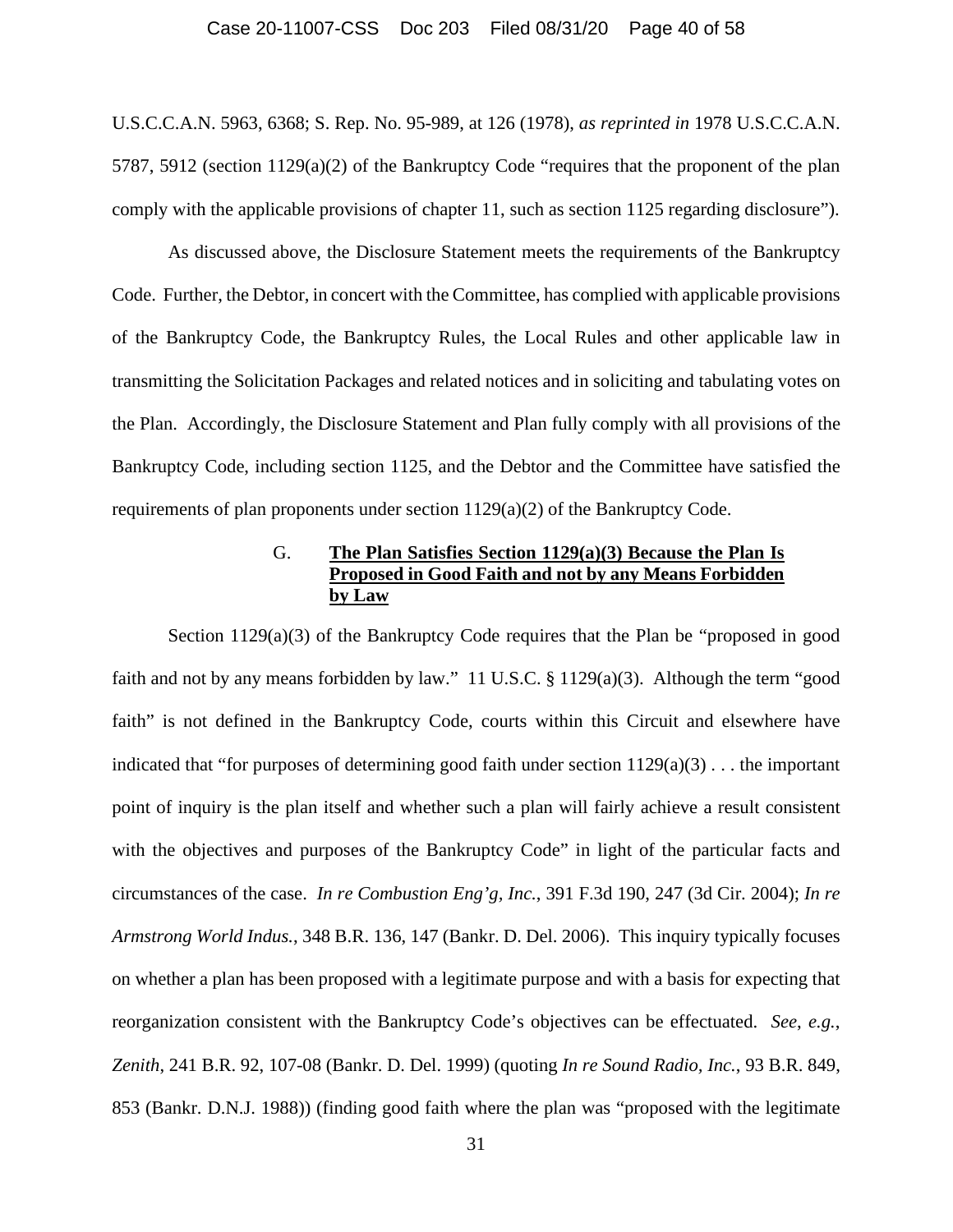#### Case 20-11007-CSS Doc 203 Filed 08/31/20 Page 41 of 58

purpose of restructuring [the debtor's] finances to permit [the debtor] to reorganize successfully…exactly what chapter 11 of the Bankruptcy Code was designed to accomplish.")

"[D]enial of confirmation for failure to satisfy section 1129(a)(3) should be reserved for only the most extreme of cases." 7 *Collier on Bankruptcy* ¶ 1129.02 (16th ed. 2009); *see also In re Sound Radio, Inc.*, 93 B.R. 849 at 853 ("To find a lack of 'good faith' courts have examined whether the debtor intended to abuse the judicial process and the purposes of the reorganization provisions."). Good faith is not lacking simply because a plan "may not be one which the creditors would themselves design and indeed may not be confirmable." *In re T-H New Orleans Ltd. P'ship*, 116 F.3d 790, 803 (5th Cir. 1997); *Zenith*, 241 B.R. at 107 (fundamental fairness not offended by one group receiving better treatment than another under plan).

Throughout this case, the Debtor and its management has honored and upheld its fiduciary duties to all stakeholders, the Independent Manager has honored his fiduciary duties to the Debtor, and the Committee and its members have honored their fiduciary duties to general unsecured creditors. The Plan implements a substantial reorganization designed to enhance the value of the Debtor's estate and maximize the value of the Debtor's assets for all stakeholders in accordance with the priorities and provisions of the Bankruptcy Code. Moreover, the Plan is the result of extensive arm's length negotiations between the Debtor, the Committee, and the DIP Lenders. Finally, as described in Section II(D), *supra*, the DIP Lenders made significant contributions to the outcome of the Bankruptcy Case and the Plan.

In sum, the Plan achieves the primary objectives underlying a chapter 11 bankruptcy: the reorganization and continuation of the Debtor as a viable business and the distribution of value to creditors for amounts owing. *See NLRB. v. Bildisco & Bildisco*, 465 U.S. 513, 528 (1984) ("The fundamental purpose of reorganization is to prevent a debtor from going into liquidation, with an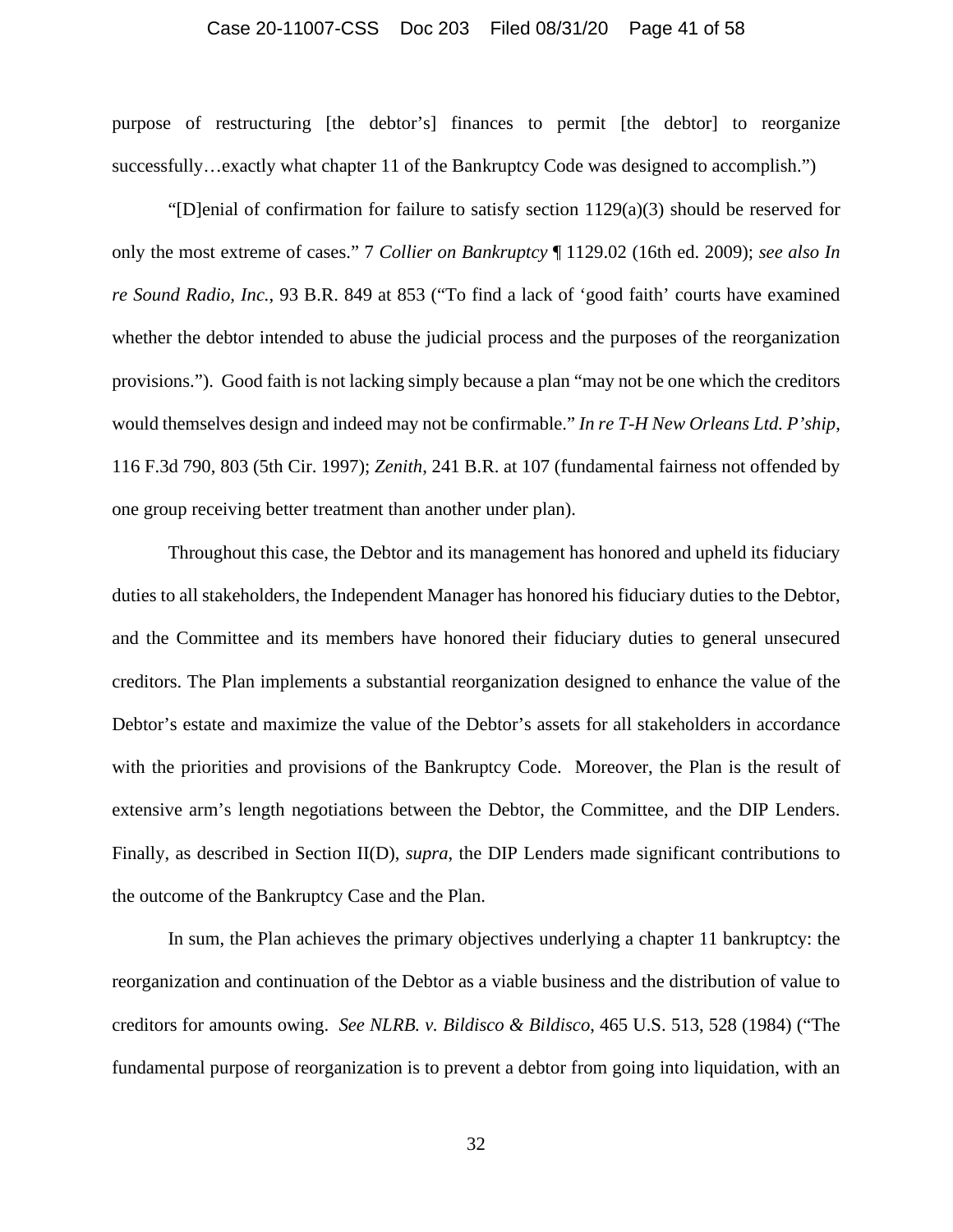#### Case 20-11007-CSS Doc 203 Filed 08/31/20 Page 42 of 58

attendant loss of jobs and possible misuse of economic resources."). Inasmuch as the Plan promotes the rehabilitative objectives and purposes of the Bankruptcy Code and has garnered the overwhelming support of the parties voting on the Plan, the Plan and the related documents have been proposed in good faith and the Debtor and Committee have satisfied their obligations under section 1129(a)(3).

# H. **The Plan Provides for Bankruptcy Court Approval of**  Payment for Services and Expenses—11 U.S.C. **1129(a)(4)**

Section  $1129(a)(4)$  of the Bankruptcy Code requires that payments for services or costs and expenses incurred in or in connection with a chapter 11 case, or in connection with a plan and incident to the case, either be approved by or be subject to approval of the court as reasonable. *See* 11 U.S.C. § 1129(a)(4). This section requires that all payments of compensation and reimbursement of expenses to professionals retained in a debtor's case be subject to bankruptcy court review and approval as to the reasonableness of such payments.

Article VI.A of the Plan provides for payment of Allowed Administrative Expense Claims in full. Article VI.B of the Plan provides for payment of Allowed Priority Tax Claims in full. Finally, Section VI.C also sets forth procedures for filing Professional Claims and procedures for the payment of professional fees. Moreover, the proposed Confirmation Order contains additional provisions regarding applications of Professionals for final approval of fees and expenses in this case.

# I. **The Debtor and Committee Have Complied with Section 1129(a)(5) by Disclosing all Necessary Information Regarding Managers, Officers and Successors of the Reorganized Debtor**

Section  $1129(a)(5)(A)$  of the Bankruptcy Code requires that the plan proponent disclose the "identity and affiliations of any individual proposed to serve, after confirmation of the plan, as

33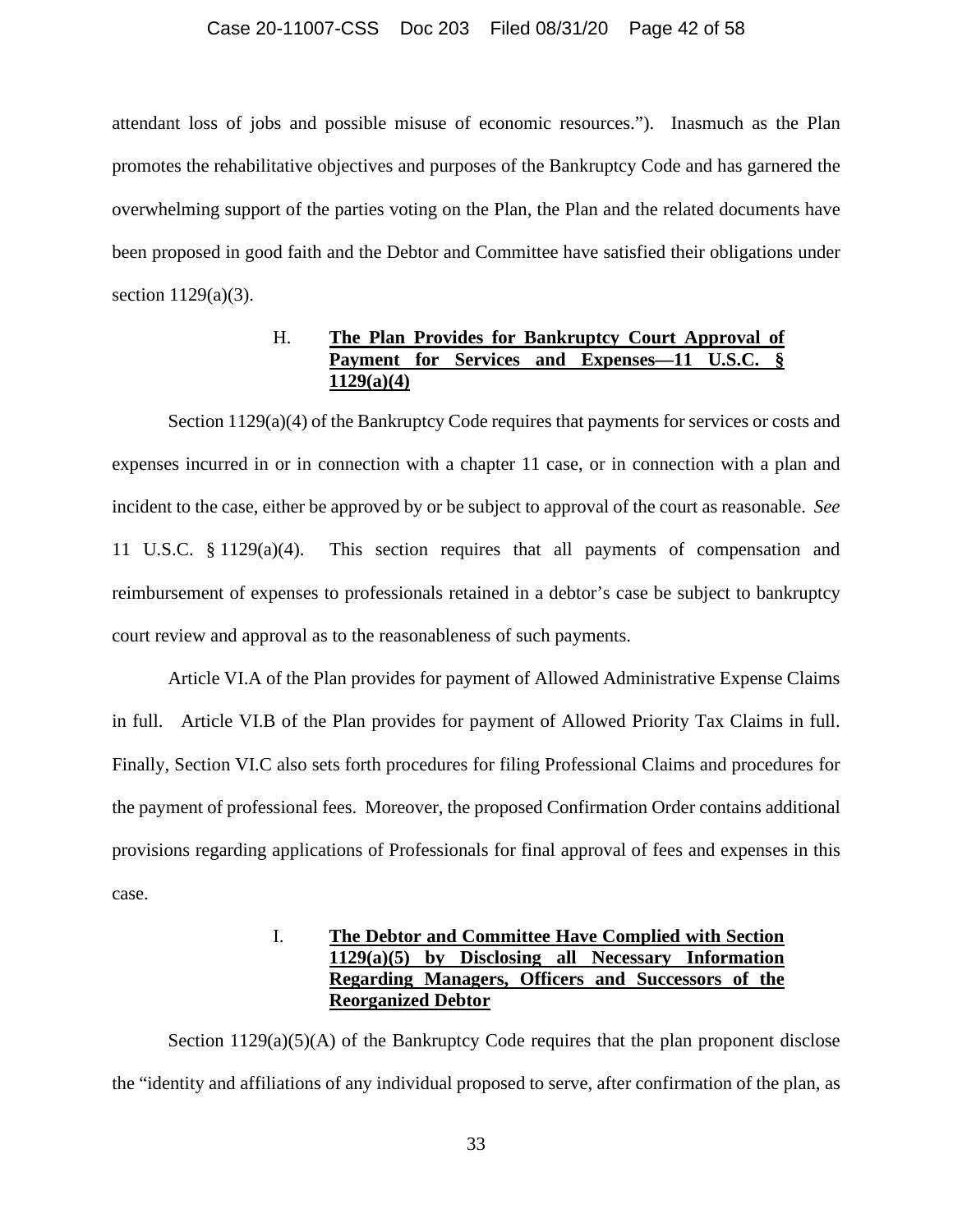### Case 20-11007-CSS Doc 203 Filed 08/31/20 Page 43 of 58

a director, officer, or voting trustee of the debtor . . . or a successor to the debtor under the plan," and requires a finding that "the appointment to, or continuance in, such office of such individual, is consistent with the interests of creditors and equity security holders and with public policy." 11 U.S.C. § 1129(a)(5)(A)(i)-(ii). Section 1129(a)(5)(B) of the Bankruptcy Code requires a plan proponent to disclose the "identity of any insider that will be employed or retained by the reorganized debtor, and the nature of any compensation for such insider." 11 U.S.C. §  $1129(a)(5)(B)$ .

The Plan Supplement discloses the Reorganized Debtor's directors and officers. Moreover, Gavin/Solmonese LLC was identified as the GUC Trustee in the Plan Supplement. The appointment of such directors, managers, and trustee is consistent with the interests of creditors and interest holders and with public policy. The identified directors and officers are competent, have relevant and solid business and industry expertise, and will give to the Reorganized Debtor their insight into running the business. The GUC Trustee is experienced in administering trusts and is competent to efficiently administer the GUC Trust. Additionally, the GUC Trustee served as the Debtor's independent Chief Restructuring Officer during the Chapter 11 Case, thus ensuring that the GUC Trustee is already familiar with the Claims that it will be administering and significantly reducing the costs of administering the GUC Trust. Accordingly, the Plan complies with the requirements of section 1129(a)(5) of the Bankruptcy Code.

# J. **The Plan Does not Contain Rate Changes Subject to the Jurisdiction of any Governmental Regulatory Commission—11 U.S.C. § 1129(a)(6)**

Section  $1129(a)(6)$  of the Bankruptcy Code requires that any governmental regulatory commission having jurisdiction over the rates charged by the post-confirmation debtor in the operation of its business approve any rate change provided for in the plan. Because the Plan does not propose any such rate changes, section  $1129(a)(6)$  of the Bankruptcy Code has been satisfied.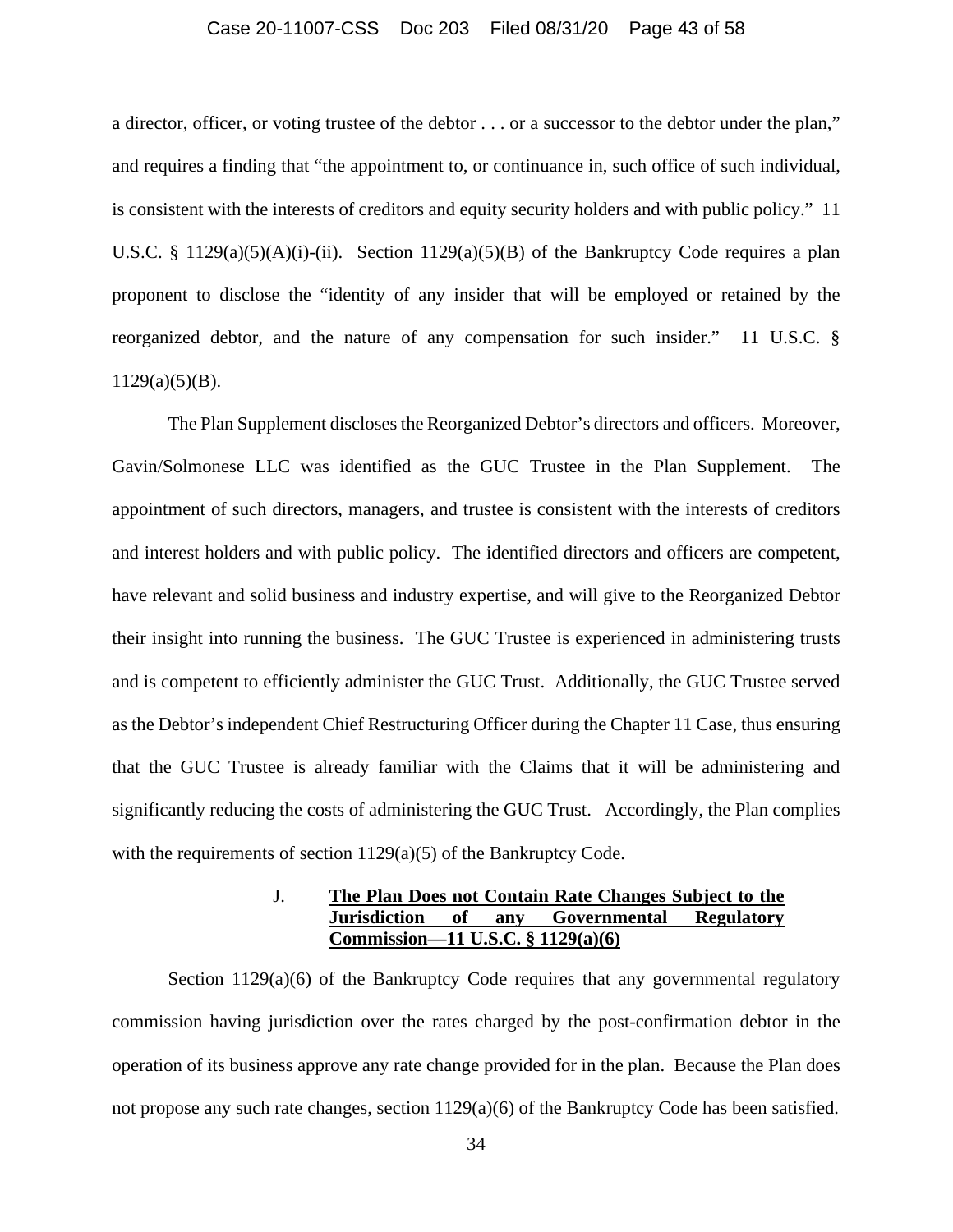# K. **The Plan Is in the Best Interests of Creditors—11 U.S.C. § 1129(a)(7)**

The Bankruptcy Code protects creditors and equity holders who are impaired by the Plan and have not voted to accept the Plan through the "best interests test" of section 1129(a)(7) of the Bankruptcy Code. The "best interests" test requires that holders of impaired claims or interests who do not vote to accept the plan "receive or retain under the plan on account of such claim or interest property of a value, as of the effective date of the plan, that is not less than the amount that such holder would so receive or retain if the debtor were liquidated under chapter 7 of this title on such date." 11 U.S.C. 1129(a)(7)(A). If the Court finds that each non-consenting member of an impaired class will receive at least as much under the Plan as it would receive in a chapter 7 liquidation, the Plan satisfies the best interests test. *See, e.g., In re Crowthers McCall Pattern, Inc*., 120 B.R. 279, 297 (Bankr. S.D.N.Y. 1990). This test "applies to individual creditors holding impaired claims, even if the class as a whole votes to accept the plan." *Bank of Am. Nat'l Trust & Savs. Ass'n v. 203 N. LaSalle St. P'Ship*, 526 U.S. 434, 442 n.13 (1999).

Under the best interests test, the court must find that each non-accepting creditor will receive or retain value that is not less than what would be received if the debtor were liquidated. *LaSalle*, 526 U.S. at 440. In determining the best interests of creditors, a court need not consider any alternative to the plan other than the recoveries projected in a liquidation of all the debtor's assets under chapter 7 of the Bankruptcy Code. *See, e.g., Crowthers McCall Pattern*, 120 B.R. at 297.

There is no dispute that the best interests test is satisfied as to each Holder of an Impaired Claim or Interest. With respect to Holders of Claims in Class 4 and Class 5 that did not vote to accept the Plan, the Debtor conducted a liquidation analysis (the "Liquidation Analysis") that establishes that the best interests test is satisfied by the Plan. *See* Disclosure Statement and Plan,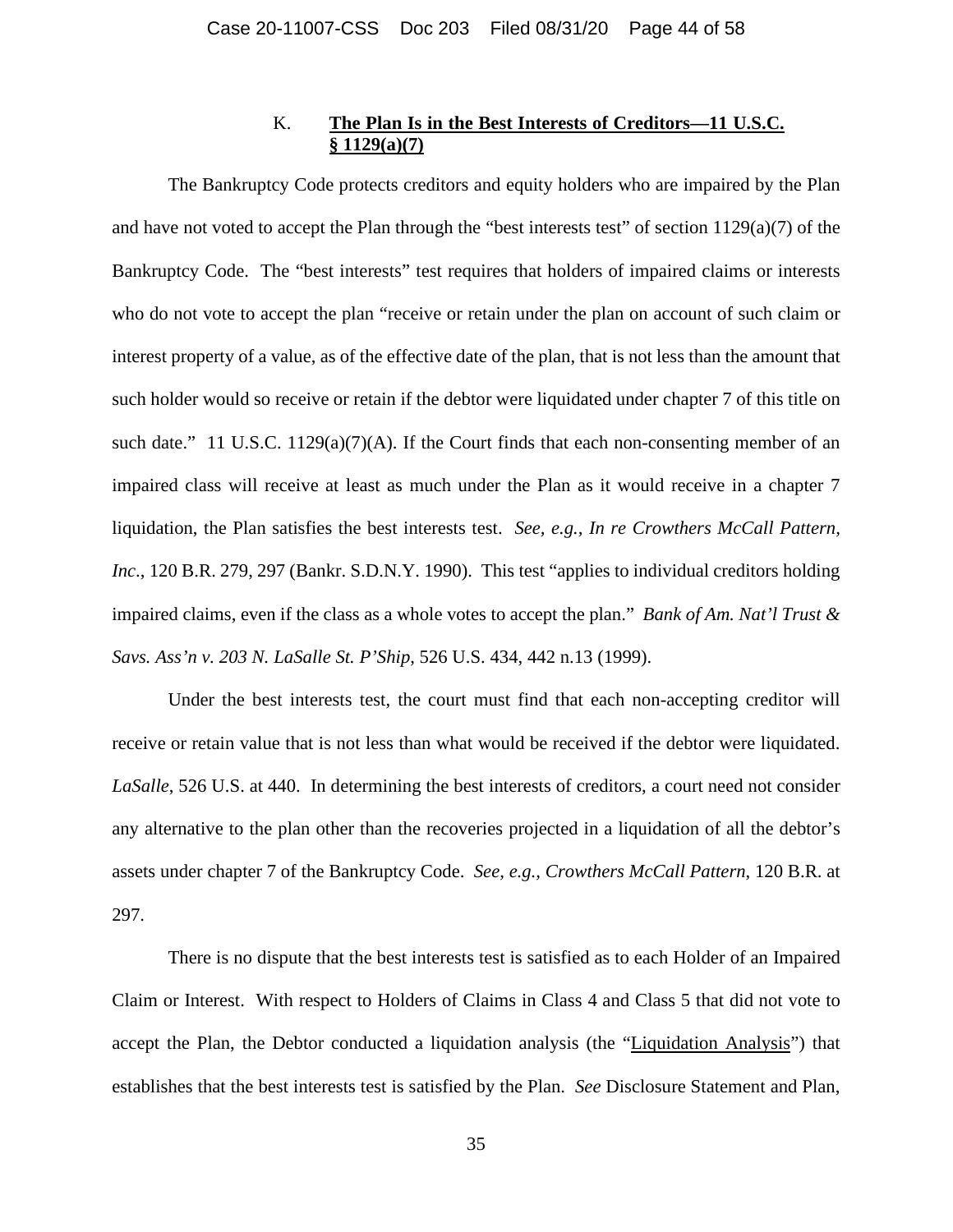#### Case 20-11007-CSS Doc 203 Filed 08/31/20 Page 45 of 58

Exh. A and Gavin Declaration, ¶ 41. The Liquidation Analysis demonstrates that Holders of Claims in Class 4 and Class 5 would not receive any distributions in a hypothetical chapter 7 liquidation. A court, in considering whether a plan is in the "best interest" of creditors, is not required to consider any alternative to the plan other than the dividers projected in a liquidation of all of the debtor's assets.

Thus, the Plan satisfies the best interests test as to non-accepting Holders of Claims in Class 4 and Class 5 because, as the Liquidation Analysis demonstrates, the recovery under the Plan for Classes 4 and 5 is not less than the estimated recovery that would be available to such classes in a chapter 7 liquidation.

# L. **The Plan Satisfies Section 1129(a)(8) With Respect to all Classes Except Class 6**

Pursuant to section 1129(a)(8) of the Bankruptcy Code, each class of claims and interests under a plan must either (a) have accepted the plan, or (b) be rendered unimpaired under the plan. 11 U.S.C. § 1129(a)(8). Whether a class of claims is impaired under a plan is determined by section 1124 of the Bankruptcy Code.

Under the Plan, Classes 1, 2, 3, and 7 are not impaired under the Plan and all Holders of Claims in such Classes are conclusively presumed to have accepted the Plan. *See* 11 U.S.C. §1124 and 1126(f); *Great W. Bank & Trust v. Entz-White Lumber & Supply, Inc. (In re Entz-White Lumber & Supply, Inc.)*, 850 F.2d 1338, 1340 n.3 (9th Cir. 1988). Classes 4 and 5 have overwhelmingly voted to accept the Plan. Notwithstanding the fact that Class 6 is deemed to reject the Plan, the Plan may be confirmed pursuant to section 1129(b) of the Bankruptcy Code as set forth in section II.R *infra*.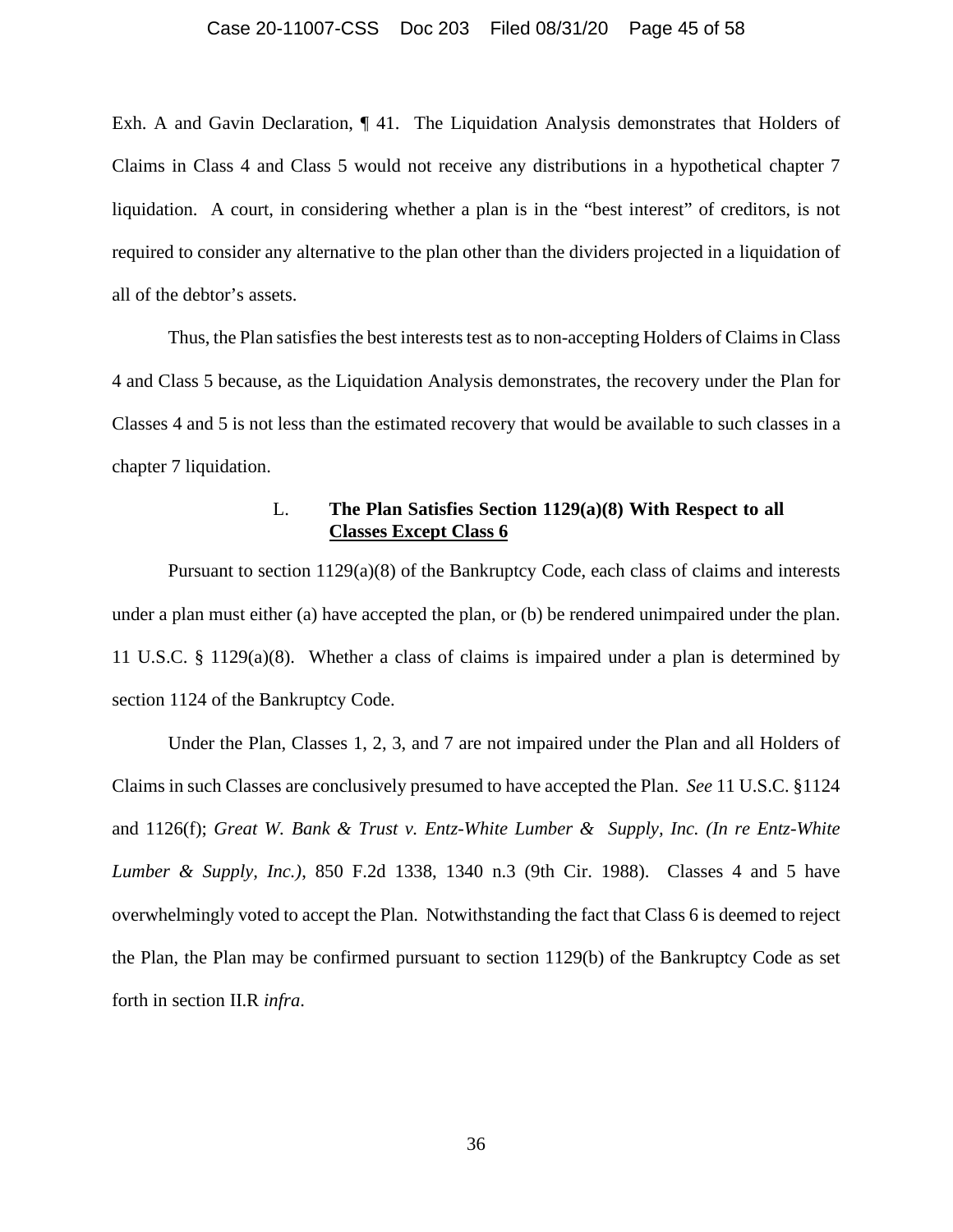# M. **The Plan Provides for Payment in Full of all Allowed Priority Claims—11 U.S.C. §1129(a)(9)**

Section  $1129(a)(9)$  of the Bankruptcy Code requires that, except to the extent that the holder of a particular claim agrees to a different treatment of such claim, the plan provide for full payment of certain types of claims. *See* 11 U.S.C. § 1129(a)(9). Article VI and VIII of the Plan satisfy this requirement by providing for full payment of Administrative Expense Claims, Priority Tax Claims, and Other Priority Claims, unless the Holders of such Claims agree to less favorable treatment. Therefore, the Debtor and Committee respectfully submit that the Plan satisfies section 1129(a)(9) of the Bankruptcy Code.

# N. **The Plan Has Been Accepted by at Least One Impaired Class of Claims that Is Entitled to Vote—11 U.S.C. § 1129(a)(10)**

Section 1129(a)(10) of the Bankruptcy Code requires that, if a class of claims is impaired under a plan, at least one class of impaired claims must have voted to accept the plan, as determined without including any acceptance of the plan by any insider. 11 U.S.C. § 1129(a)(10).

As set forth in the Voting Declaration, each Class that was entitled to vote, namely Classes 4 and 5, voted to accept the Plan without including any acceptance by any insider. Accordingly, the requirements of section 1129(a)(10) of the Bankruptcy Code are satisfied.

# O. **The Plan Is Feasible—11 U.S.C. § 1129(a)(11).**

Section  $1129(a)(11)$  of the Bankruptcy Code requires the Court to determine that:

Confirmation of the plan is not likely to be followed by the liquidation, or the need for further financial reorganization, of the debtor or any successor to the debtor under the plan, unless such liquidation or reorganization is proposed in the plan.

11 U.S.C. § 1129(a)(11). This requirement, commonly known as the "feasibility" standard, requires that "the Plan is workable and has a reasonable likelihood of success." *Drexel Burnham Lambert I*, 138 B.R. at 762. "It is not necessary that success be guaranteed, but only that the plan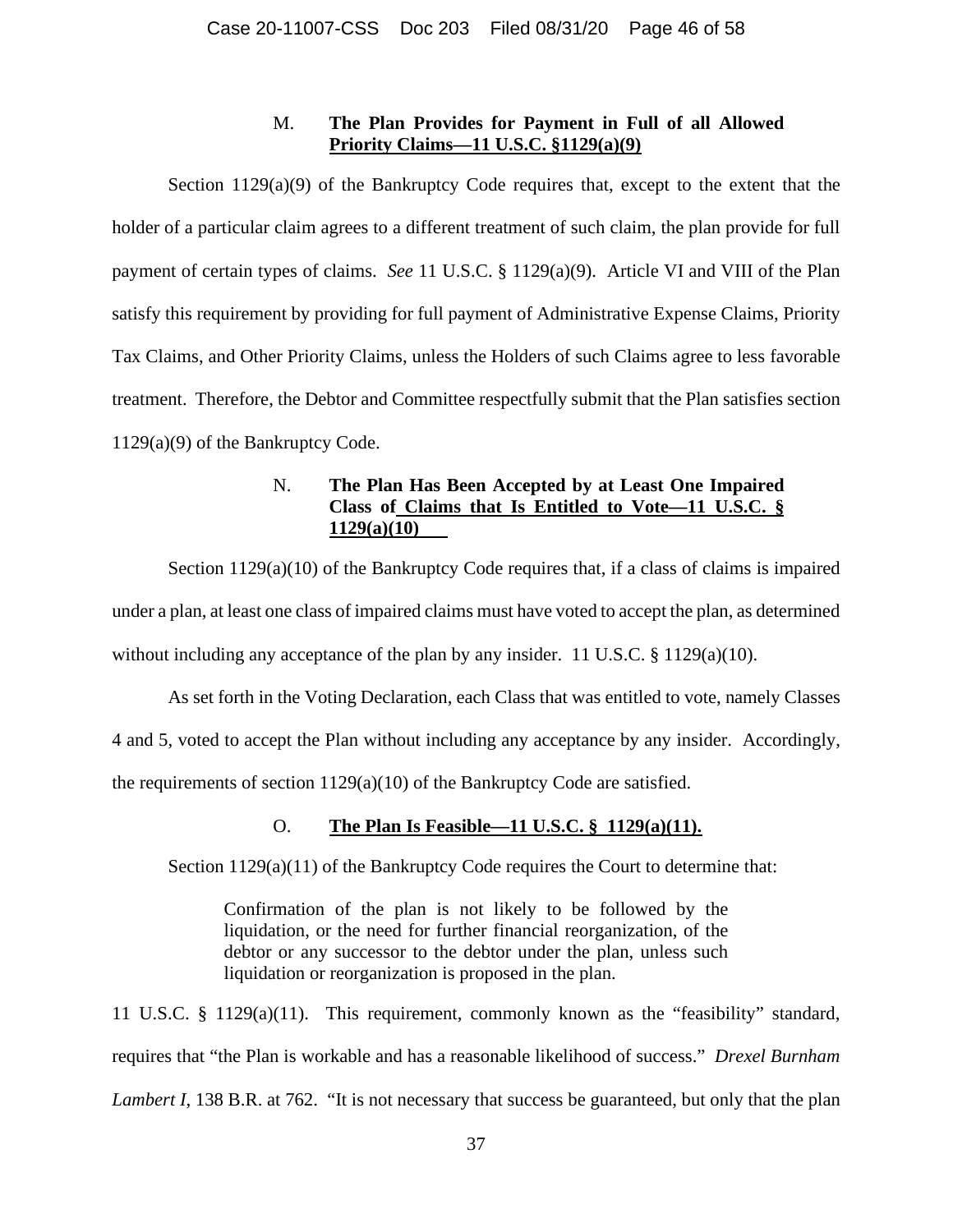#### Case 20-11007-CSS Doc 203 Filed 08/31/20 Page 47 of 58

present a workable scheme of organization and operation from which there may be a reasonable expectation of success." *Id*. (quoting 5 *Collier On Bankruptcy* ¶ 1129.02[1 1], at 1129-54 (15th Ed. 1991)); *see also In re Cellular Info. Sys. Inc*., 171 B.R. 926, 945 (Bankr. S.D.N.Y. 1994) ("the plan proponent need only demonstrate that there exists the reasonable probability that the provisions of the Plan can be performed.") (internal citation omitted); *In re Washington Mut., Inc.*, 461 B.R. 200, 252 (Bankr. D. Del. 2011), *vacated in part*, 2012 WL 1563880 (Bankr. D. Del. Feb. 24, 2012) (("[I]t is clear that there is a relatively low threshold of proof necessary to satisfy the feasibility requirement") (citing *In re Briscoe Enters., Ltd., II,* 994 F.2d 1160, 1166 (5th Cir.1993)). Indeed, the "first, best indicator of feasibility is the position of the creditors whose economic interests are at stake. The support or opposition of creditors with skin in the game and an opportunity to study a debtor's proposal is more illuminating to the Court than any expert report or accountant's projections." *In re Indianapolis Downs, LLC*, 486 B.R. 286, 298 (Bankr. D. Del. 2013).

Here, by continuing as a separate, reorganized company while retaining its assets specifically the Purchased and Financed Aircraft and the Part 135 Certificate<sup>12</sup>—but transferring the obligations to provide services to the remaining Class 5 SuiteKey Members to Delux, the Reorganized Debtor will be able pause its operations until market and other conditions make a resumption of services economically viable; in that regard, the Debtor's efforts are already well underway under the guidance of a highly experienced management team. *See* Wilcox Declaration, at ¶¶ 6-10; Gavin Declaration, at ¶ 46; Plan Supplement. Further, the Reorganized Debtor will emerge from bankruptcy debt free, as the Chapter 11 process has allowed the Debtor to deal with

 $12$  Critically, the Part 135 Certificate is specific to the Debtor and its planes, not the Non-Debtor Affiliates or any other entity. *See* Wilcox Declaration, at ¶10. Likewise, the Debtor's ARGUS Gold Rating under the prestigious ARGUS audit standard entitles the Debtor (and not any other affiliated entity, including the Non-Debtor Affiliates) to unparalleled access to the broker and charter market. *Id.*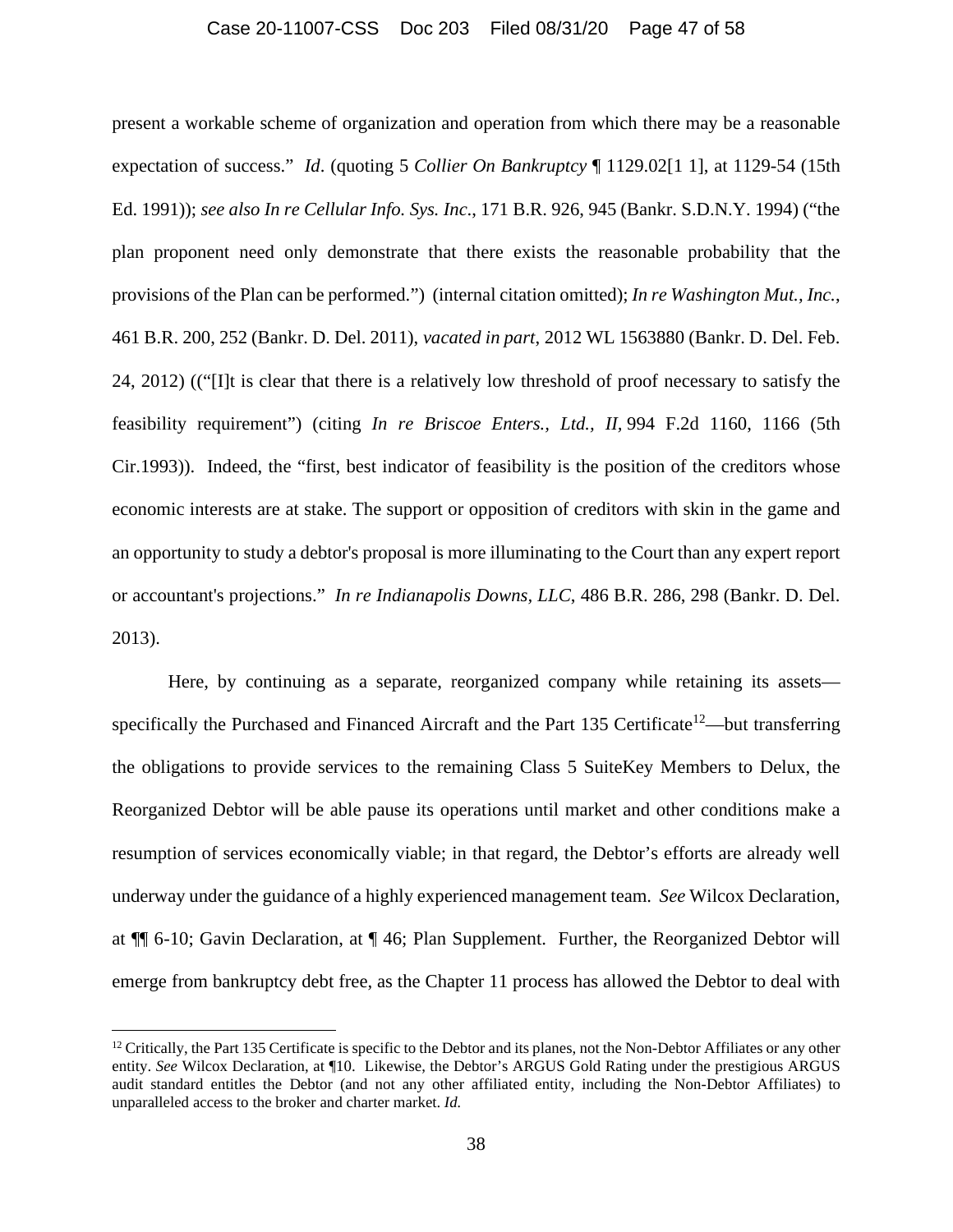#### Case 20-11007-CSS Doc 203 Filed 08/31/20 Page 48 of 58

continuing debts and liabilities (such as the Textron Litigation and costly leases) on a final basis as well as reject burdensome contracts; consequently, it will leave this process in a much stronger fashion than when it entered. On the other hand, the GUC Trust will be adequately capitalized to meet its commitments and make Distributions under the Plan. *See* Gavin Declaration, at ¶ 46. Moreover, as all distributions under the Plan are to be made from the GUC Trust, distributions are not dependent on any metrics related to the Reorganized Debtor's business and finances. Finally, as Judge Shannon found in *Indianapolis Downs*, the "best indicator of feasibility" is indisputably met here, as the creditors whose economic interests are at stake have given the Plan their overwhelming support. *See* Voting Declaration.

In the alternative to its argument that the Plan is "liquidating," the U.S. Trustee argues that "to the extent [the Plan] provides for the Debtor's reorganization, the Plan is not feasible." U.S. Trustee Objection, at ¶ 27. For the reasons discussed above, the Debtor respectfully submits that the Plan satisfies the feasibility standard and requirements of section  $1129(a)(11)$  of the Bankruptcy Code and the U.S. Trustee's feasibility argument should be overruled.

### P. **The Plan Provides For Full Payment of all Statutory Fees as Required by 11 U.S.C. § 1129(a)(12).**

Section 1129(a)(12) of the Bankruptcy Code requires that fees payable under 28 U.S.C. § 1930, as determined by the court at a hearing on confirmation of a plan, have been paid or are provided under the plan to be paid on its effective date. Section VI.D of the Plan provides that, on the Effective Date all fees payable pursuant to section 1930 of chapter 123 of title 28 of the United States Code shall be paid. After the Effective Date, the GUC Trust shall pay all such fees for the period after the Effective Date until the Debtor's case is closed. Thus, the Plan complies with the requirements of section 1129(a)(12) of the Bankruptcy Code.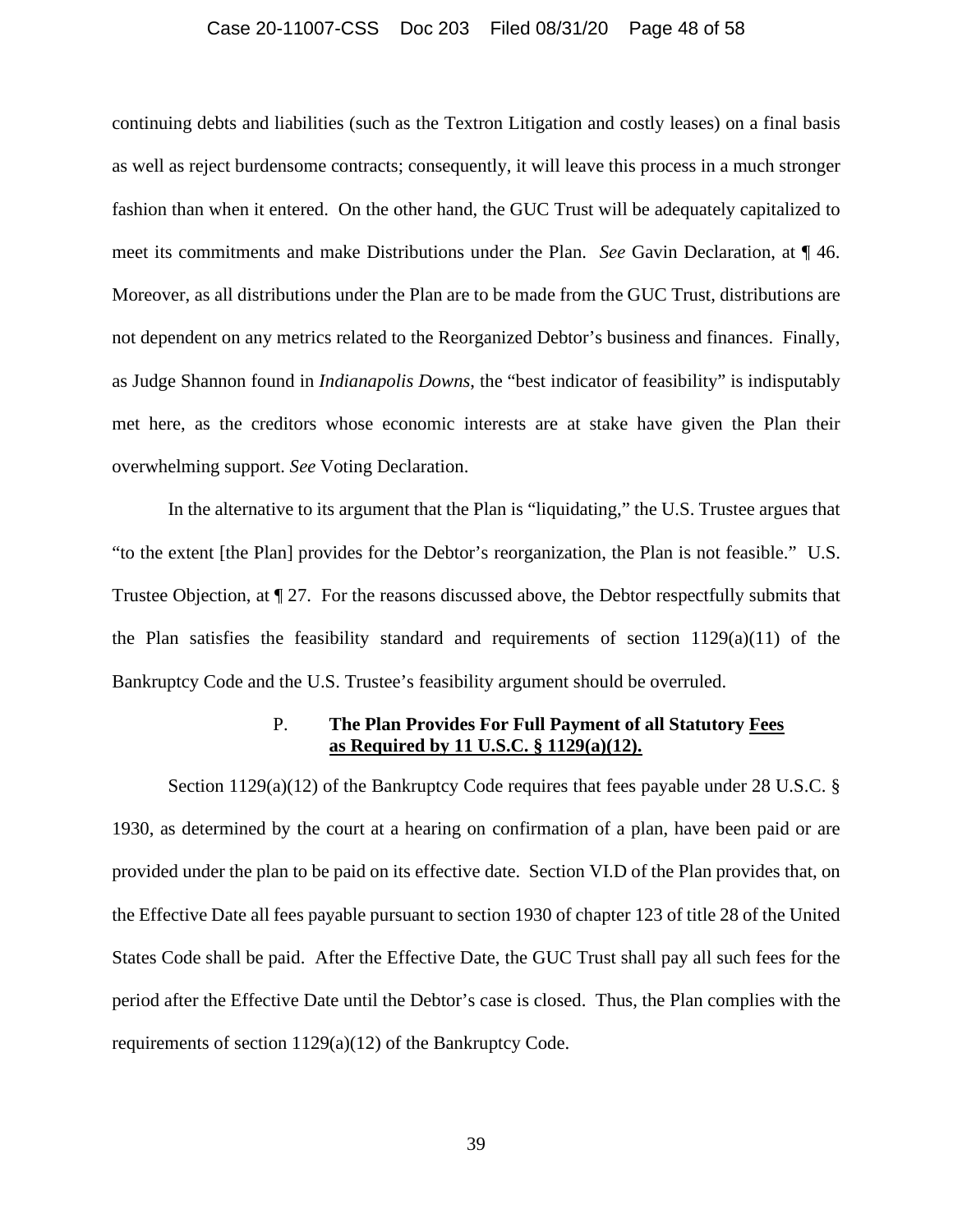#### Q. **Sections 1129(a)(13)-(16) are Inapplicable to the Plan**

Section 1129(a)(13) of the Bankruptcy Code requires a Plan to provide for the continuation of retiree benefits at levels established pursuant to section 1114 of the Bankruptcy Code. The Debtor does not have retiree benefits to pay (within the meaning of section 1114 of the Bankruptcy Code). Sections 1129(a)(14)-(15) apply to individual debtors and are inapplicable to the Debtor. Section 1129(a)(16) applies to debtors that are non-profit entities or trusts and thus does not apply here.

# R. **The Plan Meets the Requirements For Cramdown Under Section 1129(B) of the Bankruptcy Code**

Section  $1129(a)(8)$  of the Bankruptcy Code requires that each Class of Claims or Equity Interests either (a) has accepted the Plan, or (b) is not impaired under the Plan. As set forth above, Class 6 is impaired and is deemed to reject the Plan pursuant to section  $1126(g)$  of the Bankruptcy Code. Accordingly, the Debtor requests that the Court invoke the "cramdown" provisions of section 1129(b) of the Bankruptcy Code with respect to such Classes.

Under section 1129(b), a bankruptcy court may cramdown a plan over the rejection of an impaired class or classes of claims or interests as long as the plan does not "discriminate unfairly" and is "fair and equitable" with respect to the non-accepting class. *See* 11 U.S.C. § 1129(b)(1); *In re Zenith Elecs. Corp*., 241 B.R. 92, 105 (Bankr. D. Del. 1999).

The Plan does not discriminate unfairly with respect to the non-accepting Class. Here, Class 6 Subordinated Claims are not similarly situated—legally or otherwise—to any other Class. Class 6 consists solely of the Claim on account of the JetSuiteX Unsecured Demand Notes, which consist of a series of promissory notes in favor of JetSuiteX, issued between September 2019 and March 2020, in the principal sum of \$16.2 million. While the Class 7 (Existing Equity Interests) are being reinstated, the Debtor has a rational basis to reinstate the Equity Interests held by JSI in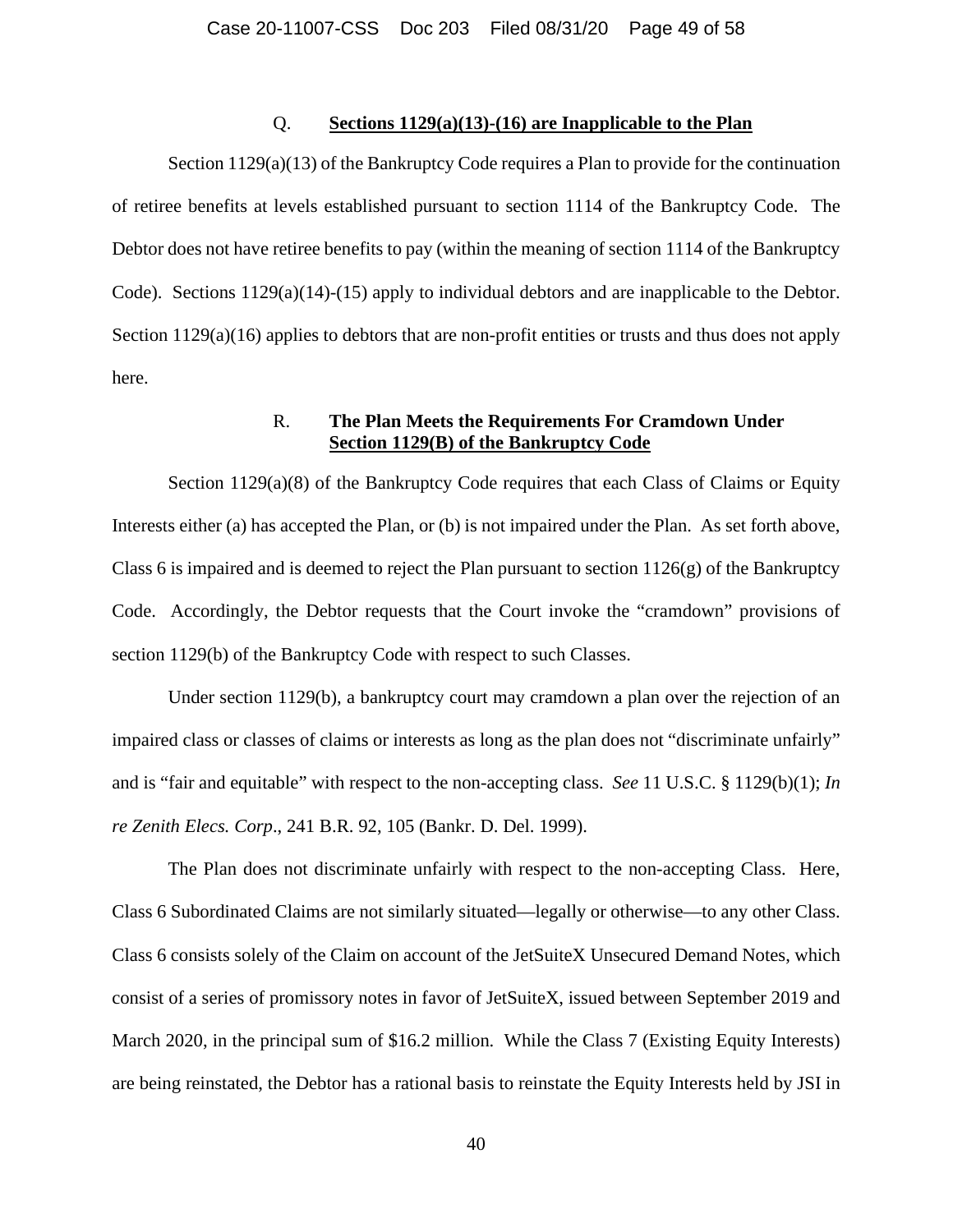#### Case 20-11007-CSS Doc 203 Filed 08/31/20 Page 50 of 58

the Reorganized Debtor as doing so advances an efficient reorganization by avoiding the need to unwind and recreate the corporate structure and relationships of the Reorganized Debtor and its Non-Debtor Affiliates. Nevertheless, this reinstatement does not affect the economic substance of the Plan for the Debtor's stakeholders, and, importantly, JetSuiteX has agreed to the subordination of its Claims under the JetSuiteX Unsecured Demand Notes and to the reinstatement of the Equity in Class 7. Accordingly, the Plan does not discriminate unfairly with respect to impaired Subordinated Claims and satisfies the requirements of section 1129(b).

#### S. **Section 1129(c): Only One Plan.**

Only one Plan is before the Court, therefore, section 1129(c) of the Bankruptcy Code is satisfied.

# T. **Section 1129(d): The Principal Purpose of the Plan is Not Avoidance of Taxes.**

Section 1129(d) of the Bankruptcy Code provides that "the court may not confirm a plan if the principal purpose of the plan is the avoidance of taxes or the avoidance of the application of section 5 of the Securities Act of 1933." See 11 U.S.C. § 1129(d). The principal purpose of the Plan is not the avoidance of taxes or the application of section 5 of the Securities Act. Accordingly, section 1129(d) is satisfied.

### III. **THE CONFIRMATION OBJECTIONS SHOULD BE OVERRULED**

#### A. **The U.S. Trustee Objection Should be Overruled**

In its objection to the Plan, the U.S. Trustee makes the following arguments against confirmation of the the Plan:

*First*, and primarily, it argues that the proposed Third-Party Releases are impermissible. As discussed in detail in Section II(D), *supra*, the **Third-Party Releases are permissible under** 

41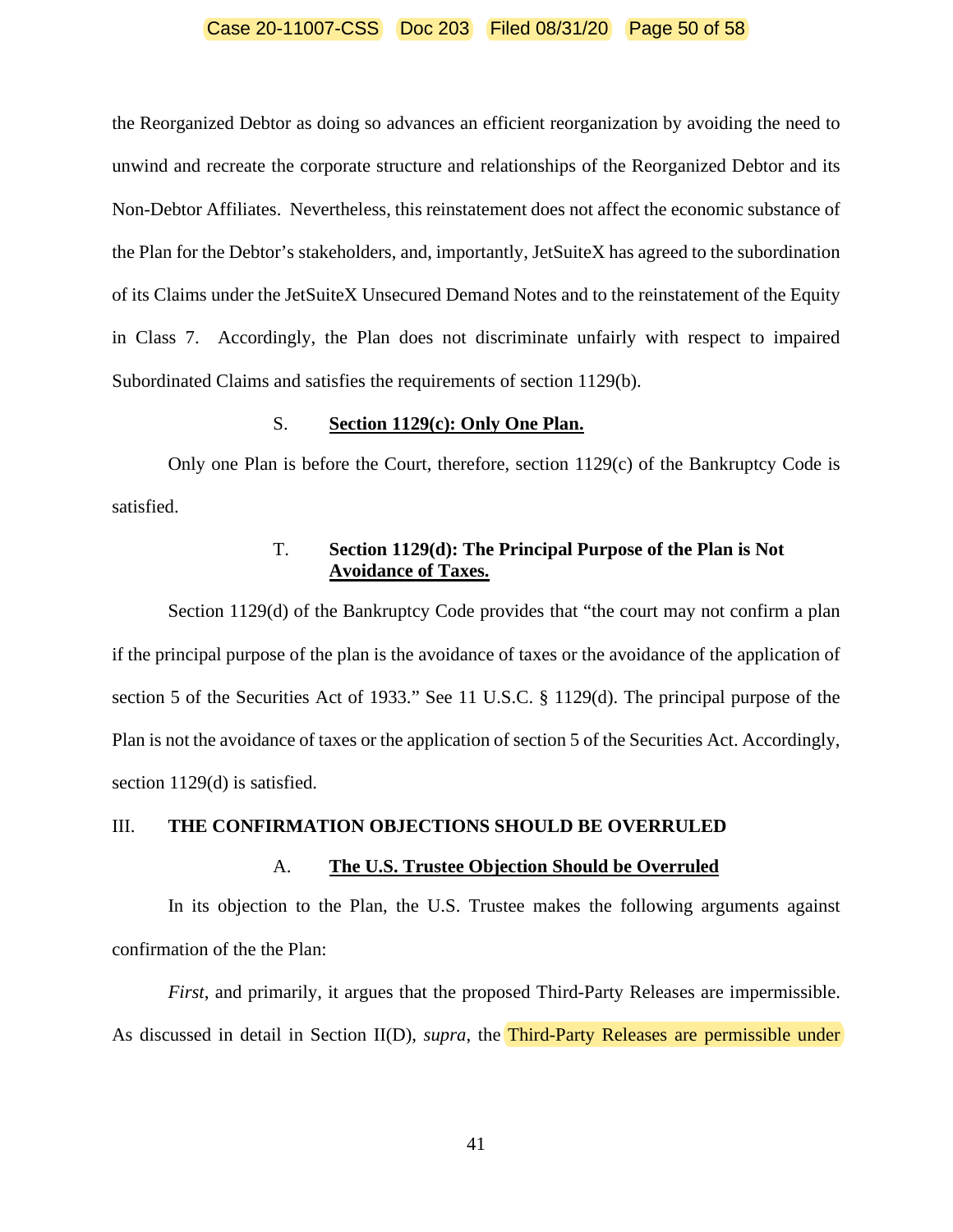applicable law and justified by the facts and circumstances of the Debtor's Chapter 11 Case. The U.S. Trustee's objection to the Third-Party Releases should be overruled.

*Second*, the U.S. Trustee argues that, because the Plan is a "liquidating" plan the Debtor is not entitled to a discharge under Section 1141(d). As discussed in detail in Section II(B), *supra*, the Plan is not a liquidating plan, but instead is a plan of reorganization. Thus, the U.S. Trustee's objection to the proposed discharge should be overruled.

*Third*, the U.S. Trustee argues, in the alternative, that if the Plan is not a liquidating plan, then it is not feasible. As discussed in detail in Section II(P), *supra*, the Plan is indeed feasible and the U.S. Trustee's feasibility objection should be overruled.

Each of the U.S. Trustee's arguments against confirmation of the Plan fail as a matter of law and fact. Thus, the U.S. Trustee Objection should be overruled in its entirety and the Court should confirm the Plan.

# B. **The Brown and Glickman Objection Should be Overruled**

The Brown and Glickman Objection opens with a remarkable allegation that Mr. Brown and Mr. Glickman "have asserted claims against the Debtor and its officers, directors and managers for wrongful conduct and breach of fiduciary duties." Brown and Glickman Objection, at p. 1. Of course, other than a few sentence reservation in the attachments to each of their proofs of claim, neither has done anything of the sort. The goal of these wild accusations is clear, Mr. Brown and Mr. Glickman would like to avoid the reality that they are general unsecured creditors of the Debtor's Estate and will be limited to the recovery available to Class 4 (General Unsecured Creditors).<sup>13</sup> While their objection is replete with utterly unfounded allegations that the Debtor's

<sup>13</sup> Each of Mr. Brown and Mr. Glickman were SuiteKey members that elected to be treated in Class 4 when they cast their ballots.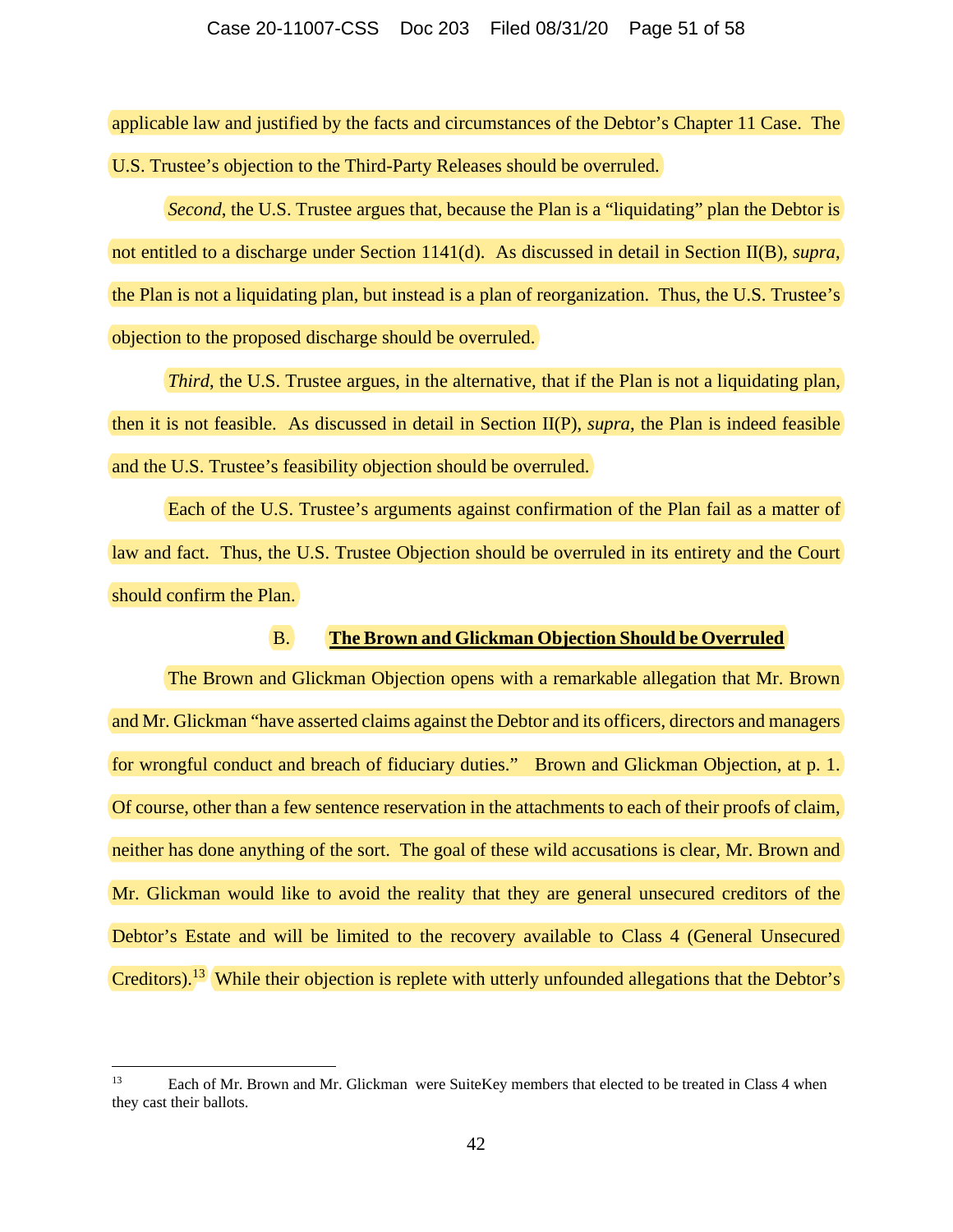#### Case 20-11007-CSS Doc 203 Filed 08/31/20 Page 52 of 58

management engaged in "wrongful conduct" and "breach of fiduciary duties" (*see, e.g.,* Brown and Glickman Objection, at p. 1), the Debtor need not address the substance of these allegations because they are irrelevant. Two things are true about these claims:

*First*, to the extent any officer or director of the Debtor engaged in misconduct that harmed the company or breached his fiduciary duties, that cause of action belongs to the Debtor and must be brought derivatively, if at all. *Beskrone v. OpenGate Capital Group, LLC (In re PennySaver USA Publ'g, LLC),* 587 B.R. 445, 466–67 (Bankr. D. Del. 2018) ("Creditors cannot seek direct claims for breach of fiduciary duty against LLCs and their officers or directors. The claim must be derivative in nature.") (citing *CML V, LLC v. Bax*, 28 A.3d 1037, 1039 (Del. 2011)). Indeed, because the Debtor is a Delaware limited liability company, even if Mr. Brown or Mr. Glickman were to attempt to bring those claims derivatively, they could not. Under black letter Delaware law, only a member of an LLC or its assignee may bring derivative claims for breach of fiduciary duty. *See id.* ("If the claim is derivative, it fails because derivative claims can only be brought by members or assignees of LLCs.") (citing *N. Am. Catholic Educ. Programming Found., Inc. v. Gheewalla*, 930 A.2d 92, 101–02 (Del. 2007)); *Smith v. Weinshanker (In re Draw Another Circle.)*, 602 B.R. 878, 895 (Bankr. D. Del. 2019) ("The Delaware LLC statute is clear in requiring that a plaintiff "must be a member or an assignee of a limited liability company interest at the time of bringing the action.") (quoting 6 Del. C. § 18-1002); *Official Committee of Unsecured Creditors of HH Liquidation, LLC v. Comvest Group Holdings, LLC (In re HH Liquidation, LLC)*, 590 B.R. 211, 284 (Bankr. D. Del. 2018) ("the Delaware Limited Liability Company Act is clear and unambiguous about who can bring a derivative action: the plaintiff "must be a member or an assignee.""). Mr. Brown and Mr. Glickman are neither members nor assignees. Mr. Brown and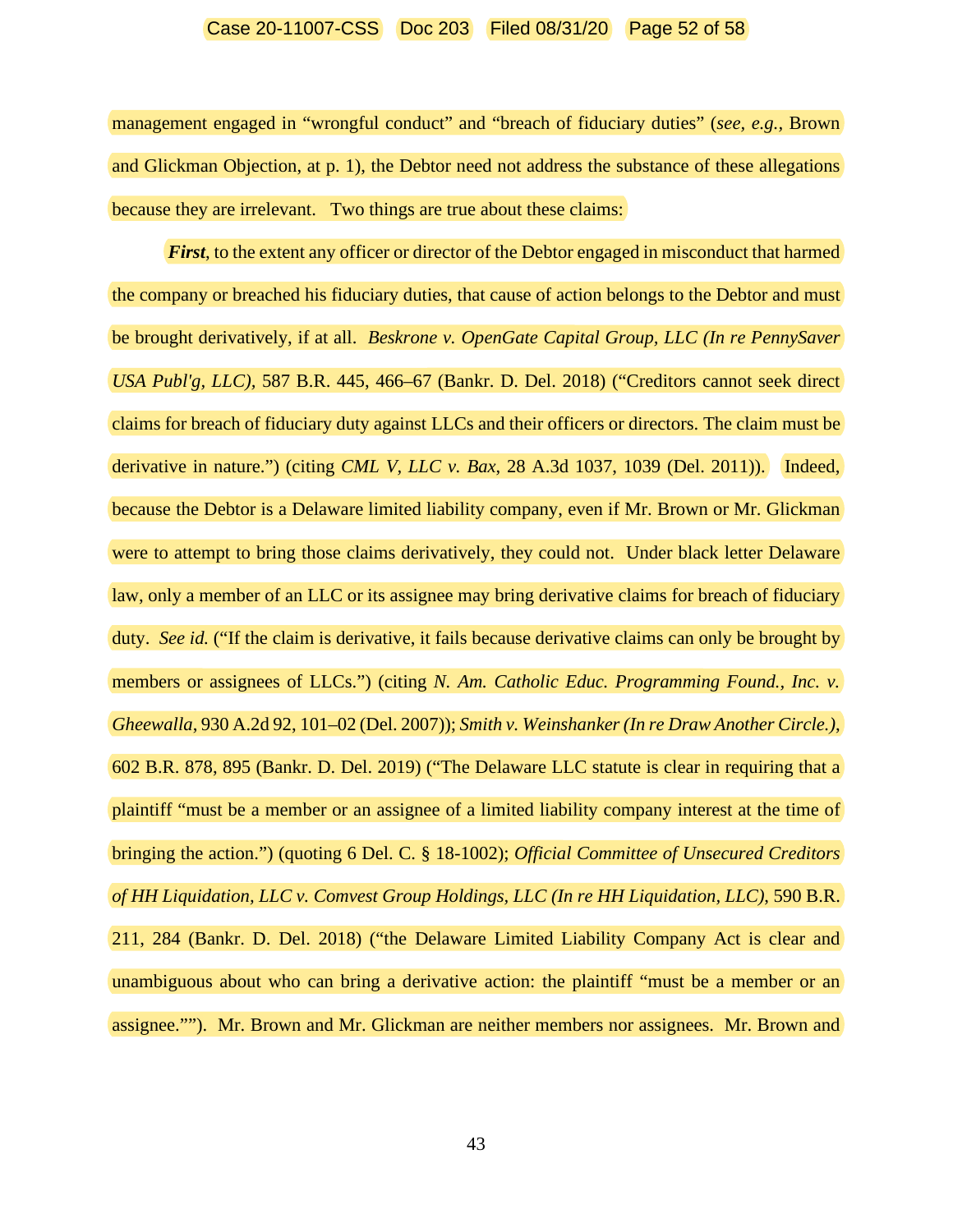#### Case 20-11007-CSS Doc 203 Filed 08/31/20 Page 53 of 58

Mr. Glickman's only claims are general unsecured claims in the amount of the notional balances under their applicable SuiteKey Agreements.

*Second*, and importantly, the Committee investigated the possibility of those very same claims and chose to proceed with this Plan. Despite the Brown and Glickman Objection's allegations that the Debtor's business was a Ponzi scheme, the Committee concluded that there was absolutely no evidence to support such claims.

From the moment of its appointment, the Committee expressed concerns about the flow of funds in and out of the Debtor. The Committee, through its counsel, requested, received and reviewed extensive documentary discovery from the Debtor in order to determine that money was not improperly taken from the Debtor and put into the Non-Debtor Affiliates. As discussed in the Disclosure Statement, these documents reflect funding from the Non-Debtor Affiliates in excess of \$50 million *in favor* of the Debtor and that this funding (as with the SuiteKey payments) was used solely to fund the Debtor's operations. *See Disclosure Statement,* Article II.A.6 (including the chart contained therein reflecting cash in and cash out from 2016, when Delux was formed, to 2020). The Committee also examined (i) the Debtor's and Non-Debtor Affiliates' investors to confirm that money and opportunities were not improperly taken from the Debtor to support the Non-Debtor Affiliates and (ii) the SuiteKey Agreements to conclude that the prepayments from SuiteKey members were used by the Debtor to support its operations, which use was authorized via the terms of the SuiteKey Agreements. *See Disclosure Statement,* Article III.A.1 (discussing that all funds from the SuiteKey Agreement payments were retained and used in the Debtor's general operations by the terms of the SuiteKey Agreements).

Throughout its investigation, the Committee extensively consulted with the Debtor, including its CRO Mr. Gavin—himself an independent fiduciary retained for the purpose of this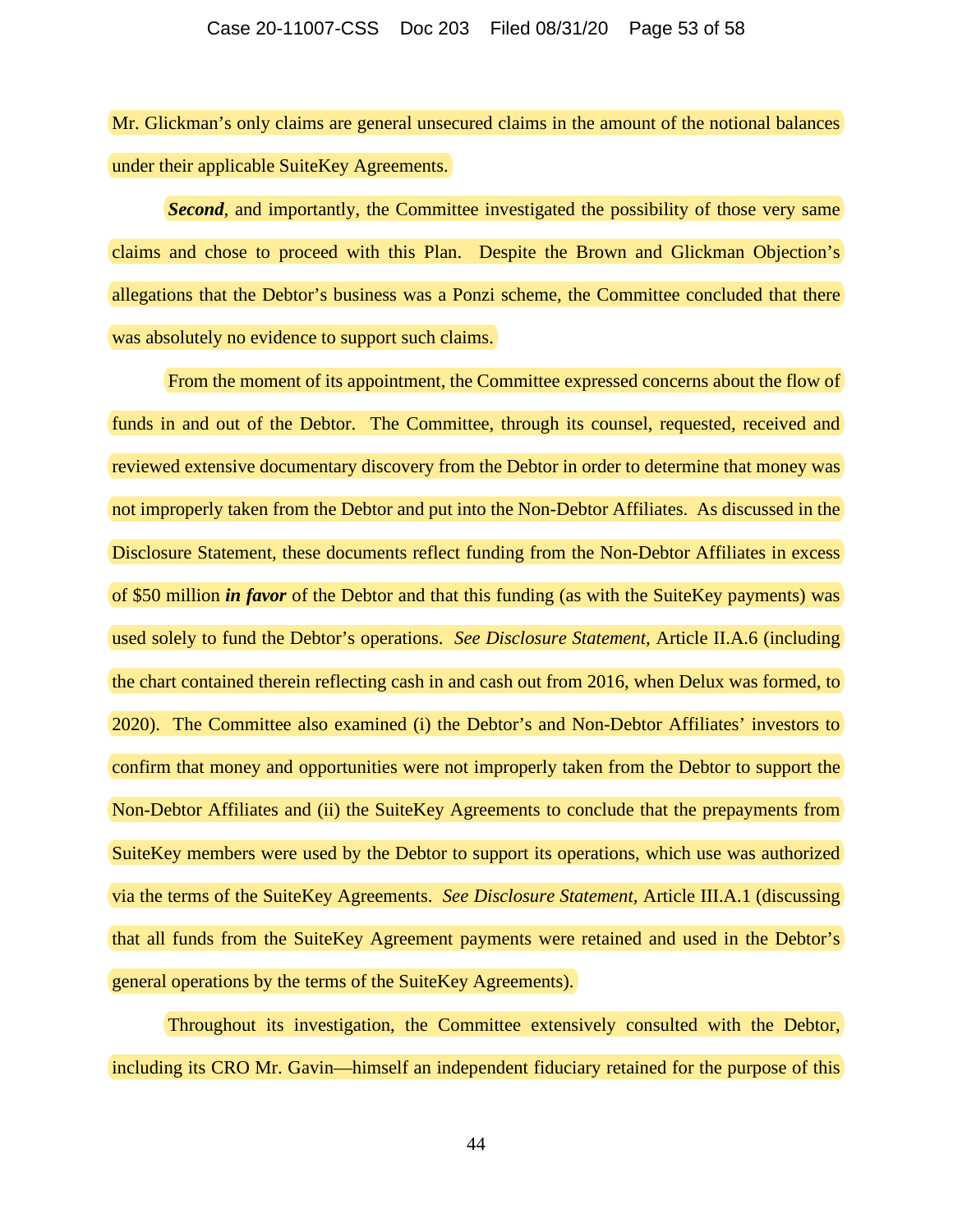Chapter 11 Case—with respect to understanding the Debtor's history, the fact that the Debtor, despite its solid business model, did not have enough customers or hours a day flying to support the business, the Debtor's ongoing litigation related to its attempted East Coast expansion, and how the COVID-19 pandemic and mandatory government shutdowns negatively affected demand for the Debtor's service.

Despite the significant investments made in the Debtor by its Non-Debtor Affiliates, and despite the popularity of the Debtor's brand, the Debtor was unable to generate sufficient revenue to cover its expenses and all funds received by the Debtor, including from SuiteKey members, were used solely to fund operating expense. This conclusion is bolstered by the fact that \$16.2 million in funds *was infused into the Debtor* by the Non-Debtor Affiliates in the six months leading up to the filing of the Chapter 11 Case to try and keep the business afloat. The arrival of the COVID-19 pandemic in March 2020 and its impact on both the Debtor's operations and the economy at large proved to be a burden the Debtor could not bear, and the Debtor was left with no choice but to file for chapter 11. Simply put, far from being a Ponzi scheme, the Debtor was simply operating in an industry with extraordinarily thin margins and was never able to generate sufficient revenue to do more than cover its operating expenses, especially in light of the (now resolved) litigation liabilities left in the wake of the Debtor's unsuccessful East Coast expansion.

The remainder of the Brown and Glickman Objection, which focuses on the Debtor's "D&O Insurance" (as defined in the objection) is a red herring. As the Committee determined that no credible claims exist against the Debtor's directors and officers, the D&O Insurance is not a viable source of recovery for unsecured creditors and is irrelevant to the Court's consideration of Mr. Brown and Mr. Glickman's claims or their objection.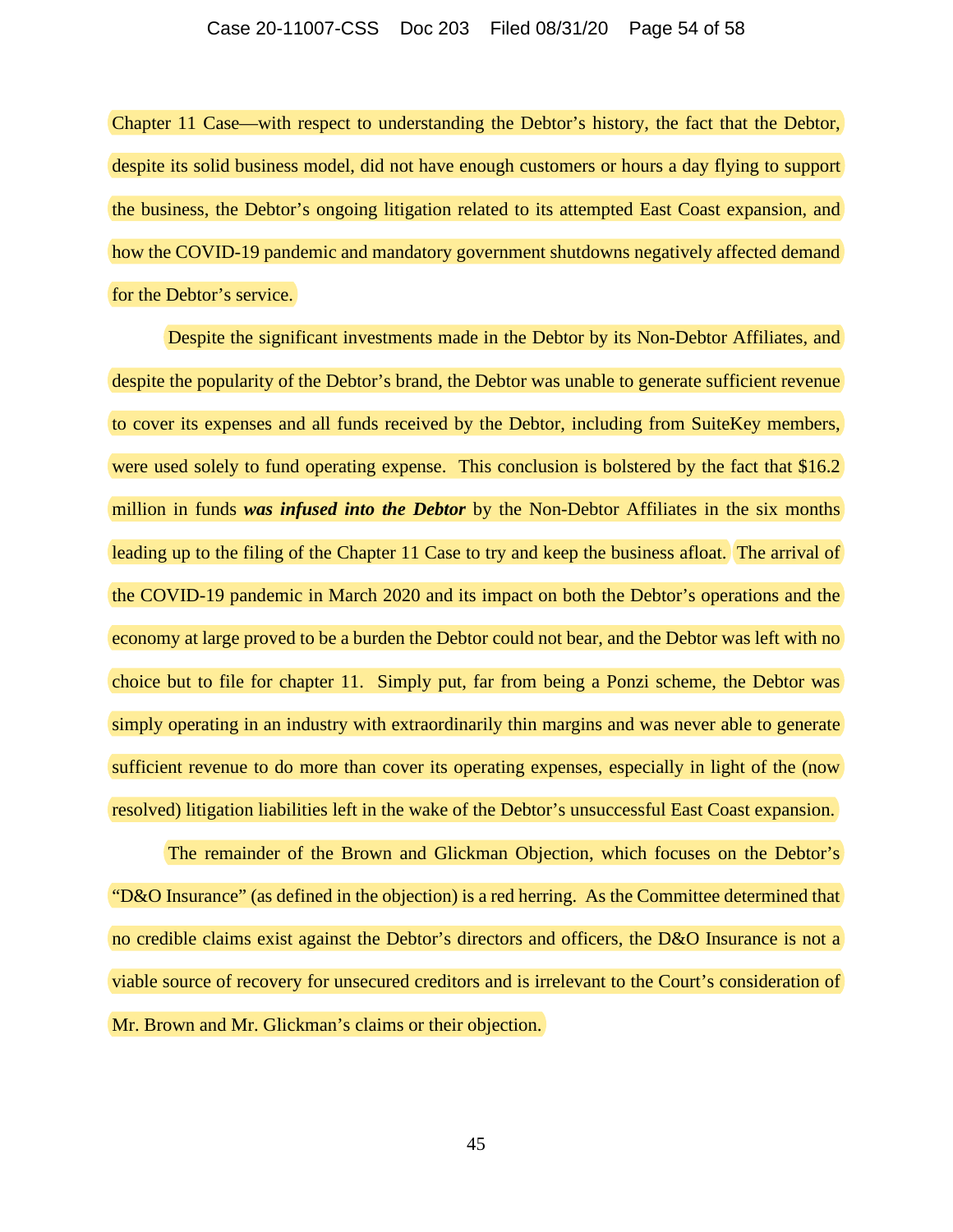Finally, with respect to the allegation that Mr. Glickman's funds were to be held in a segregated account, the Debtor never agreed to those provisions and indeed, the Debtor has no record of the purported February 6, 2011 agreement Mr. Glickman attaches to the objection as Exhibit C; notably, it is not countersigned by the Debtor. To the contrary, the Debtor *does* have a copy of a SuiteKey Agreement signed by Mr. Glickman himself and the Debtor a mere five days later, dated February 12, 2011. *See* Wilcox Declaration, Ex. A. This agreement contains no mention of any sort of segregated account (interlineated or otherwise, even assuming the validity of the same), and in any event trumps any earlier unsigned, interlineated version that Mr. Glickman wishes to rely upon instead.<sup>14</sup> Regardless, Mr. Glickman entered into several more SuiteKey Agreements in the years since 2011, by his own admission, the most recent of which being signed in May 2019. As expected, the May 2019 agreement does not include language relating to a segregated trust. *See, e.g.,* Brown and Glickman Objection, Exhibit B pp. 11-14.

To be clear, both of Mr. Brown and Mr. Glickman's agreements provide in no uncertain

#### terms that their funds

"shall be treated as a fully and irrevocably pre-paid purchase of services and payment of expenses hereunder and such payment shall be irrevocable and non-refundable in all circumstances. Furthermore, [the Debtor] shall have immediate and full right to use such funds. However, [the Debtor] shall maintain a notional balance in the Member's Account equal to the Non-Refundable Pre-Purchase Payment minus the value of services performed and expenses and charges incurred."

*Id.* at p. 13,  $\P$ 2.a.; Exhibit A at p. 14,  $\P$ 2.a. As such, by Mr. Brown and Mr. Glickman's own admission, the most recent (and thus controlling) contracts between them and the Debtor demonstrate that they had no interest in their funds the moment they were paid to the Debtor;

<sup>14</sup> Notably, the February 6 contract anticipates a payment of \$50,000, while the February 12 agreement is for a payment of \$25,000, which correlates to the amount actually deposited by Mr. Glickman. See Wilcox Declaration, at ¶ 15.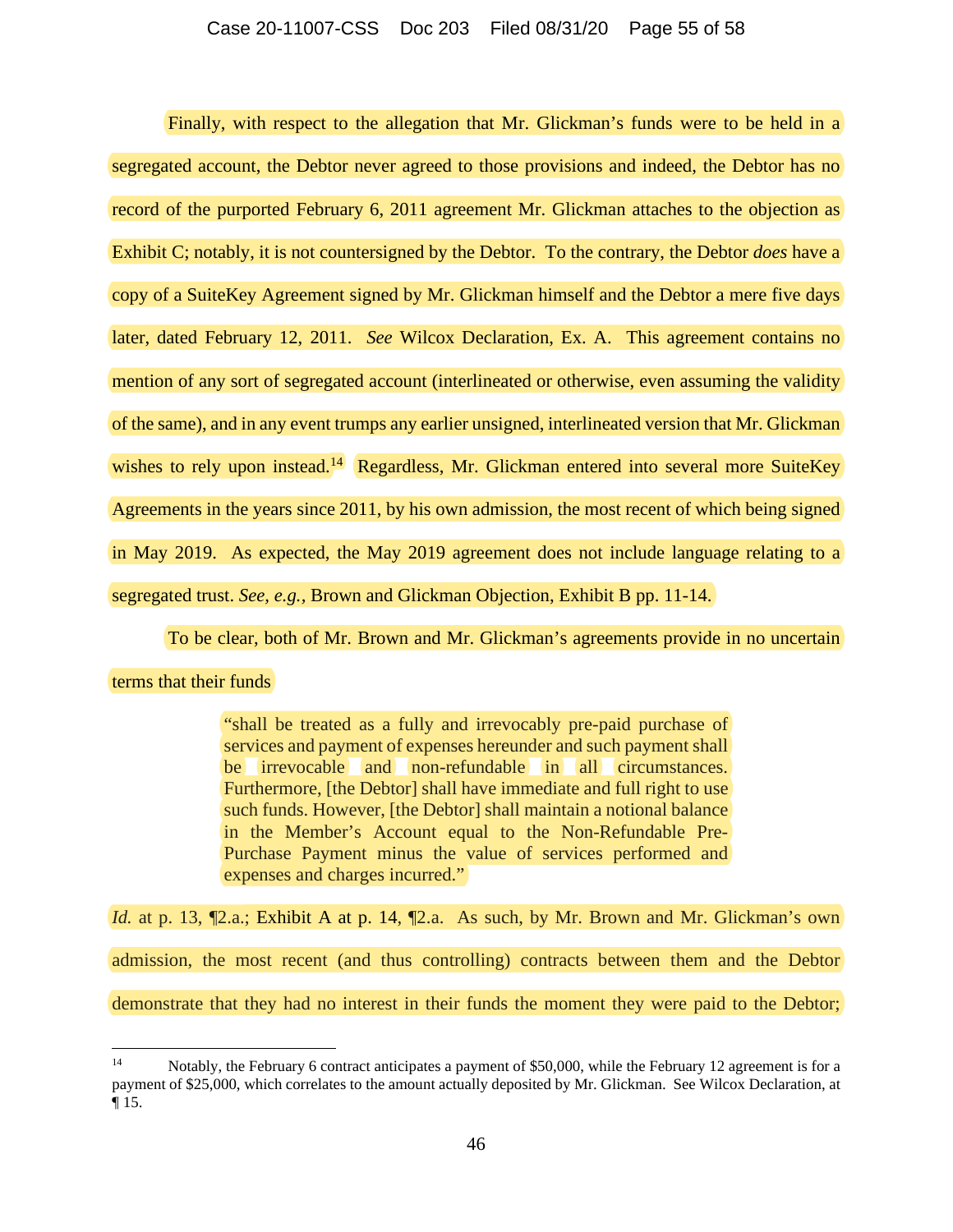#### Case 20-11007-CSS Doc 203 Filed 08/31/20 Page 56 of 58

moreover, they consented to the Debtor's use of their payments. Their allegations are thus baseless, both factually and legally.

At bottom, the Court should not disregard the vitality of this Plan, releases and all, which is supported by more than \$40 million of the Debtor's unsecured creditors (and more than 95% of the voting creditors) solely because Mr. Brown and Mr. Glickman wish to rewrite the terms of their contracts. The Brown and Glickman Objection raises no basis for denial of the Disclosure Statement and Plan and it should be overruled in its entirety.

# IV. **CAUSE EXISTS TO WAIVE A STAY OF THE CONFIRMATION ORDER.**

Bankruptcy Rule 3020(e) provides that "[a]n order confirming a plan is stayed until the expiration of 14 days after the entry of the order, unless the Court orders otherwise." *See* Fed. R. Bankr. P. 3020(e). Bankruptcy Rules 6004(h) and 6006(d) provide similar stays to orders authorizing the use, sale, or lease of property (other than cash collateral) and orders authorizing a debtor to assign an executory contract or unexpired lease under section 365(f) of the Bankruptcy Code. Each rule also permits modification of the imposed stay upon court order.

The Debtor and the Committee respectfully submit that cause exists for waiving the stay of the entry of the Confirmation Order such that the Confirmation Order will be effective immediately upon its entry. *See, e.g., In re Fred's Inc.*, Case No. 19-11984 (CSS) (Bankr. D. Del. June 4, 2020) (providing that confirmation order was effective immediately upon entry); *In re Anna Holdings, Inc.*, Case No. 19-12551 (CSS) (Bankr. D. Del December 16, 2019) (same).

As noted above, the Debtor has undertaken great efforts to facilitate its restructuring to exit chapter 11 as soon as practicable. Each day the Debtor remains in chapter 11 it incurs significant administrative and professional costs. The Debtor and the Committee believe that an expeditious effectuation of the Plan will reduce such costs and facilitate the maximization of value of The Debtor's Estate. The Debtor and the Committee, therefore, respectfully request that the Court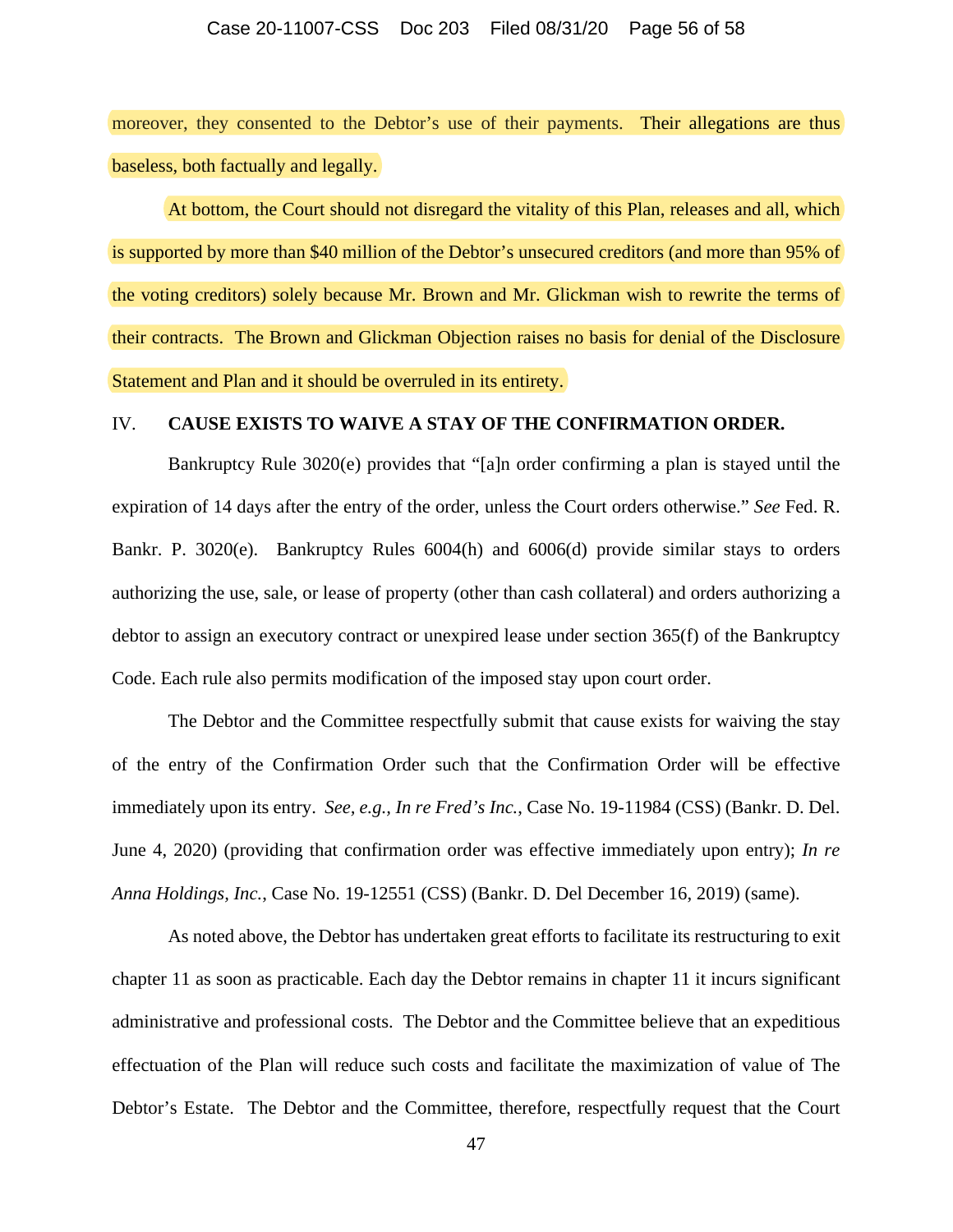direct that the Confirmation Order be effective immediately upon its entry notwithstanding the stay otherwise imposed pursuant to Rule 3020(e).

# **V. CONCLUSION**

The Disclosure Statement and Plan comply with all applicable provisions of the Bankruptcy Code, including those provisions of section 1125, 1129(a) and 1129(b). For all of the foregoing reasons, the Disclosure Statement should be approved and Plan should be confirmed.

*Remainder of page intentionally left blank.*